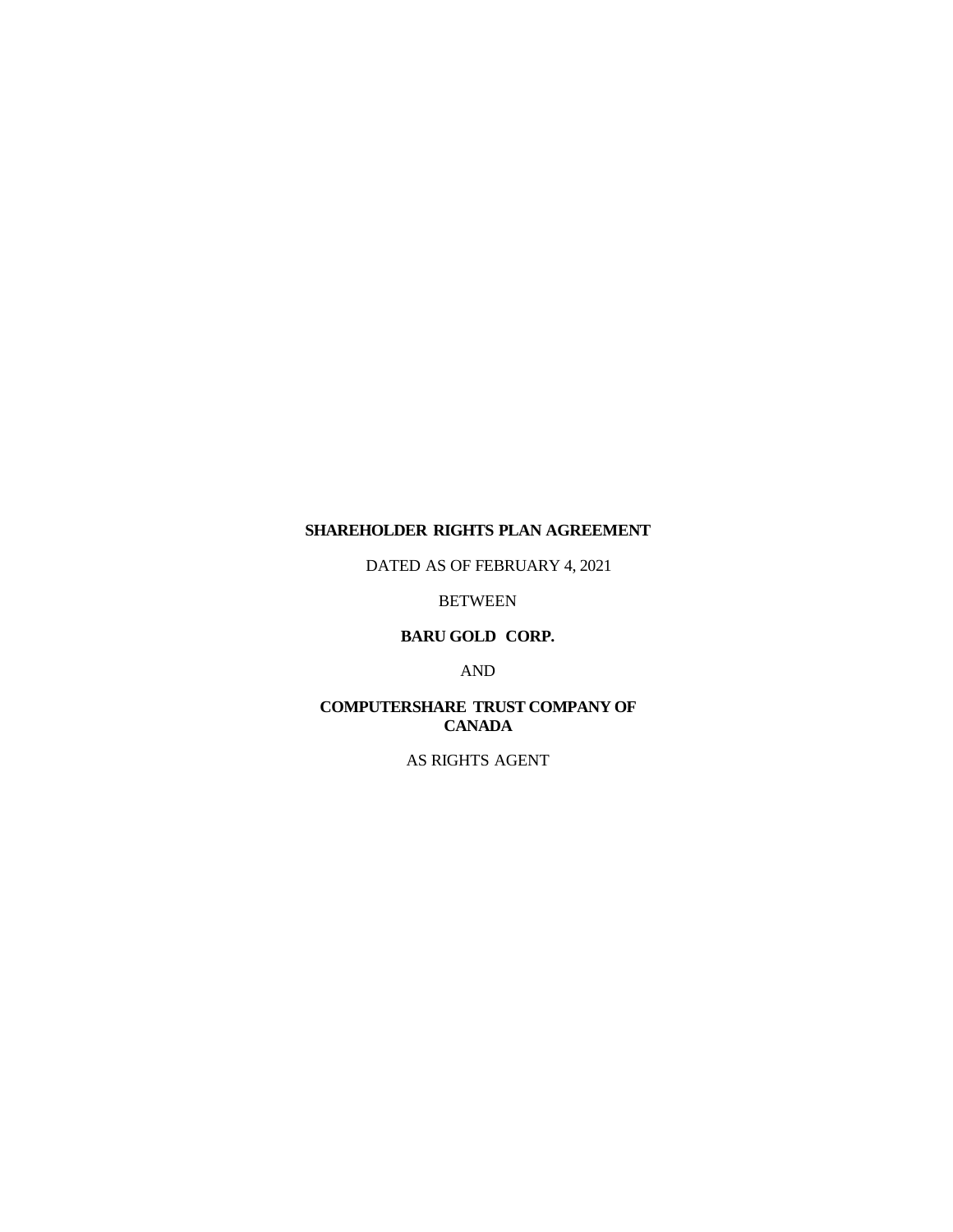## SHAREHOLDER RIGHTS PLAN AGREEMENT

## **TABLE OF CONTENTS**

# **Contents**

| 1.1      |                                                                             |  |
|----------|-----------------------------------------------------------------------------|--|
| 1.2      |                                                                             |  |
| 1.3      |                                                                             |  |
| 1.4      | Calculation of Number and Percentage of Beneficial Ownership of Outstanding |  |
| Voting18 |                                                                             |  |
|          |                                                                             |  |
| 1.5      |                                                                             |  |
| 1.6      |                                                                             |  |
| 1.7      |                                                                             |  |
|          |                                                                             |  |
| 2.1      |                                                                             |  |
| 2.2      |                                                                             |  |
| 2.3      |                                                                             |  |
| 2.4      |                                                                             |  |
| 2.5      |                                                                             |  |
| 2.6      |                                                                             |  |
| 2.7      |                                                                             |  |
| 2.8      |                                                                             |  |
| 2.9      |                                                                             |  |
| 2.10     |                                                                             |  |
| 2.11     |                                                                             |  |
|          | ARTICLE 3 - ADJUSTMENTS TO THE RIGHTS IN THE EVENT OF A FLIP IN EVENT31     |  |
| 3.1      |                                                                             |  |
|          |                                                                             |  |
| 4.1      |                                                                             |  |
| 4.2      | Merger, Amalgamation or Consolidation or Change of Name of Rights Agent35   |  |
| 4.3      |                                                                             |  |
| 4.4      |                                                                             |  |
| 4.5      |                                                                             |  |
| 4.6      |                                                                             |  |
|          |                                                                             |  |
| 5.1      |                                                                             |  |
| 5.2      |                                                                             |  |
| 5.3      |                                                                             |  |
| 5.4      |                                                                             |  |
| 5.5      |                                                                             |  |
| 5.6      |                                                                             |  |
| 5.7      |                                                                             |  |
| 5.8      |                                                                             |  |
| 5.9      |                                                                             |  |
| 5.10     |                                                                             |  |
| 5.11     |                                                                             |  |
| 5.12     |                                                                             |  |
| 5.13     |                                                                             |  |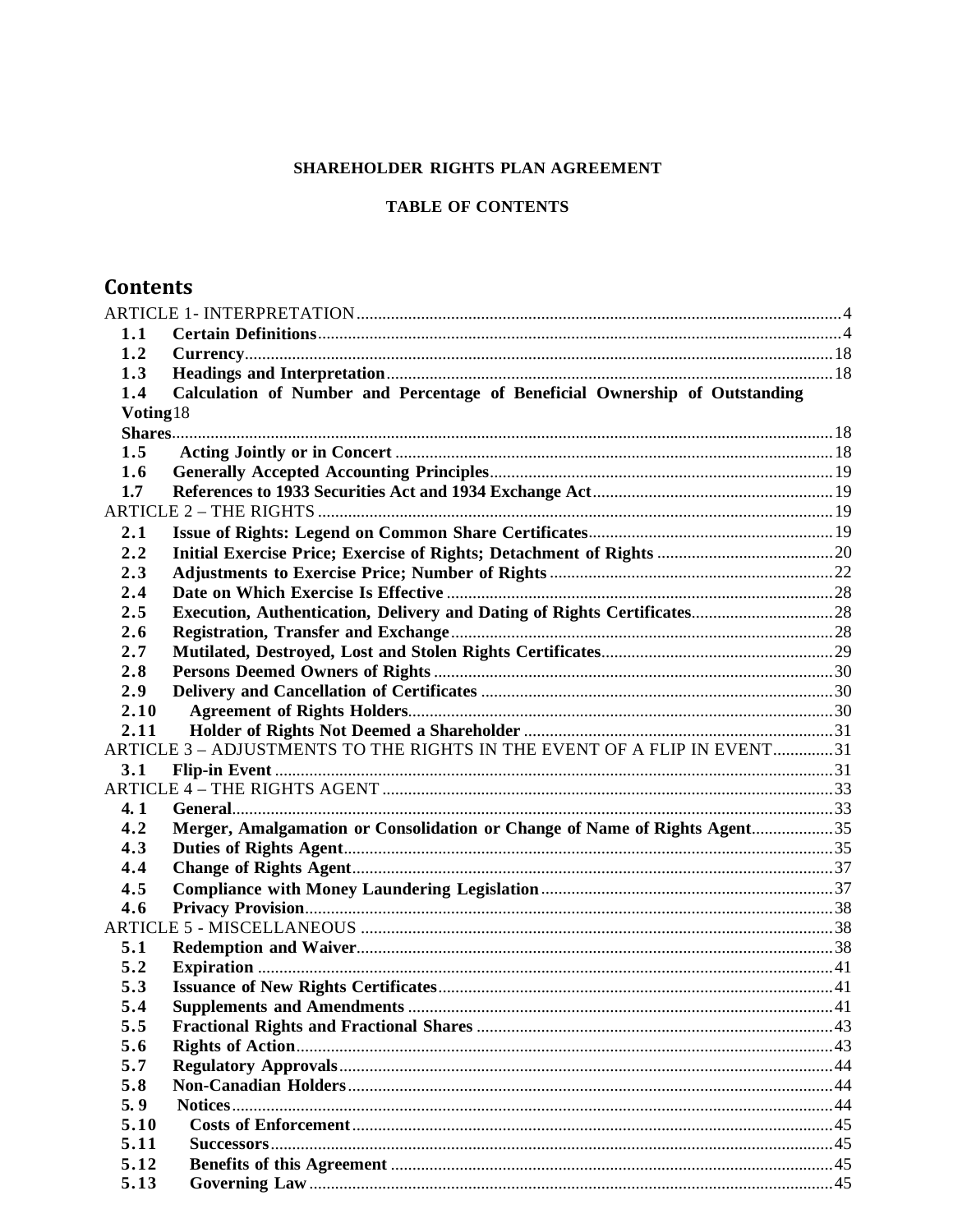| 5.15 |  |  |
|------|--|--|
| 5.16 |  |  |
| 5.17 |  |  |
| 5.18 |  |  |
|      |  |  |
|      |  |  |
|      |  |  |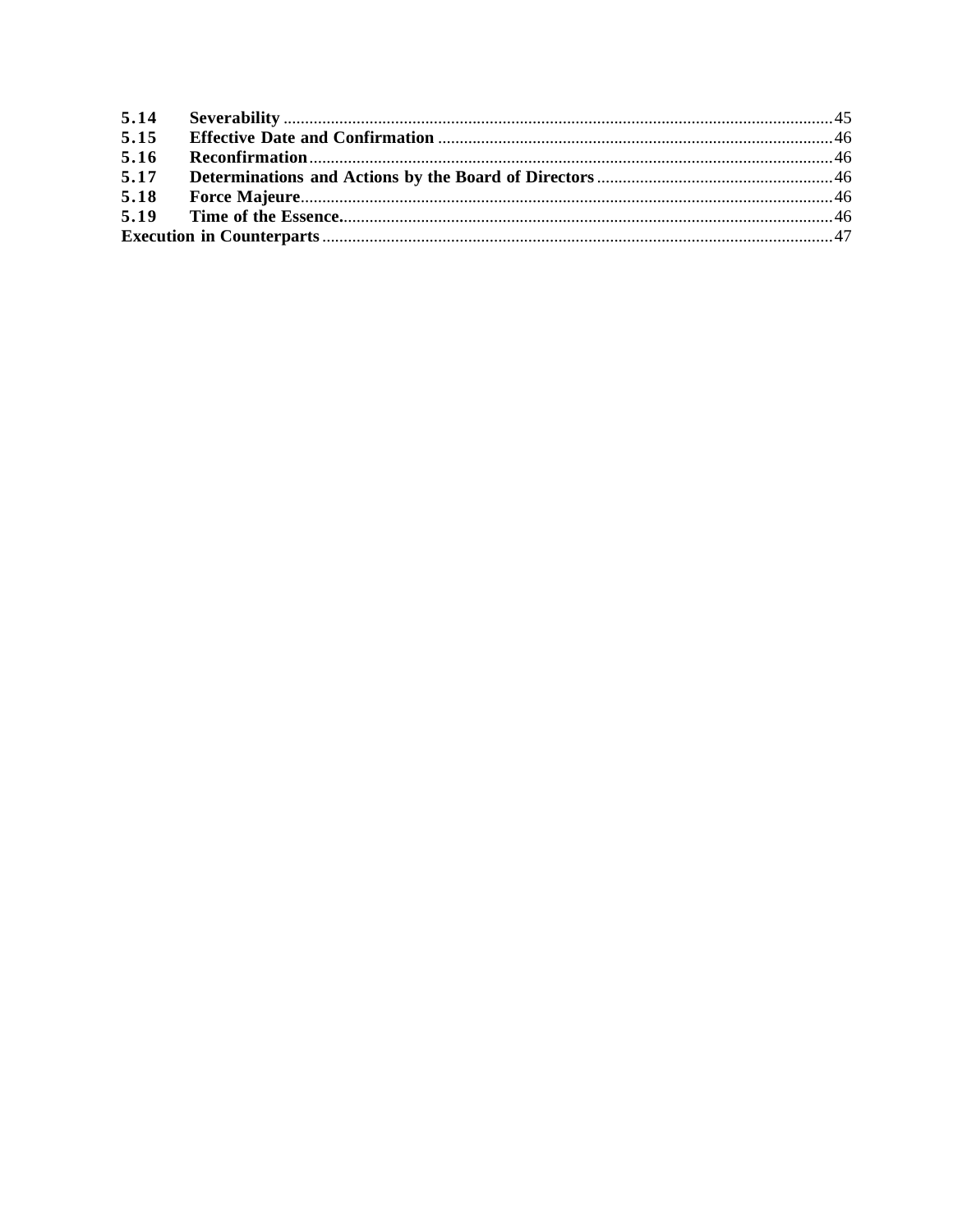## **SHAREHOLDER RIGHTS PLAN AGREEMENT**

**SHAREHOLDER RIGHTS PLAN AGREEMENT** dated as February 4, 2021 between *BARU GOLD CORP.*, a corporation incorporated under the laws of the Province of British Columbia (the "**Company**") and *COMPUTERSHARE TRUST COMPANY OF CANADA*, a company incorporated under the laws of Canada (the "**Rights Agent**").

#### **WHEREAS:**

- A. The Board of Directors of the Company has determined that it is in the best interests of the Company to adopt a shareholder rights plan to ensure, to the extent possible, that all shareholders of the Company are treated fairly in connection with any take-over bid for the Company;
- B. In order to implement the adoption of the shareholder rights plan, the Board of Directors has authorized and declared a distribution of one Right effective the close of business on **February 4, 2021** in respect of each Common Share outstanding at the Record Time and has further authorized the issuance of one Right in respect of each Common Share issued after the Record Time and prior to the earlier of the Separation Time and the Expiration Time;
- C. Each Right entitles the holder thereof, after the Separation Time, to purchase securities of the

Company pursuant to the terms and subject to the conditions set forth herein;

D. The Company desires to appoint the Rights Agent to act on behalf of the Company and the holders of Rights, and the Rights Agent is willing to so act, in connection with the issuance, transfer, exchange and replacement of Rights Certificates (as hereinafter defined), the exercise of Rights and other matters referred to herein;

**NOW THEREFORE,** in consideration of the premises and the respective covenants and agreements set forth herein, and subject to such covenants and agreements, the parties hereby agree as follows:

#### **ARTICLE 1- INTERPRETATION**

#### <span id="page-3-1"></span><span id="page-3-0"></span>**1.1 Certain Definitions**

For purposes of this Agreement, the following terms have the meanings indicated:

- (a) "**1933 Securities Act**" shall mean the United States *Securities Act of 1933,* as amended, and the rules and regulations thereunder, and any comparable or successor laws or regulations thereto;
- (b) "**1934 Exchange Act**" shall mean the United States *Securities Exchange Act of 1934,* as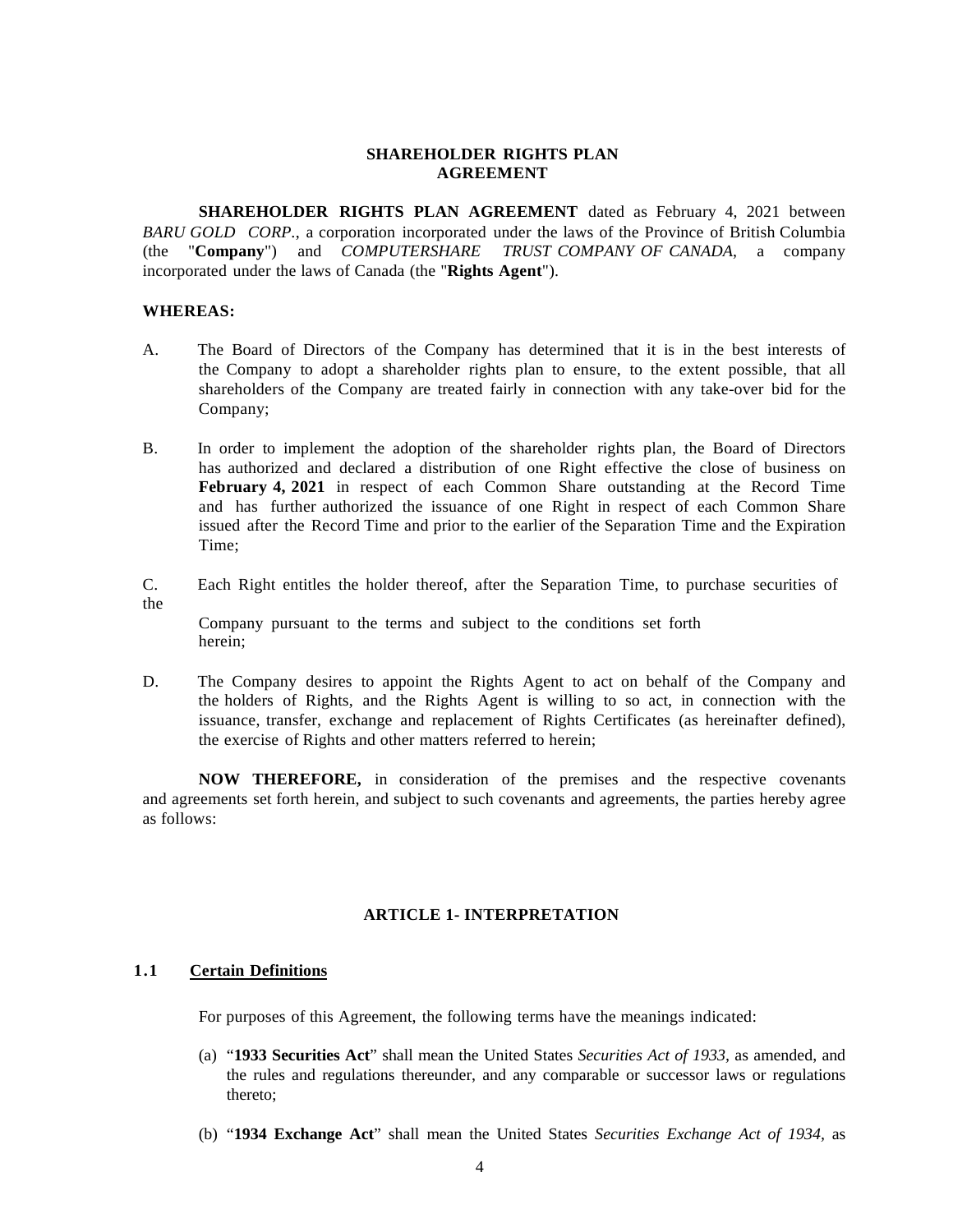amended, and the rules and regulations thereunder, and any comparable or successor laws or regulations thereto;

- (c) "**Acquiring Person**" means any Person who is the Beneficial Owner of 20% or more of the outstanding Voting Shares; provided, however, that the term "Acquiring Person" shall not include:
	- (i) the Company or any Subsidiary of the Company;
	- (ii) any Person who becomes the Beneficial Owner of 20% or more of the outstanding Voting Shares as a result of one or any combination of:
		- (A) a Voting Share Reduction;
		- (B) a Permitted Bid Acquisition;
		- (C) an Exempt Acquisition; (D) a Pro Rata Acquisition;
		- (F) a Convertible Security Acquisition;

provided, however, that if a Person becomes the Beneficial Owner of 20% or more of the outstanding Voting Shares by reason of one or any combination of a Voting Share Reduction, a Permitted Bid Acquisition, an Exempt Acquisition, a Pro Rata Acquisition or a Convertible Security Acquisition and such Person's Beneficial Ownership of Voting Shares thereafter increases by more than 1% of the number of Voting Shares outstanding (other than pursuant to one or any combination of a Voting Share Reduction, a Permitted Bid Acquisition, an Exempt Acquisition, a Pro Rata Acquisition or a Convertible Security Acquisition), then as of the date such Person becomes the Beneficial Owner of such additional Voting Shares, such Person shall become an "Acquiring Person";

- (iii) for a period of ten days after the Disqualification Date (as defined below), any Person who becomes the Beneficial Owner of 20% or more of the outstanding Voting Shares as a result of such Person becoming disqualified from relying on Subsection  $1.1(f)(v)$  solely because such Person or the Beneficial Owner of such Voting Shares is making or has announced an intention to make a Take-over Bid, either alone or by acting jointly or in concert with any other Person; (For the purposes of this definition, "**Disqualification Date**" means the first date of public announcement that such Person is making or has announced an intention to make a Take-over Bid alone of jointly or in concert with any other Person);
- (iv) an underwriter or member of a banking or selling group that becomes the Beneficial Owner of 20% or more of the Voting Shares in connection with a distribution of securities of the Company pursuant to a prospectus or by way of a private placement; or
- (v) a Person (a "**Grandfathered Person**") who is the Beneficial Owner of 20% or more of the outstanding Voting Shares of the Company determined as at the Record Time, provided, however, that this exception shall not be, and shall cease to be, applicable to a Grandfathered Person in the event that such Grandfathered Person shall, after the Record Time, become the Beneficial Owner of additional Voting Shares of the Company that increases its Beneficial Ownership of Voting Shares by more than 1 % of the number of Voting Shares outstanding as at the Record Time (other than pursuant to one or any combination of a Voting Share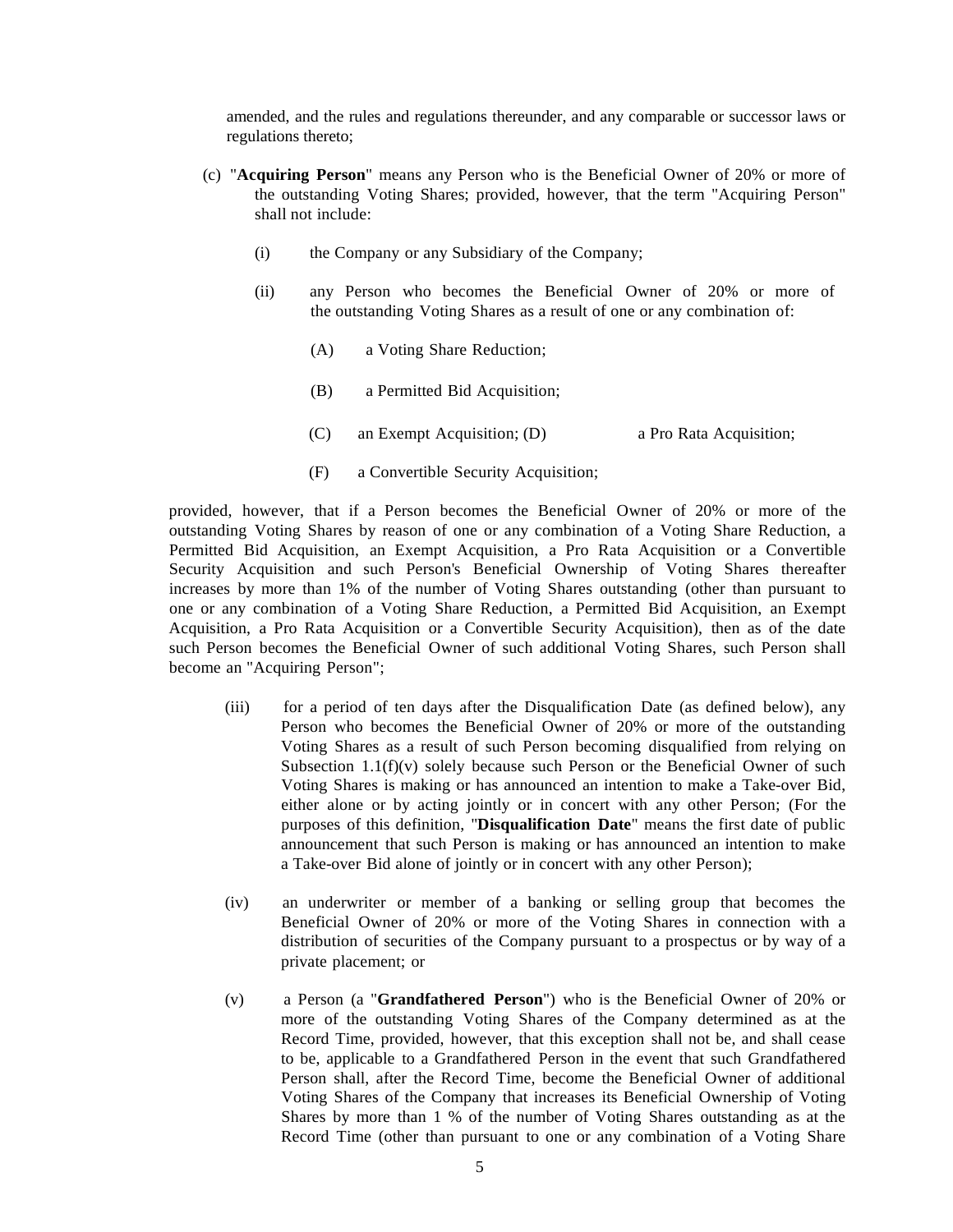Reduction, a Permitted Bid Acquisition, an Exempt Acquisition, Convertible Security Acquisition or a Pro Rata Acquisition);

- (d) "**Affiliate**", when used to indicate a relationship with a Person means a Person that directly, or indirectly through one or more intermediaries, controls, or is controlled by, or is under common control with, such specified Person;
- (e) "**Agreement**" means this shareholder rights plan agreement between the Company and the Rights Agent, as the same may be amended or supplemented or restated from time to time; "hereof, "herein", "hereto" and similar expressions mean and refer to this Agreement as a whole and not to any particular part of this Agreement;
- (f) "**annual cash dividend**" means cash dividends paid in any fiscal year of the Company to the extent that such cash dividends do not exceed, in the aggregate, the greatest of:
	- (i) 200% of the aggregate amount of cash dividends declared payable by the Company on its Common Shares in its immediately preceding fiscal year;
	- (ii) 300% of the arithmetic mean of the aggregate amounts of the annual cash dividends declared payable by the Company on its Common Shares in its three immediately preceding fiscal years; and
	- (iii) 100% of the aggregate consolidated net income of the Company, before extraordinary items, for its immediately preceding fiscal year
- (g) "**Associate**", when used to indicate a relationship with a specified Person, means (i) a spouse of such specified Person, (ii) any Person of either the same or the opposite gender with whom that specified Person is living in a conjugal relationship outside marriage, (iii) a child of that Person, or (iv) a relative of such specified Person or of a Person mentioned in clauses (i) or (ii) of this definition if that relative has the same residence as the specified Person;
- (h) A Person shall be deemed the "**Beneficial Owner**" of, and to have "**Beneficial Ownership**" of, and to "**Beneficially Own**":
	- (i) any securities as to which such Person or any of such Person's Affiliates or Associates is the owner at law or in equity;
	- (ii) any securities as to which such Person or any of such Person's Affiliates or Associates has the right to become the owner at law or in equity (where such right is exercisable immediately or within a period of 60 days thereafter and whether or not on condition or the happening of any contingency or the making of any payment or payment of instalments), upon the conversion, exchange or exercise of any right attaching to Convertible Securities or pursuant to any agreement, arrangement, pledge or understanding, whether or not in writing (other than (x) customary agreements with and between underwriters and banking group members and/or selling group members (or any of the foregoing) with respect to a public offering or private placement of securities and (y) pledges of securities in the ordinary course of business) or upon the exercise of any conversion right, exchange right, share purchase right (other than the Rights), warrant or option; or
	- (iii) any securities which are Beneficially Owned within the meaning of Subsections (i) or (ii) of this definition by any other Person with whom such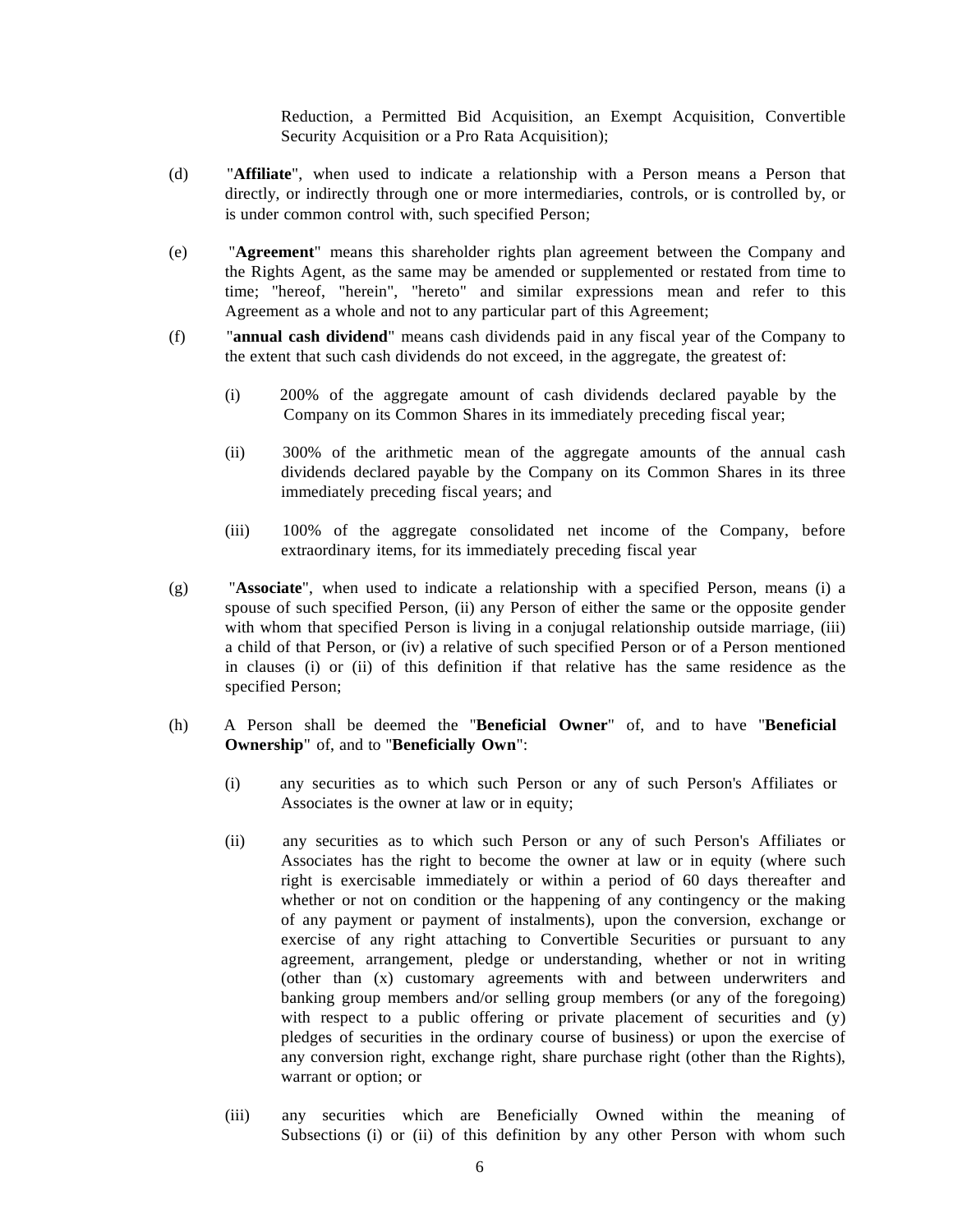Person or such Person's Affiliates is acting jointly or in concert;

provided, however, that a Person shall not be deemed to be the "**Beneficial Owner**" of, or to have "**Beneficial Ownership**" of, or to "**Beneficially Own**", any security:

> (iv) where such security has been or has been agreed to be deposited or tendered pursuant to a Permitted Lock-up Agreement or is otherwise deposited or tendered to any Take-over Bid made by such Person, made by any of such Person's Affiliates or Associates or made by any other Person acting jointly or in concert with such Person until such deposited or tendered security has been taken up or paid for, whichever shall first occur;

- (v) where such Person, any of such Person's Affiliates or Associates or any other Person acting jointly or in concert with such Person holds such security provided that:
	- (A) the ordinary business of any such Person (the "**Investment Manager**") includes the management of investment funds for others (which others, for greater certainty, may include or be limited to one or more employee benefit plans or pension plans) or mutual funds and such security is held by the Investment Manager in the ordinary course of such business in the performance of such Investment Manager's duties for the account of any other Person (a "**Client**") including a non-discretionary account held on behalf of a Client by a broker or dealer appropriately registered under applicable law;
	- (B) such Person (the "**Trust Company**") is licensed to carry on the business of a trust company under applicable laws and, as such, acts as trustee or administrator or in a similar capacity in relation to the estates of deceased or incompetent Persons (each an "**Estate Account**") or in relation to other accounts (each an "**Other Account**") and holds such security in the ordinary course of such duties for such Estate Account or for such Other Accounts;
	- (C) such Person is established by statute for purposes that include, and the ordinary business or activity of such Person (the "**Statutory Body**") includes, the management of investment funds for employee benefit plans, pension plans, insurance plans or various public bodies and the Statutory Body holds such securities for the purpose of its activities as such;
	- (D) such Person (the "**Administrator**") is the administrator or trustee of one or more pension funds or plans (a "**Plan**"), or is a Plan, registered under the laws of Canada or any Province thereof or the laws of the United States of America or any State thereof; or
	- (E) such Person (the "**Crown Agent**") is a Crown agent or agency;

provided, in any of the above cases, that the Investment Manager, the Trust Company, the Statutory Body, the Administrator, the Plan or the Crown Agent, as the case may be, is not then making a Take-over Bid or has not then announced an intention to make a Takeover Bid alone or acting jointly or in concert with any other Person, other than an Offer to Acquire Voting Shares or other securities  $(x)$  pursuant to a distribution by the Company,  $(y)$  by means of a Permitted Bid,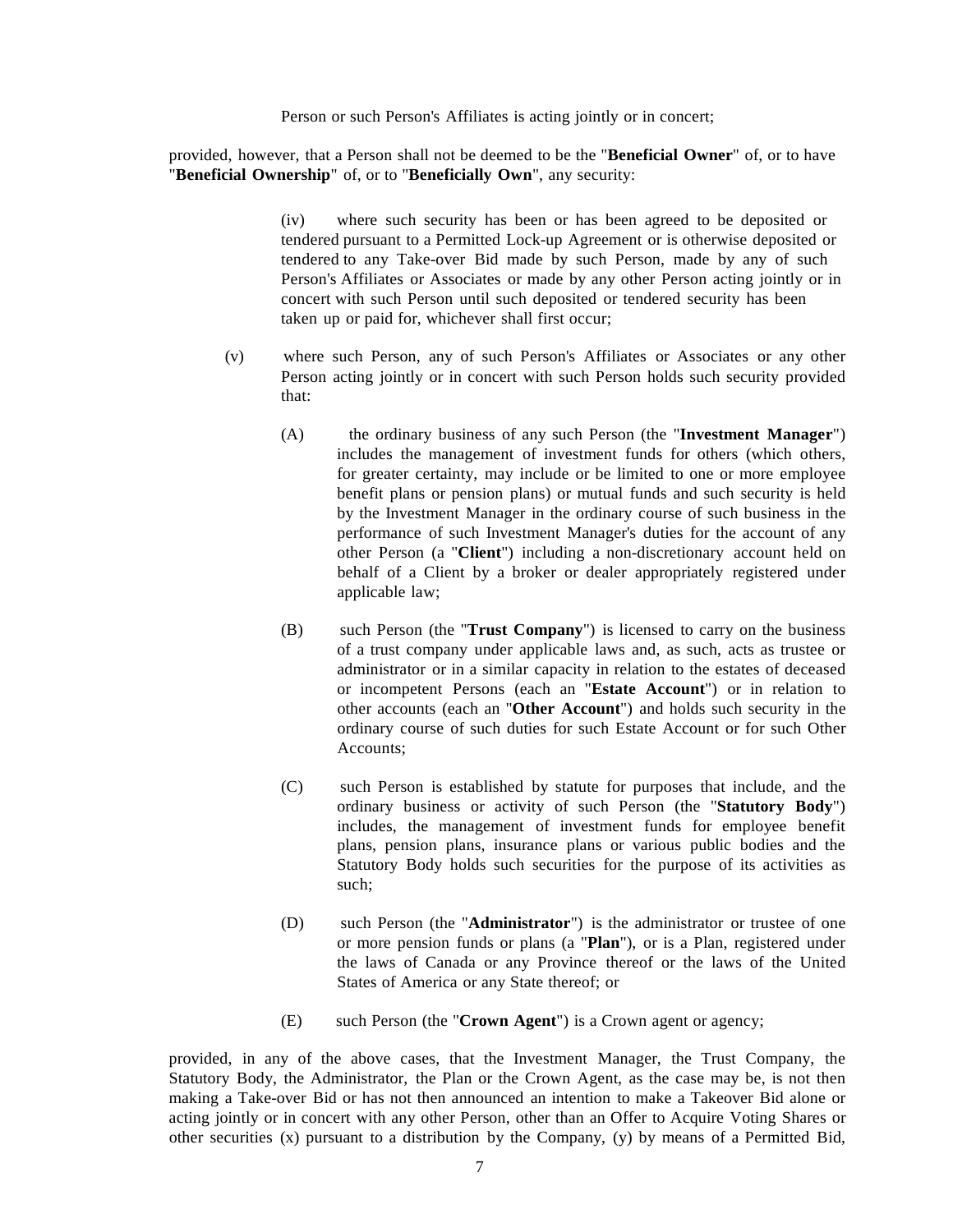or (z) by means of ordinary market transactions (including prearranged trades entered into in the ordinary course of business of such Person) executed through the facilities of a stock exchange or organized over-the-counter market;

> (vi) where such Person is (A) a Client of the same Investment Manager as another Person on whose account the Investment Manager holds such security, (B) an Estate Account or an Other Account of the same Trust Company as anotherPerson on whose account the Trust Company holds such security or (C) a Plan with the same Administrator as another Plan on whose account the Administrator holds such security;

- (vii) where such Person is (A) a Client of an Investment Manager and such security is owned at law or in equity by the Investment Manager, (B) an Estate Account or an Other Account of a Trust Company and such security is owned at law or in equity by the Trust Company or (C) a Plan and such security is owned at law or in equity by the Administrator of the Plan; or
- (viii) where such Person is a registered holder of such security solely as a result of carrying on the business of, or acting as a nominee of, a securities depositary;
- (i) "**Board of Directors**" means the board of directors of the Company or any duly constituted and empowered committee thereof;
- (j) "**Business Corporations Act**" means the British Columbia Business Corporations Act, S.B.C. 2002, c. 57, as amended, and the regulations made thereunder and any comparable or successor laws or regulations thereto;
- (k) "**Business Day**" means any day other than a Saturday, Sunday or a day on which banking institutions in Vancouver, British Columbia are authorized or obligated by law to close;
- (l) "**Canadian-U.S. Exchange Rate**" means, on any date, the inverse of the U.S. Canadian Exchange Rate in effect on such date;
- (m) "**Canadian Dollar Equivalent**" of any amount which is expressed in U.S. dollars means, on any date, the Canadian dollar equivalent of the amount determined by multiplying the amount by the U.S.-Canadian Exchange Rate in effect on such date;
- (n) "**close of business**" on any given date means the time on such date (or, if such date is not a Business Day, the time on the next succeeding Business Day) at which the principal transfer office in Vancouver, British Columbia of the transfer agent for the Common Shares (or, after the Separation Time, the principal transfer office in Vancouver, British Columbia of the Rights Agent) is closed to the public;
- (o) "**Common Shares**" means the common shares in the capital of the Company;
- (p) "**Competing Permitted Bid**" means a Take-over Bid that:
	- (i) is made after a Permitted Bid or another Competing Permitted Bid has been made and prior to the expiry of such Permitted Bid or Competing Permitted Bid;
	- (ii) satisfies all provisions of the definition of a Permitted Bid other than the requirement set out in Subsection  $1.1(ij)(ii)(A)$  of the definition of Permitted Bid; and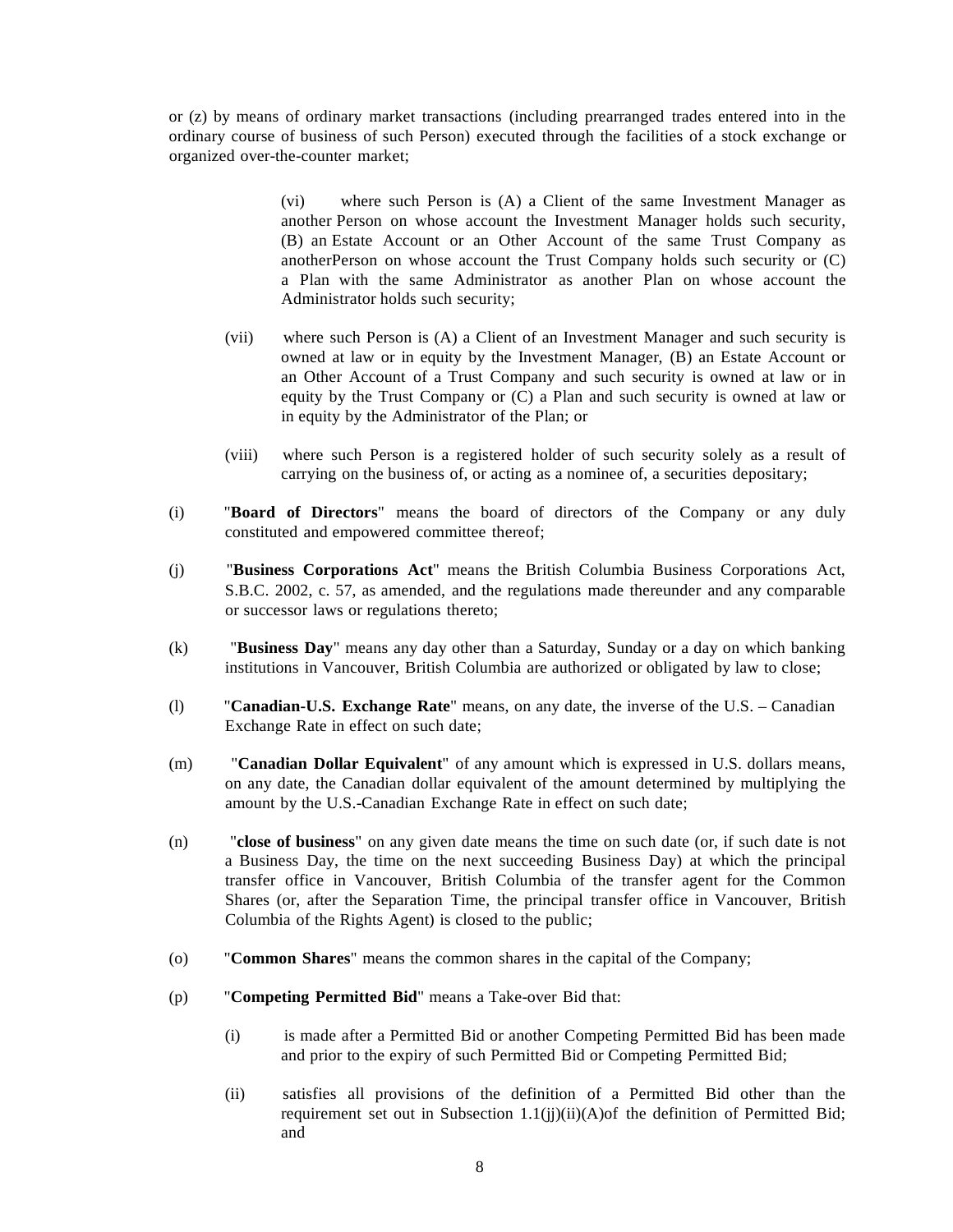(iii) contains, and the take-up and payment for securities tendered or deposited is subject to, an irrevocable and unqualified condition that no Voting Shares will be taken up or paid for pursuant to the Take-over Bid prior to the close of business on a date that is no earlier than the later of: (A) the earliest date on which Voting Shares may be taken up and paid for under any Permitted Bid or other Competing Permitted Bid outstanding on the date of commencement of such Competing Permitted Bid; and (B) 35 days after the date of the Take-over Bid constituting such Competing Permitted Bid;

provided always, for greater certainty, that a Competing Permitted Bid will cease to be a Competing Permitted Bid at any time when such bid ceases to meet any of the provisions of this definition and provided that, at such time, any acquisition of Voting Shares made pursuant to such Competing Permitted Bid, including any acquisitions of Voting Shares theretofore made, will cease to be a Permitted Bid Acquisition;

- (q) "**controlled**": a Person is "controlled" by another Person or two or more other Persons acting jointly or in concert if:
	- (i) in the case of a body corporate, securities entitled to vote in the election of directors of such body corporate carrying more than 50% of the votes for the election of directors are held, directly or indirectly, by or for the benefit of the other Person or Persons and the votes carried by such securities are entitled, if exercised, to elect a majority of the board of directors of such body corporate; or
	- (ii) in the case of a Person which is not a body corporate, more than 50% of the voting or equity interests of such entity are held, directly or indirectly, by or for the benefit of the other Person or Persons;

and "controls", "controlling" and "under common control with" shall be interpreted accordingly;

- (r) "**Convertible Securities**" shall mean, at any time:
	- (i) any right (contractual or otherwise, regardless of whether it would be considered a security); or
	- (ii) any securities issued by the Company (including rights, warrants and options but not including the Rights) carrying any purchase, exercise, conversion or exchange right,

pursuant to which the holder thereof may acquire Voting Shares or other securities convertible into or exercisable or exchangeable for Voting Shares (in each case, whether such right is exercisable immediately or after a specified period and whether or not on condition or the happening of any contingency);

- (s) "**Convertible Security Acquisition**" means the acquisition of Voting Shares from the Company upon the exercise or pursuant to the terms and conditions of any Convertible Securities acquired by a Person pursuant to a Permitted Bid Acquisition, an Exempt Acquisition or a Pro Rata Acquisition;
- (t) "**Co-Rights Agents**" has the meaning ascribed thereto in Subsection 4.1(a);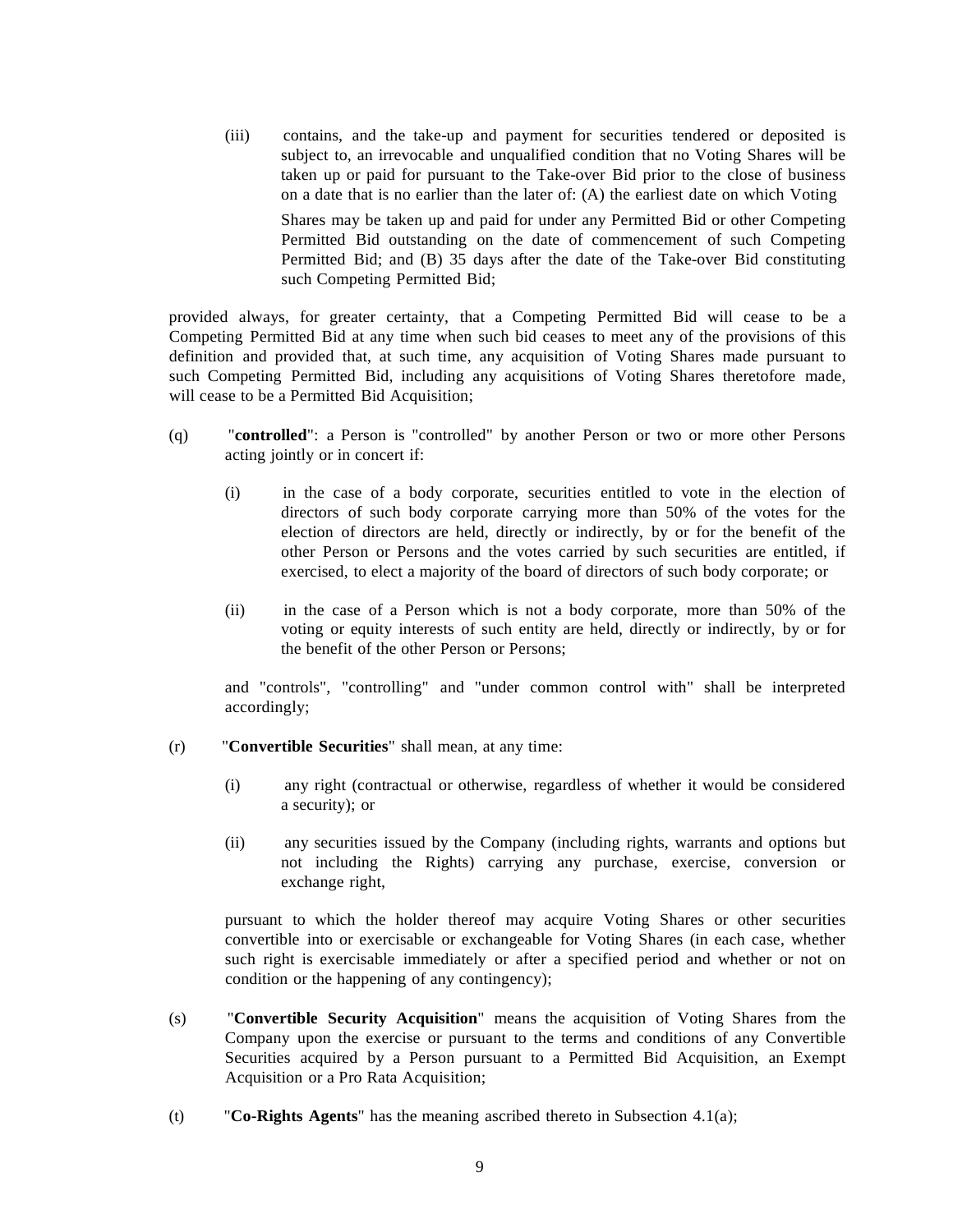(v) "**Disposition Date**" has the meaning ascribed thereto in Subsection 5.1(h);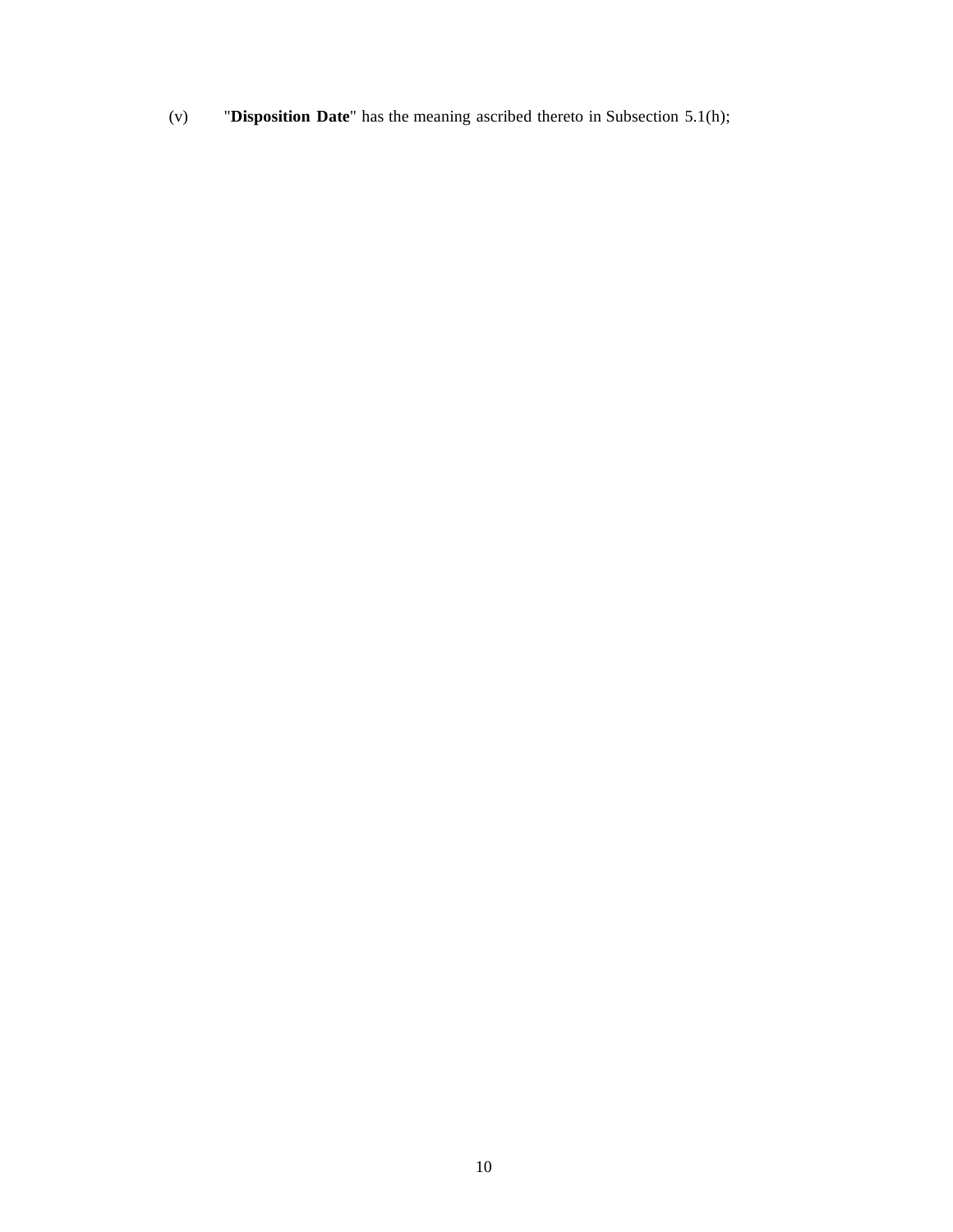- (w) "**Dividend Reinvestment Acquisition**" means an acquisition of Voting Shares pursuant to a Dividend Reinvestment Plan;
- (x) "**Dividend Reinvestment Plan**" means a regular dividend reinvestment or other plan of the Company made available by the Company to holders of its securities or to holders of securities of a Subsidiary where such plan permits the holder to direct that some or all of:
	- (i) dividends paid in respect of shares of any class of the Company or a Subsidiary;
	- (ii) proceeds of redemption of shares of the Company or a Subsidiary;
	- (iii) interest paid on evidences of indebtedness of the Company or a Subsidiary; or
	- (iv) optional cash payments;

be applied to the purchase from the Company of Voting Shares;

- (y) "**Effective Date**" means the date of this Agreement;
- (z) "**Election to Exercise**" has the meaning ascribed thereto in Subsection 2.2(d)(ii);
- (aa) "**Exempt Acquisition**" means an acquisition of Voting Shares or Convertible Securities (i) in respect of which the Board of Directors has waived the application of Section 3.1 pursuant to the provisions of Subsection 5.1(a), (h) or (j); pursuant to a distribution of Voting Shares or Convertible Securities made by the Company pursuant to a prospectus or a securities exchange take-over bid, by way of a private placement, provided that such private placement has received the approval of the Board of Directors and all applicable securities regulatory authorities, or pursuant to an amalgamation, merger, plan of arrangement or other statutory procedure requiring shareholder approval;
- (bb) "**Exercise Price**" means, as of any date, the price at which a holder may purchase the securities issuable upon exercise of one whole Right which, until adjustment thereof in accordance with the terms hereof, shall be an amount equal to **fifty percent (50%)** of the Market Price per Common Share determined as at the Separation Time;
- (cc) **Expansion Factor**" has the meaning ascribed thereto in Subsection  $2.3(a)(x)$ ;
- (dd) "**Expiration Time**" means the earlier of (i) the Termination Time, and (ii) the termination of any meeting of holders of Voting Shares at which this Agreement was not confirmed or reconfirmed as provided for in Sections 5.15 and 5.16;
- (ee) "**Flip-in Event**" means a transaction in or pursuant to which any Person becomes an Acquiring Person;
- (ff) "**holder**" has the meaning ascribed thereto in Section 2.8;
- (gg) "**Independent Shareholders**" means holders of Voting Shares, other than:
	- (i) any Acquiring Person;
	- (ii) any Offeror (other than any Person who, by virtue of Subsection 1.1( $f(x)$ ), is not deemed to Beneficially Own the Voting Shares held by such Person);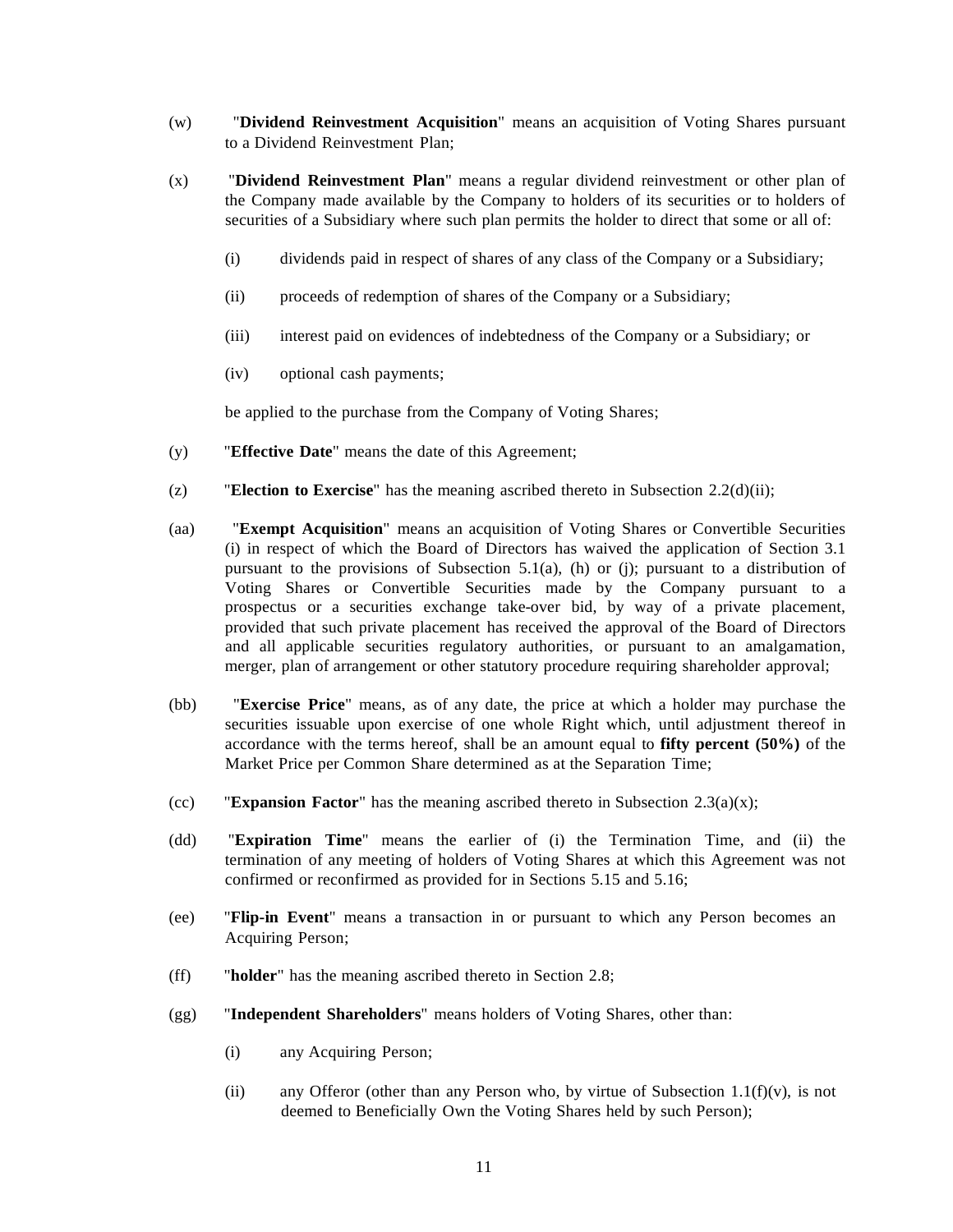- (iii) any Affiliate or Associate of any Acquiring Person or Offeror;
- (iv) any Person acting jointly or in concert with any Acquiring Person or Offeror; and
- (v) any employee benefit plan, deferred profit sharing plan, stock participation plan and any other similar plan or trust for the benefit of employees of the Company or a Subsidiary unless the beneficiaries of the plan or trust direct the manner in which the Voting Shares are to be voted or withheld from voting or direct whether the Voting Shares are to be tendered to a Take-over Bid;
- (hh) "**Market Price**" per share of any securities on any date of determination means the average of the daily closing prices per share of such securities (determined as described below) on each of the 20 consecutive Trading Days through and including the Trading Day immediately preceding such date; provided, however, that if an event of a type analogous to any of the events described in Section 2.3 hereof shall have caused the closing prices used to determine the Market Price on any Trading Days not to be fully comparable with the closing price on such date of determination (or, if the date of determination is not a Trading Day, on the immediately preceding Trading Day), each closing price so used shall be appropriately adjusted in a manner analogous to the applicable adjustment provided for in Section 2.3 hereof in order to make it fully comparable with the closing price on such date of determination or if the date of determination is not a Trading Day, on the immediately preceding Trading Day. The closing price per share of any securities on any date shall be:
	- (i) the closing board lot sale price or, in case no such sale takes place on such date, the average of the closing bid and asked prices for each of such securities as reported by the principal Canadian stock exchange on which such securities listed and admitted to trading;
	- (ii) if for any reason none of such prices is available on such day or the securities are not listed or posted for trading on a Canadian stock exchange, the last sale price or, in case no such sale takes place on such date, the average of the closing bid and asked prices for each of such securities as reported by the principal national United States securities exchange on which such securities are listed or admitted to trading;
	- (iii) if for any reason none of such prices is available on such day or the securities are not listed or admitted to trading on a Canadian stock exchange, national United States stock exchange or any other stock exchange, the last sale price or, in case no sale takes place on such date, the average of the high bid and low asked prices for each of the securities in the over-the-counter market, as quoted by any recognized reporting system then in use (as determined by the Board of Directors); or
	- (iv) if for any reason none of such prices is available on such day or the securities are not listed or admitted to trading on a Canadian stock exchange, a national United States securities exchange or any other stock exchange or quoted by any reporting system, the average of the closing bid and asked prices as furnished by a professional market maker making a market in the securities selected in good faith by the Board of Directors;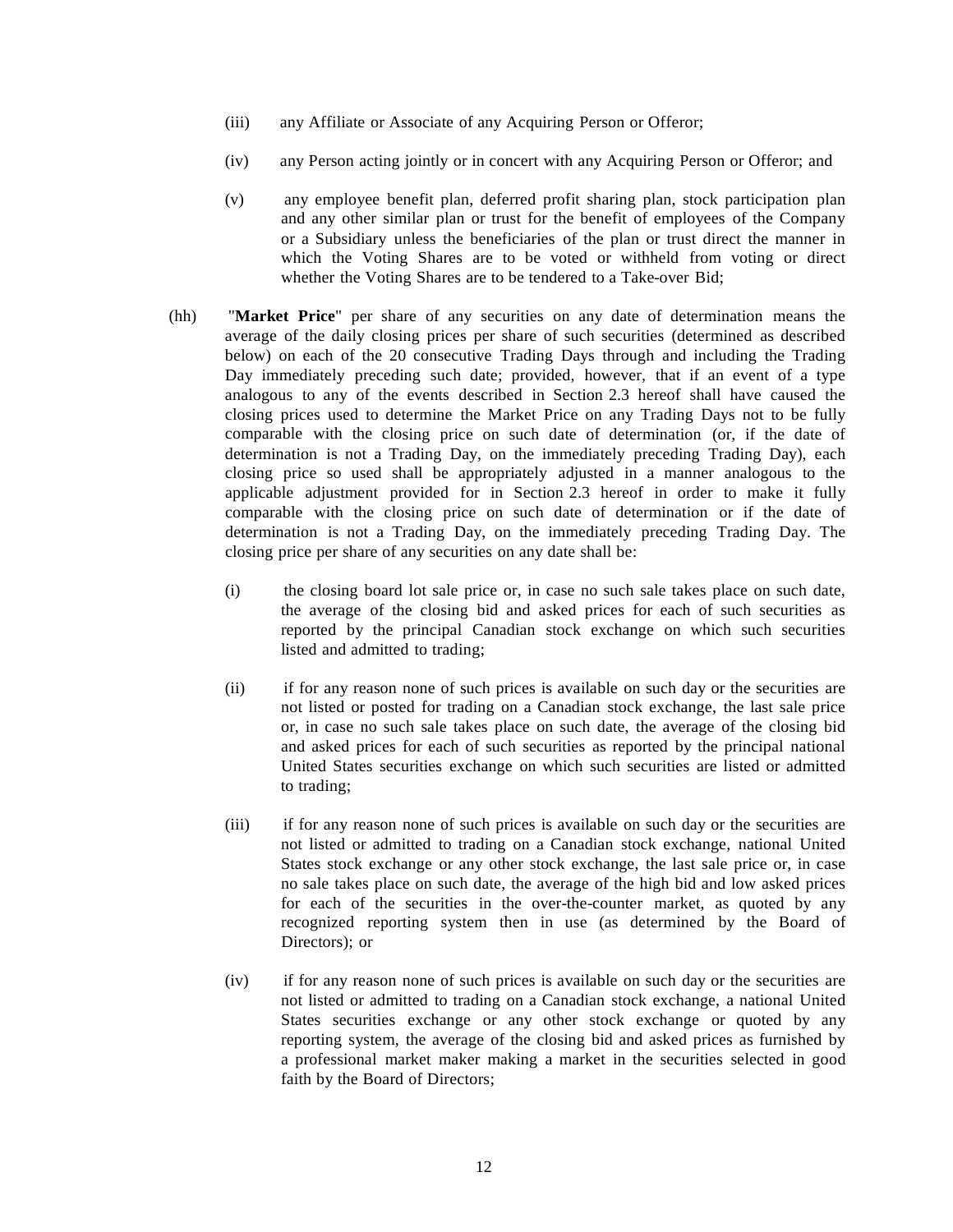provided, however, that if for any reason none of such prices is available on such day, the closing price per share of the securities on such date means the fair value per share of the securities on such date as determined by an nationally recognized investment dealer or investment banker selected by the Board of Directors. The Market Price shall be expressed in Canadian dollars. Provided further that if an event of a type analogous to any of the events described in Section 2.3 hereof shall have caused any price used to determine the Market Price on any Trading Day not to be fully comparable with the price as so determined on the Trading Day immediately preceding such date of determination, each such price so used shall be appropriately adjusted in a manner analogous to the applicable adjustment provided for in Section 2.3 hereof in order to make it fully comparable with the price on the Trading Day immediately preceding such date of determination. If any relevant amount used in calculating the Market Price happens to be in United States dollars, such amount shall be translated into Canadian dollars on that date at the Canadian Dollar Equivalent thereof,

(ii) "**Nominee**" has the meaning ascribed thereto in Subsection 2.2(c);

#### (jj) "**Offer to Acquire**" includes:

- (i) an offer to purchase or a solicitation of an offer to sell Voting Shares; and
- (ii) an acceptance of an offer to sell Voting Shares, whether or not such offer to sell has been solicited;

or any combination thereof, and the Person accepting an offer to sell shall be deemed to be making an Offer to Acquire to the Person that made the offer to sell;

- (kk) "**Offeror**" means a Person who has announced, and has not withdrawn, an intention to make or who has made, and has not withdrawn, a Take-over Bid, other than a Person who has completed a Permitted Bid, a Competing Permitted Bid or an Exempt Acquisition;
- (ll) "**Offeror's Securities**" means Voting Shares Beneficially Owned by an Offeror on the date of the Offer to Acquire;
- (mm) "**Permitted Bid**" means a Take-over Bid made by a Person by way of take-over bid circular which also complies with the following additional provisions:
	- (i) the Take-over Bid is made to all holders of Voting Shares as registered on the books of the Company, other than the Person making the Take-over Bid (the "**Permitted Bid Offeror**");
	- (ii) the Take-over Bid contains, and the take-up and payment for securities tendered or deposited is subject to, an irrevocable and unqualified provision that no Voting Shares will be taken up or paid for pursuant to the Take-over Bid:
		- (A) prior to the close of business on the date which is not less than 60 days following the date the take-over bid circular is sent to holders of Voting Shares; and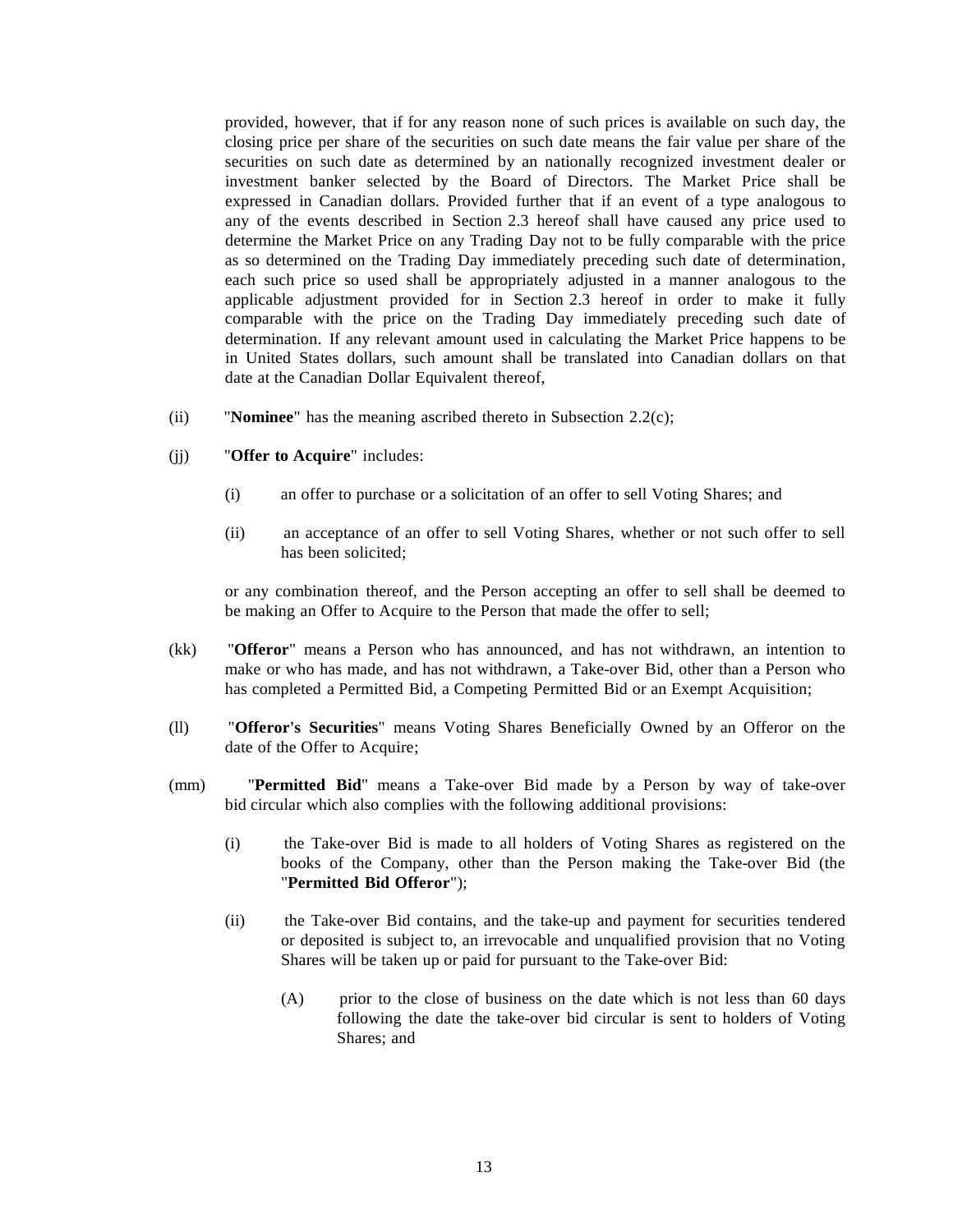- (B) unless at such date more than 50% of the then outstanding Voting Shares held by Independent Shareholders shall have been deposited or tendered pursuant to the Take-over Bid and not withdrawn;
- (iii) unless the Take-over Bid is withdrawn, the Take-over Bid contains an irrevocable and unqualified provision that Voting Shares may be deposited pursuant to such Take-over Bid at any time during the period of time described in Subsection  $1.1(ij)(ii)(A)$  and that any Voting Shares deposited pursuant to the Take-over Bid may be withdrawn until taken up and paid for; and
- (iv) unless the Take-over Bid is withdrawn, the Take-over Bid contains an irrevocable and unqualified provision that in the event that the deposit condition set forth in Subsection  $1.1(ij)(ii)(B)$  is satisfied the Permitted Bid Offeror will make a public announcement of that fact and the Take-over Bid will remain open for deposits and tenders of Voting Shares for not less than ten Business Days from the date of such public announcement;

provided always that a Permitted Bid will cease to be a Permitted Bid at any time when such bid ceases to meet any of the provisions of this definition and provided that, at such time, any acquisition of Voting Shares made pursuant to such Permitted Bid, including any acquisitions of Voting Shares theretofore made, will cease to be a Permitted Bid Acquisition;

- (nn) "**Permitted Bid Acquisition**" means an acquisition of Voting Shares made pursuant to a Permitted Bid or a Competing Permitted Bid;
- (oo) "**Permitted Lock-up Agreement**" means an agreement between an Offeror, any of its Affiliates or Associates or any other Person acting jointly or in concert with the Offeror and a Person (the "Locked-up Person") who is not an Affiliate or Associate of the Offeror or a Person acting jointly or in concert with the Offeror (the terms of which agreement are publicly disclosed and a copy of which is made available to the public (including the Company) not later than the date the Lock-up Bid (as defined below) is publicly announced or if the Lock-up Bid has been made prior to the date on which such agreement is entered into, forthwith, and in any event not later than the date following the date of such agreement) whereby the Locked-up Person agrees to deposit or tender the Voting Shares held by the Locked-up Person to the Offeror's Take-over Bid or to any Takeover Bid made by any of the Offeror's Affiliates or Associates or made by any other Person acting jointly or in concert with the Offeror (the "**Lock-up Bid**") provided such agreement:
	- (i) permits the Locked-up Person to withdraw the Voting Shares from the agreement in order to tender or deposit the Voting Shares to another Take-over Bid or to support another transaction (whether by way of merger, amalgamation, arrangement, reorganization or other transaction) (the "**Superior Offer Consideration**") that in either case will provide a greater cash equivalent value per Voting Share to the holders of Voting Shares than the Locked-up Person otherwise would have received to pay under the Lock-up Bid (the "**Lock-up Bid Consideration**"). Notwithstanding the above, the Lock-Up Agreement may require that the Superior Offer Consideration must exceed the Lock-up Bid Consideration by a specified percentage before such withdrawal right takes effect, provided such specified percentage is not greater than 7%;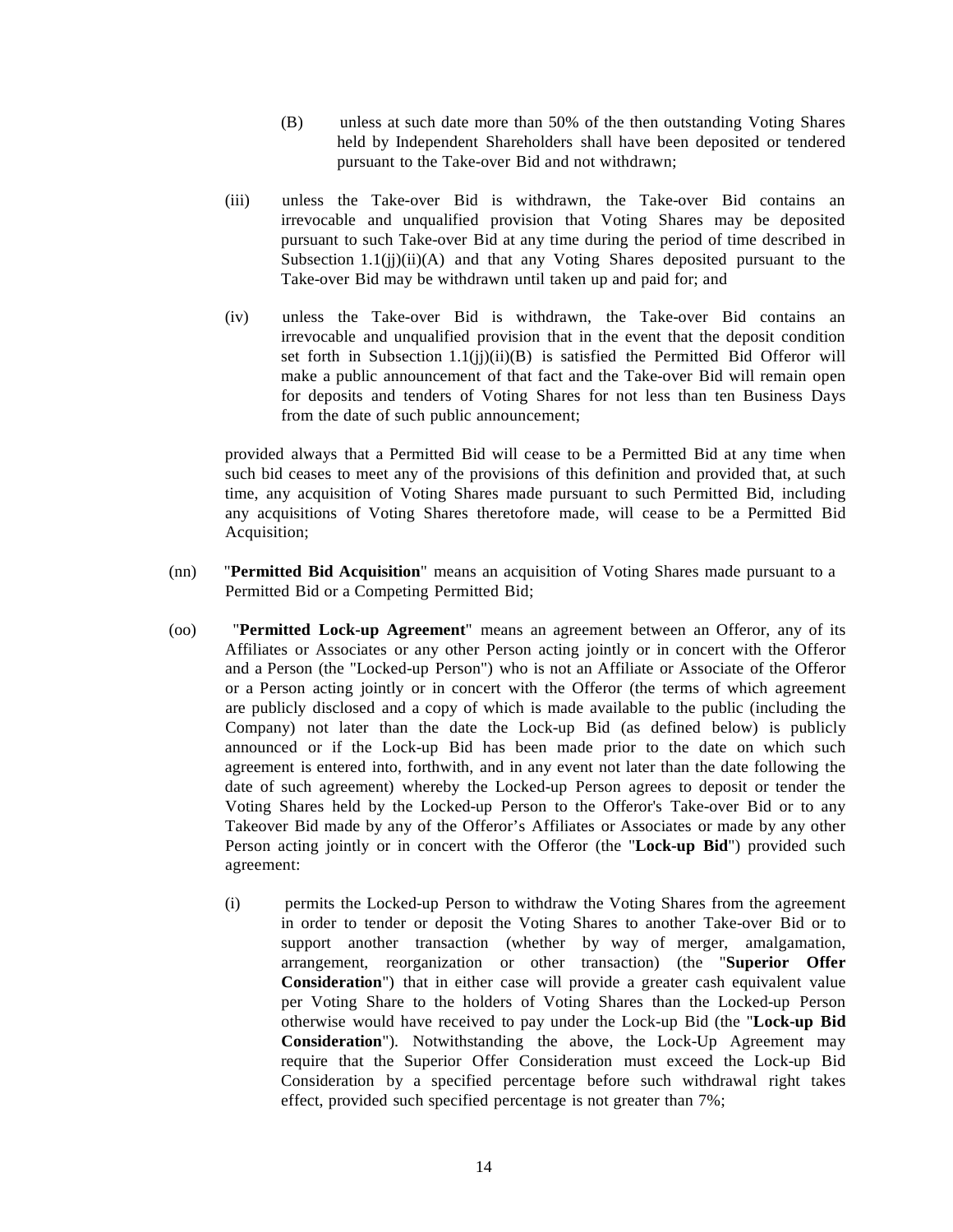(and, for greater clarity, such agreement may contain a right of first refusal or require a period of delay to give an Offeror an opportunity to match a higher price in another Takeover Bid or transaction and may provide for any other similar limitation on a Locked-up Person's right to withdraw Voting Shares from the agreement, as long as the limitation does not preclude the exercise by the Locked-up Person of the right to withdraw Voting Shares during the period of the other Take-over Bid or other transaction); and

- (ii) does not provide for any "break-up" fees, "top-up" fees, penalties, expenses or other amounts that exceed in the aggregate the greater of:
	- (A) the cash equivalent of 2.5% of the price or value payable under the Lockup Bid to a Locked-Up Person; and
	- (B) 50% of the amount by which the price or value payable under another Take-over Bid or transaction exceeds the price or value of the consideration that such Locked-up Person would have received under the Lock-up Bid;

being payable or forfeited by a Locked-up Person pursuant to the agreement in the event a Locked-up Person fails to deposit or tender Voting Shares to the Lock-up Bid, withdraws Voting Shares previously tendered thereto to another Take-over Bid or supports another transaction;

- (pp) "**Person**" includes any individual, firm, partnership, association, trust, trustee, executor, administrator, legal personal representative, body corporate, joint venture, corporation, unincorporated organization, syndicate, governmental entity or other entity;
- (qq) "**Pro Rata Acquisition**" means an acquisition by a Person of Voting Shares or Convertible Securities pursuant to:
	- (i) a Dividend Reinvestment Acquisition;
	- (ii) a stock dividend, stock split or other event in respect of securities of the Company of one or more particular classes or series pursuant to which such Person becomes the Beneficial Owner of Voting Shares on the same pro rata basis as all other holders of securities of the particular class, classes or series;
	- (iii) the acquisition or the exercise by the Person of only those rights to purchase Voting Shares distributed by the Company to that Person in the course of a distribution to all holders of securities of the Company of one or more particular classes or series pursuant to a rights offering or pursuant to a prospectus, provided that the Person does not thereby acquire a greater percentage of such Voting Shares, or securities convertible into or exchangeable for Voting Shares, so offered than the Person's percentage of Voting Shares Beneficially Owned immediately prior to such acquisition and that such rights are acquired directly from the Company and not from any other Person; or
	- (iv) a distribution of Voting Shares, or securities convertible into or exchangeable for Voting Shares (and the conversion or exchange of such convertible or exchangeable securities), by the Company, provided that the Person does not thereby acquire a greater percentage of such Voting Shares, or securities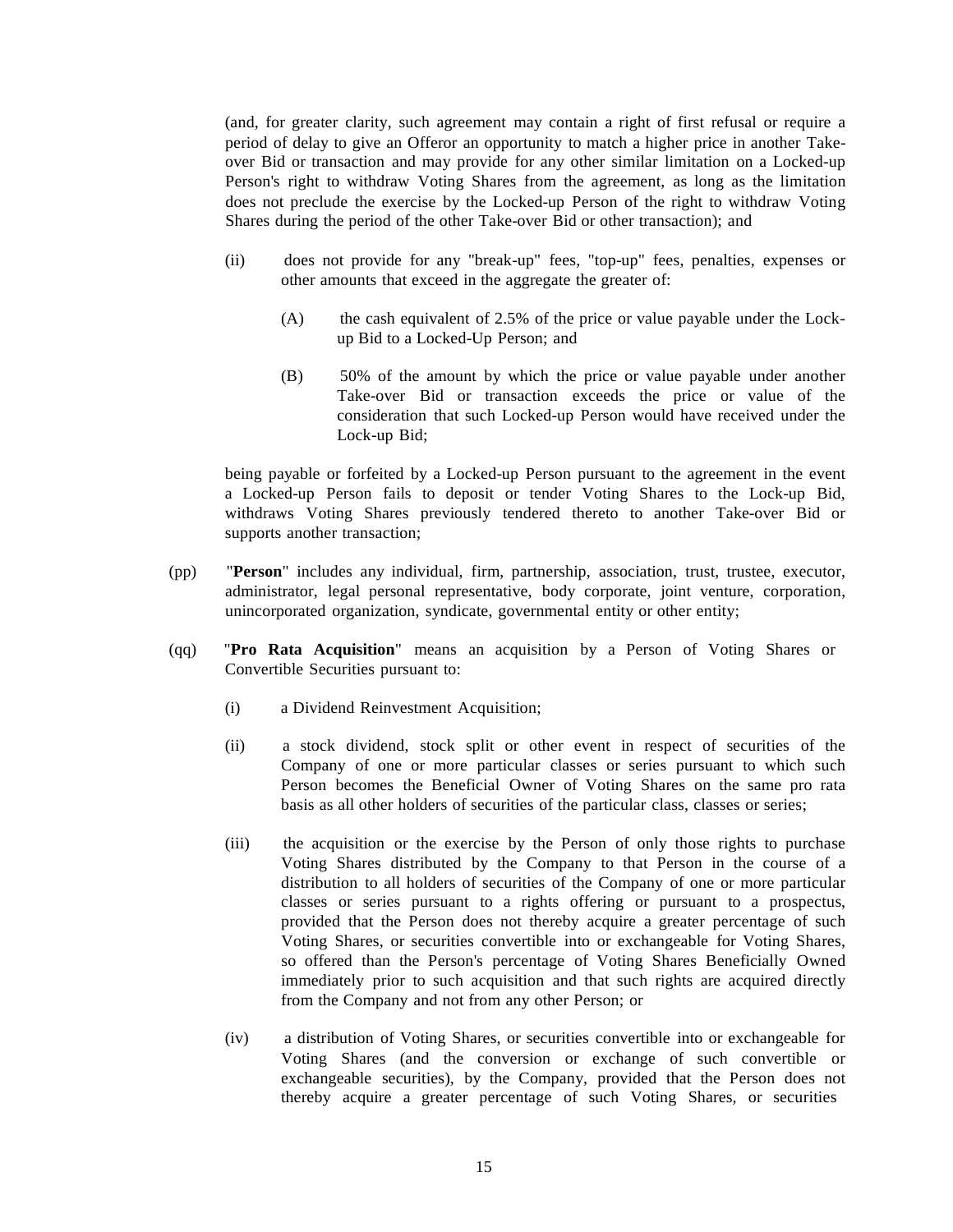convertible into or exchangeable for Voting Shares, so offered in the distribution than the Person's percentage of Voting Shares Beneficially Owned immediately prior to such acquisition;

- (rr) "**Record Time**" means close of business on the date of this Agreement;
- (ss) "**Redemption Price**" has the meaning ascribed thereto under Subsection 5.1(b) of this Agreement;
- (tt) "**Right**" means a right to purchase a Common Share upon the terms and subject to the conditions set forth in this Agreement;
- (uu) "**Rights Certificate**" means the certificates representing the Rights after the Separation Time, which shall be substantially in the form attached hereto as Attachment 1 or such other form as the Company and the Rights Agent may agree;
- (vv) "**Rights Holders' Special Meeting**" means a meeting of the holder of Rights called by the Board of Directors for the purpose of approving a supplement or amendment to this Agreement pursuant to Subsection 5.4(c);
- (ww) "**Rights Register**" has the meaning ascribed thereto in Subsection 2.6(a);
- (xx) "**Rights Registrar**" has the meaning ascribed thereto in Subsection 2.6(a);
- (yy) "**Securities Act (British Columbia)**" means the Securities Act, R.S.B.C. 1996 c.418, as amended, and the regulations and rules thereunder, and any comparable or successor laws or regulations and rules thereto;
- (zz) "**Separation Time**" means the close of business on the tenth Trading Day after the earlier of:
	- (i) the Stock Acquisition Date;
	- (ii) the date of the commencement of or first public announcement of the intent of any Person (other than the Company or any Subsidiary of the Company) to commence a Take-over Bid (other than a Permitted Bid or a Competing Permitted Bid); and
	- (iii) the date on which a Permitted Bid or Competing Permitted Bid ceases to be such;

or such later time as may be determined by the Board of Directors, and provided that, if any Take-over Bid referred to in Subsection (ii) or Permitted Bid or Competing Permitted Bid referred to in Subsection (iii) is not made, expires, is cancelled, terminated or otherwise withdrawn prior to the Separation Time, such Take-over Bid, Permitted Bid or Competing Permitted Bid, as applicable, shall be deemed, for the purposes of this definition, never to have been made;

(aaa) "**Special Meeting**" means a special meeting of the holder of Voting Shares, called by the Board of Directors for the purpose of approving a supplement or amendment to this Agreement pursuant to Subsection 5.4(b);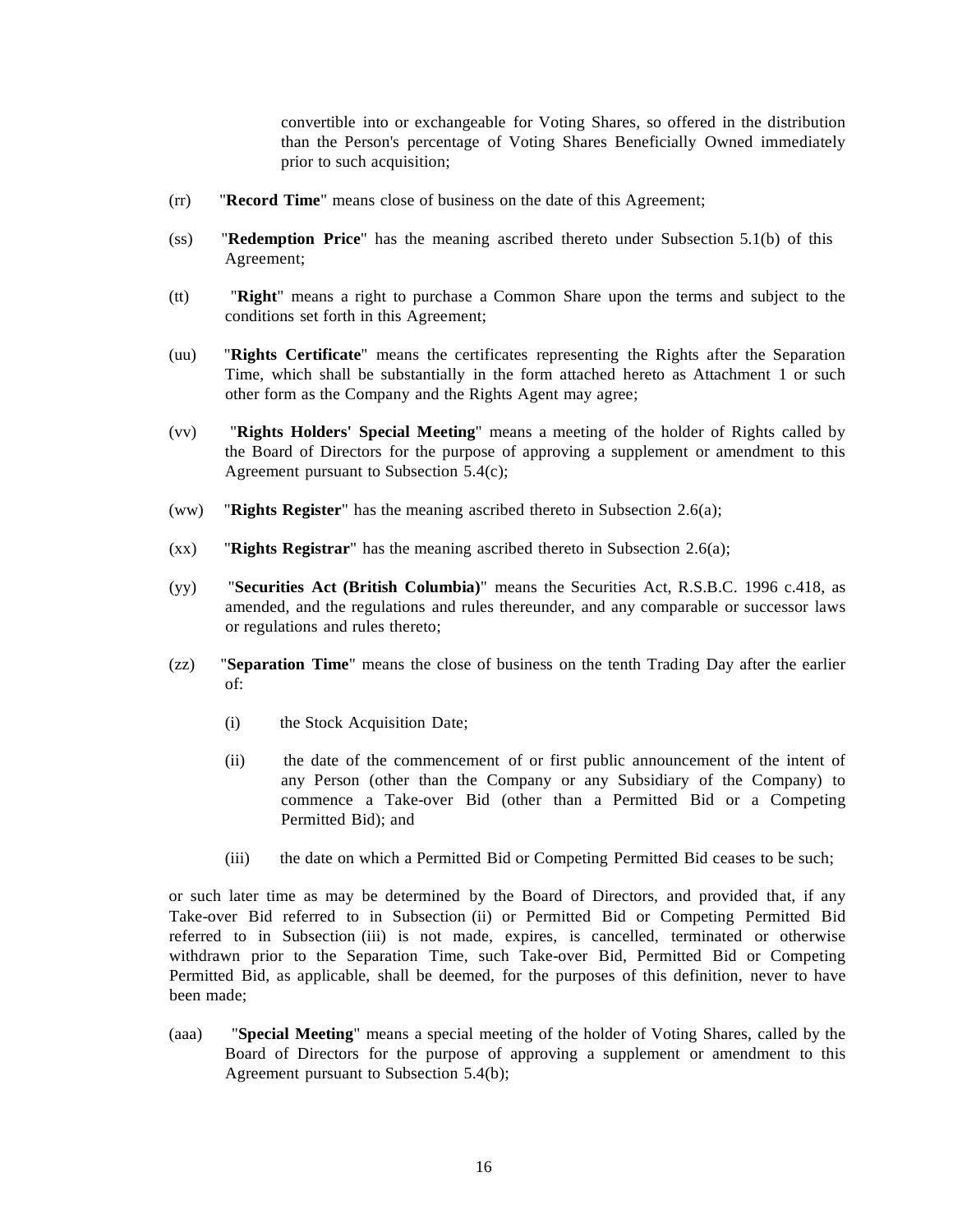- (bbb) "**Stock Acquisition Date**" means the first date of public announcement (which, for purposes of this definition, shall include, without limitation, a report filed pursuant to section 5.2 of National Instrument 62-104), as any of the aforementioned legislation may be amended or substituted from time to time) by the Company or an Acquiring Person indicating that an Acquiring Person has become such;
- (ccc) "**Subsidiary**": a corporation is a Subsidiary of another corporation if:
	- (i) it is controlled by:
		- (A) that other; or
		- (B) that other and one or more corporations, each of which is controlled by that other; or
		- (C) two or more corporations, each of which is controlled by that other; or
	- (ii) it is a Subsidiary of a corporation that is that other's Subsidiary;
- (ddd) "**Take-over Bid**" means an Offer to Acquire Voting Shares, or Convertible Securities if, assuming that the Voting Shares or Convertible Securities subject to the Offer to Acquire are acquired and are Beneficially Owned at the date of such Offer to Acquire by the Person making such Offer to Acquire, such Voting Shares (including Voting Shares that may be acquired upon the conversion, exchange or exercise of the rights under such Convertible Securities into Voting Shares) together with the Offerors' Securities, constitute in the aggregate 20% or more of the outstanding Voting Shares at the date of the Offer to Acquire;
- (eee) "**Termination Time**" means the time at which the right to exercise Rights shall terminate pursuant to Subsection 5.1(e);
- (fff) "**Trading Day**", when used with respect to any securities, means a day on which the principal stock exchange in Canada on which such securities are listed or admitted to trading is open for the transaction of business or, if the securities are not listed or admitted to trading on any Canadian stock exchange, a Business Day;
- (ggg) "**U.S.-Canadian Exchange Rate**" means, on any date:
	- (i) if on such date the Bank of Canada sets an average noon spot rate of exchange for the conversion of one United States dollar into Canadian dollars, such rate; and
	- (ii) in any other case, the rate for such date for the conversion of one United States dollar into Canadian dollars calculated in such manner as may be determined by the Board of Directors from time to time acting in good faith;
- (hhh) "**Voting Share Reduction**" means an acquisition or redemption by the Company of Voting Shares which, by reducing the number of Voting Shares outstanding, increases the proportionate number of Voting Shares Beneficially Owned by any Person to 20% or more of the Voting Shares then outstanding; and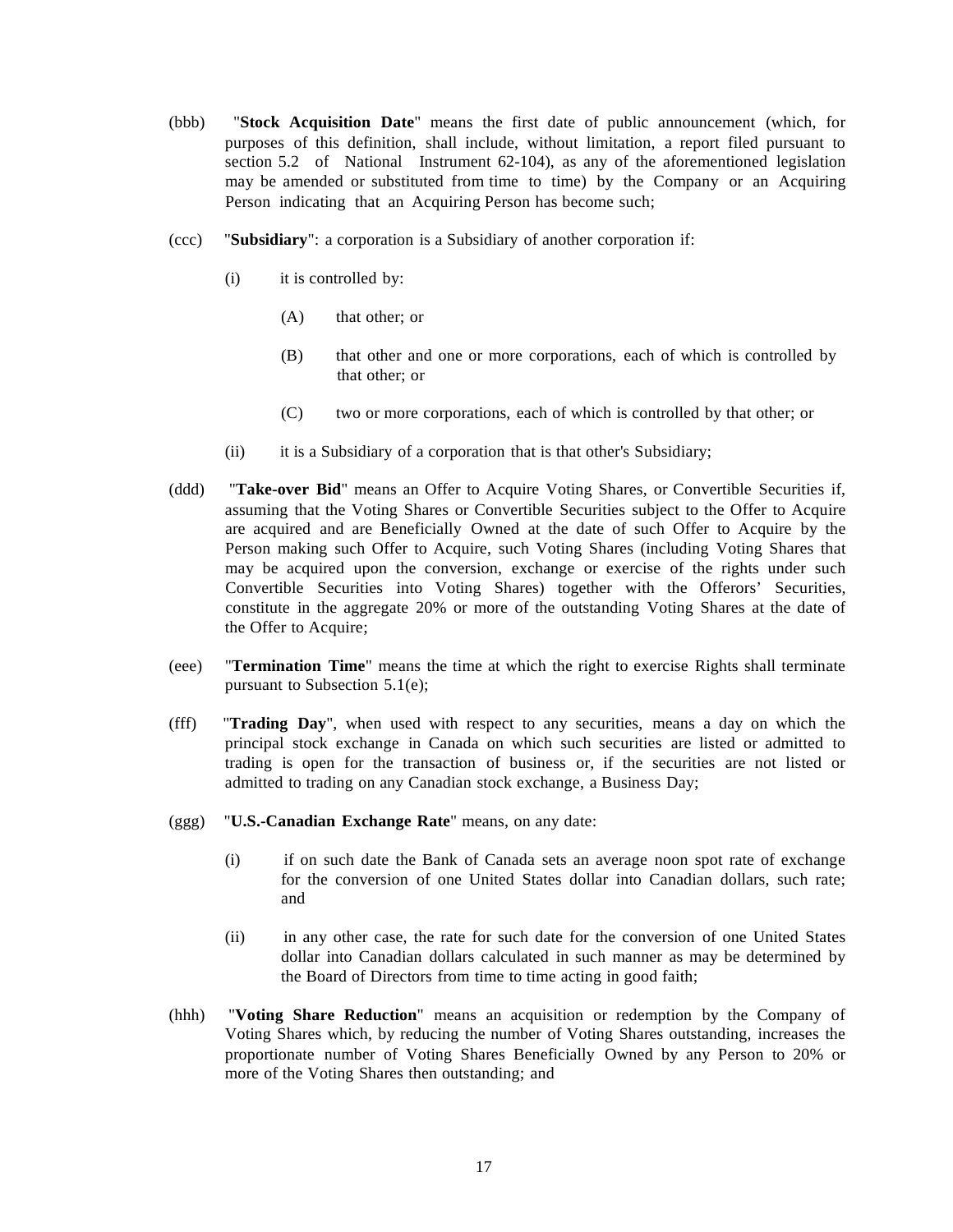(iii) "**Voting Shares**" means the Common Shares and any other shares in the capital of the Company entitled to vote generally in the election of all directors.

## <span id="page-17-0"></span>**1.2 Currency**

All sums of money which are referred to in this Agreement are expressed in lawful money of Canada, unless otherwise specified.

## <span id="page-17-1"></span>**1.3 Headings and Interpretation**

The division of this Agreement into Articles, Sections, Subsections, Clauses, Paragraphs, Subparagraphs or other portions hereof and the insertion of headings, subheadings and a table of contents are for convenience of reference only and shall not affect the construction or interpretation of this Agreement. In this Agreement, where the context so admits, words importing the singular include the plural and vice versa and words importing gender includes the masculine, feminine and neuter genders.

## <span id="page-17-3"></span><span id="page-17-2"></span>**1.4 Calculation of Number and Percentage of Beneficial Ownership of Outstanding Voting Shares**

For purposes of this Agreement, the percentage of Voting Shares Beneficially Owned by any Person, shall be and be deemed to be the product (expressed as a percentage) determined by the formula:

100  $x \underline{A}$ B

where:

- A = the number of votes for the election of all directors generally attaching to the Voting Shares Beneficially Owned by such Person; and
- B = the number of votes for the election of all directors generally attaching to all outstanding Voting Shares.

Where any Person is deemed to Beneficially Own unissued Voting Shares, such Voting Shares shall be deemed to be outstanding for the purpose of calculating the percentage of Voting Shares Beneficially Owned by such Person, but no other unissued Voting Shares shall, for the purposes of such calculation, be deemed to be outstanding.

#### <span id="page-17-4"></span>**1.5 Acting Jointly or in Concert**

For the purposes of this Agreement, a Person is acting jointly or in concert with every Person who is a party to any agreement, commitment or understanding (whether formal or informal and whether or not in writing) with the first Person (the "**First Person**") or any Associate or Affiliate thereof or any other Person acting jointly or in concert with the First Person, to acquire or offer to acquire Voting Shares (other than customary agreements (i) with and between underwriters or banking group members or selling group members with respect to a public offering or private placement of securities or pledges of securities in the ordinary course of business, and (ii) among shareholders of the Company for legitimate corporate governance activities).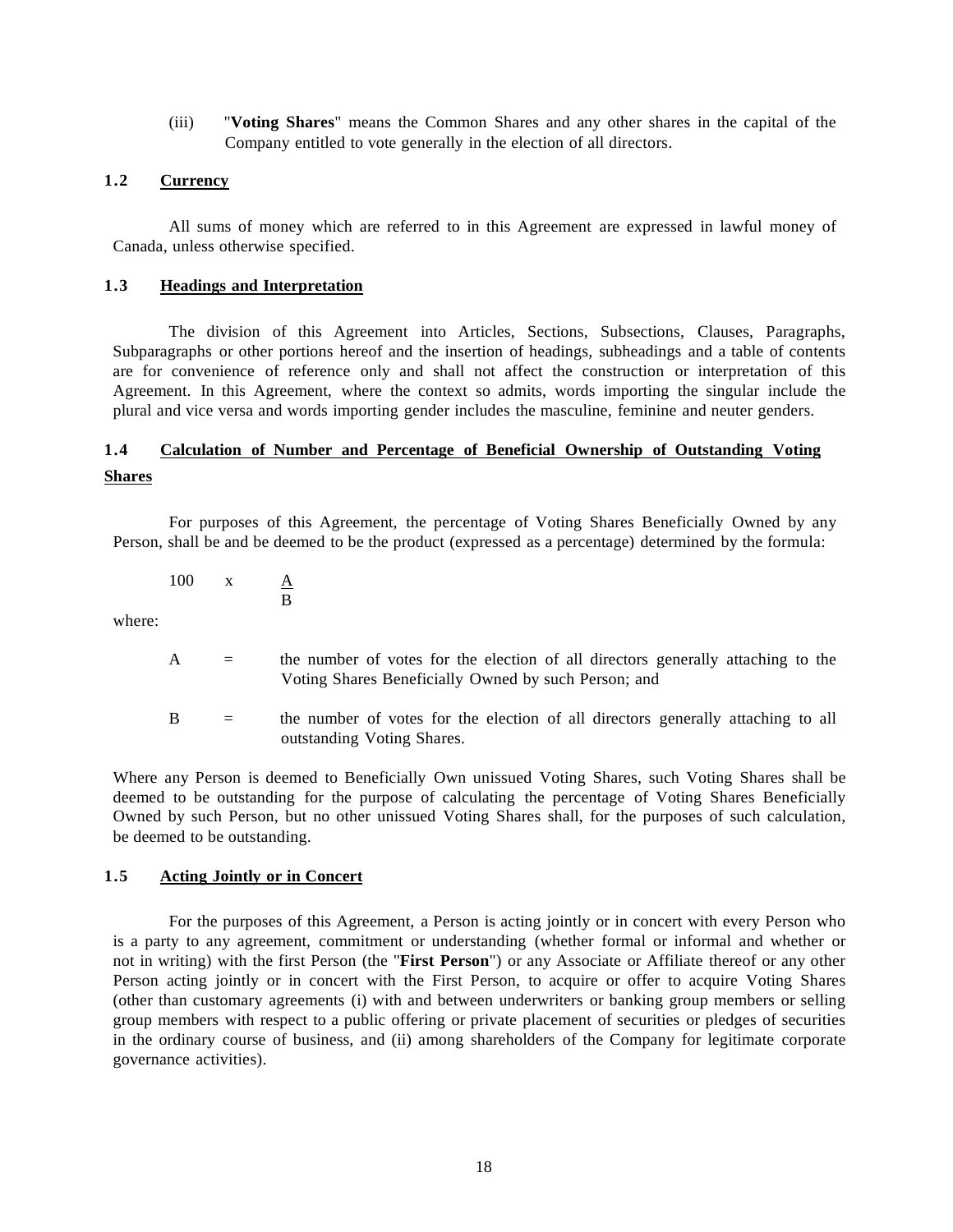#### <span id="page-18-0"></span>**1.6 Generally Accepted Accounting Principles**

Wherever in this Agreement reference is made to generally accepted accounting principles, such reference shall be deemed to be the recommendations at the relevant time of the Canadian Institute of Chartered Accountants, or any successor institute, applicable on a consolidated basis (unless otherwise specifically provided herein to be applicable on an unconsolidated basis) as at the date on which a calculation is made or required to be made in accordance with Canadian generally accepted accounting principles. Where the character or amount of any asset or liability or item of revenue or expense is required to be determined, or any consolidation or other accounting computation is required to be made for the purpose of this Agreement or any document, such determination or calculation shall, to the extent applicable and except as otherwise specified herein or as otherwise agreed in writing by the parties, be made in accordance with generally accepted accounting principles applied on a consistent basis.

#### <span id="page-18-1"></span>**1.7 References to 1933 Securities Act and 1934 Exchange Act**

For the purposes of this Agreement, the references herein to the 1933 Securities Act or the 1934 Exchange Act shall have no force and effect during such time as the Corporation is not subject to the provisions of such Acts.

## **ARTICLE 2 – THE RIGHTS**

#### <span id="page-18-3"></span><span id="page-18-2"></span>**2.1 Issue of Rights: Legend on Common Share Certificates**

- (a) One Right shall be issued on the Effective Date in respect of each Common Share outstanding at the Record Time and one Right shall be issued in respect of each Common Share issued after the Record Time and prior to the earlier of the Separation Time and the Expiration Time.
- (b) Certificates representing Common Shares which are issued prior to the earlier of the Separation Time and the Expiration Time shall evidence one Right for each Common Share represented thereby. Certificates representing Common Shares that are issued after the Record Time but prior to the earlier of the Separation Time and the Expiration Time shall have impressed on, printed on, written on or otherwise affixed to them a legend substantially in the following form:

"Until the Separation Time (defined in the Agreement below), this certificate also evidences the holder's rights described in a Shareholder Rights Plan Agreement dated as of **February 4, 2021** (the "Agreement") between *Baru Gold Corp.*  (the "Company") and *Computershare Trust Company of Canada.,* as the same may from time to time be amended, the terms of which are incorporated herein by reference and a copy of which is on file at the principal office of the Company. Under certain circumstances set out in the Agreement, the Rights may be amended or redeemed, may expire, may become void (if, in certain circumstances, they are "Beneficially Owned" by an "Acquiring Person", as such terms are defined in the Agreement, or a transferee thereof) or may be evidenced by separate certificates and no longer evidenced by this certificate. The Company will mail or arrange for the mailing of a copy of the Agreement to the holder of this certificate without charge as soon as practicable after the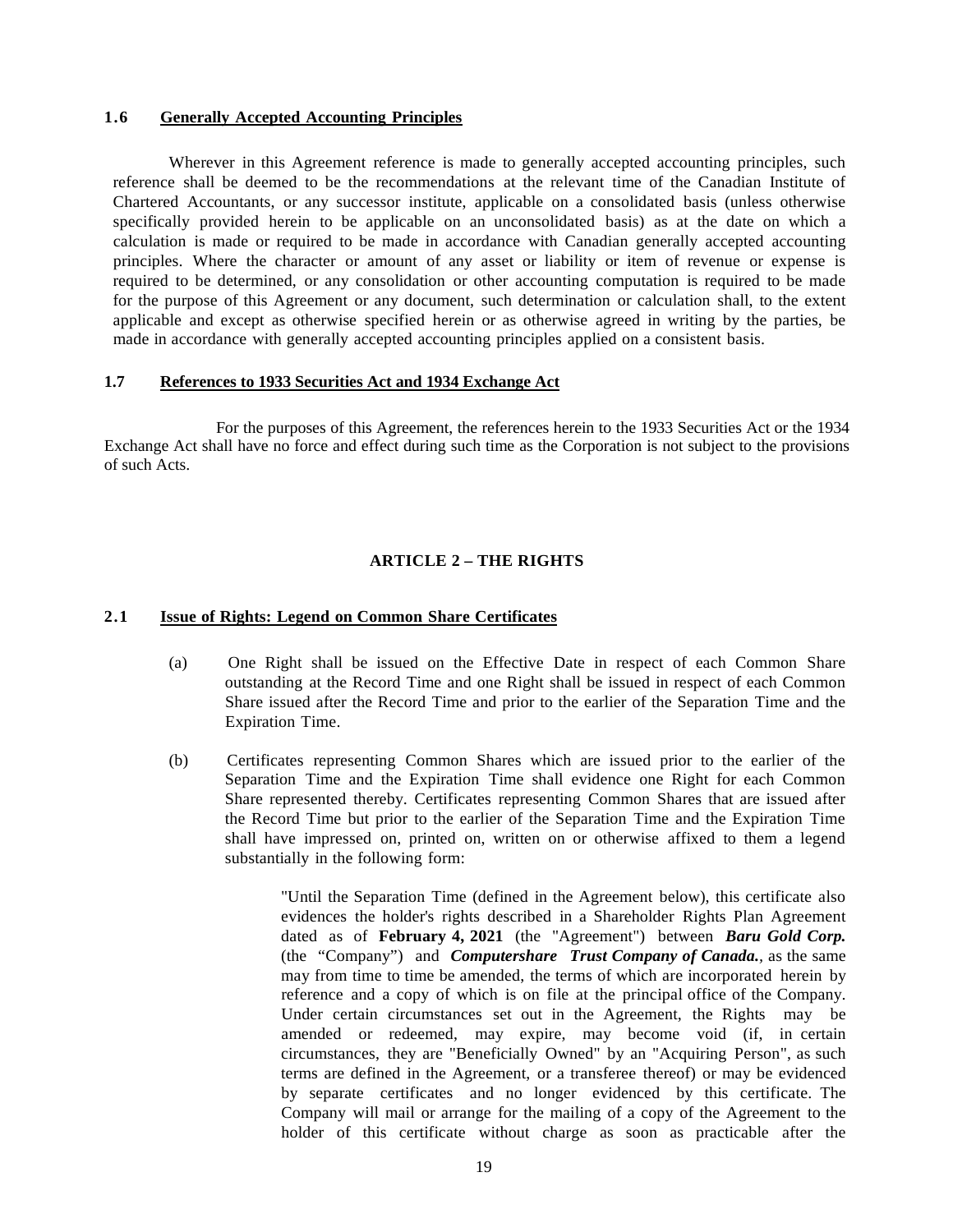#### receipt of a written request therefor."

Certificates representing Common Shares that are issued and outstanding at the Record Time shall evidence one Right for each Common Share evidenced thereby, notwithstanding the absence of a legend in accordance with this Subsection 2.1(b), until the earlier of the Separation Time and the Expiration Time.

Registered holders of Common Shares who have not received a share certificate and are entitled to do so on the earlier of the Separation Time and Expiration Time shall beentitled to Rights as if such certificates had been issued and such Rights shall for all purposes hereof be evidenced by the corresponding entries on the Company's securities register for Common Shares.

#### <span id="page-19-0"></span>**2.2 Initial Exercise Price; Exercise of Rights; Detachment of Rights**

- (a) Subject to Subsection 3.1(a) and adjustment as herein set forth, each Right will entitle the holder thereof, from and after the Separation Time and prior to the Expiration Time, to purchase one Common Share for the Exercise Price (and the Exercise Price and number of Common Shares are subject to adjustment as set forth below). Notwithstanding any other provision of this Agreement, any Rights held by the Company or any of its Subsidiaries shall be void.
- (b) Until the Separation Time:
	- (i) the Rights shall not be exercisable and no Right may be exercised; and
	- (ii) for administration purposes, each Right will be evidenced by the certificate for the associated Common Share registered in the name of the holder thereof (which certificate shall also be deemed to represent a Rights Certificate) and will be transferable only together with, and will be transferred by a transfer of, such associated Common Share.
- (c) From and after the Separation Time and prior to the Expiration Time:
	- (i) the Rights shall be exercisable; and
	- (ii) the registration and transfer of Rights shall be separate from and independent of Common Shares.

Promptly following the Separation Time, the Company will prepare and the Rights Agent will mail to each holder of record of Common Shares as of the Separation Time (other than an Acquiring Person and, in respect of any Rights Beneficially Owned by such Acquiring Person which are not held of record by such Acquiring Person, the holder of record of such Rights (a "**Nominee**")), at such holder's address as shown by the records of the Company (the Company hereby agreeing to furnish copies of such records to the Rights Agent for this purpose): (x) a Rights Certificate appropriately completed, representing the number of Rights held by such holder at the Separation Time and having such marks of identification or designation and such legends, summaries or endorsements printed thereon as the Company may deem appropriate and as are not inconsistent with the provisions of this Agreement, or as may be required to comply with any law, rule or regulation or with any rule or regulation of any self-regulatory organization, stock exchange or quotation system on which the Rights may from time to time be listed or traded, or to conform to standard usage; and (y) a disclosure statement prepared by the Company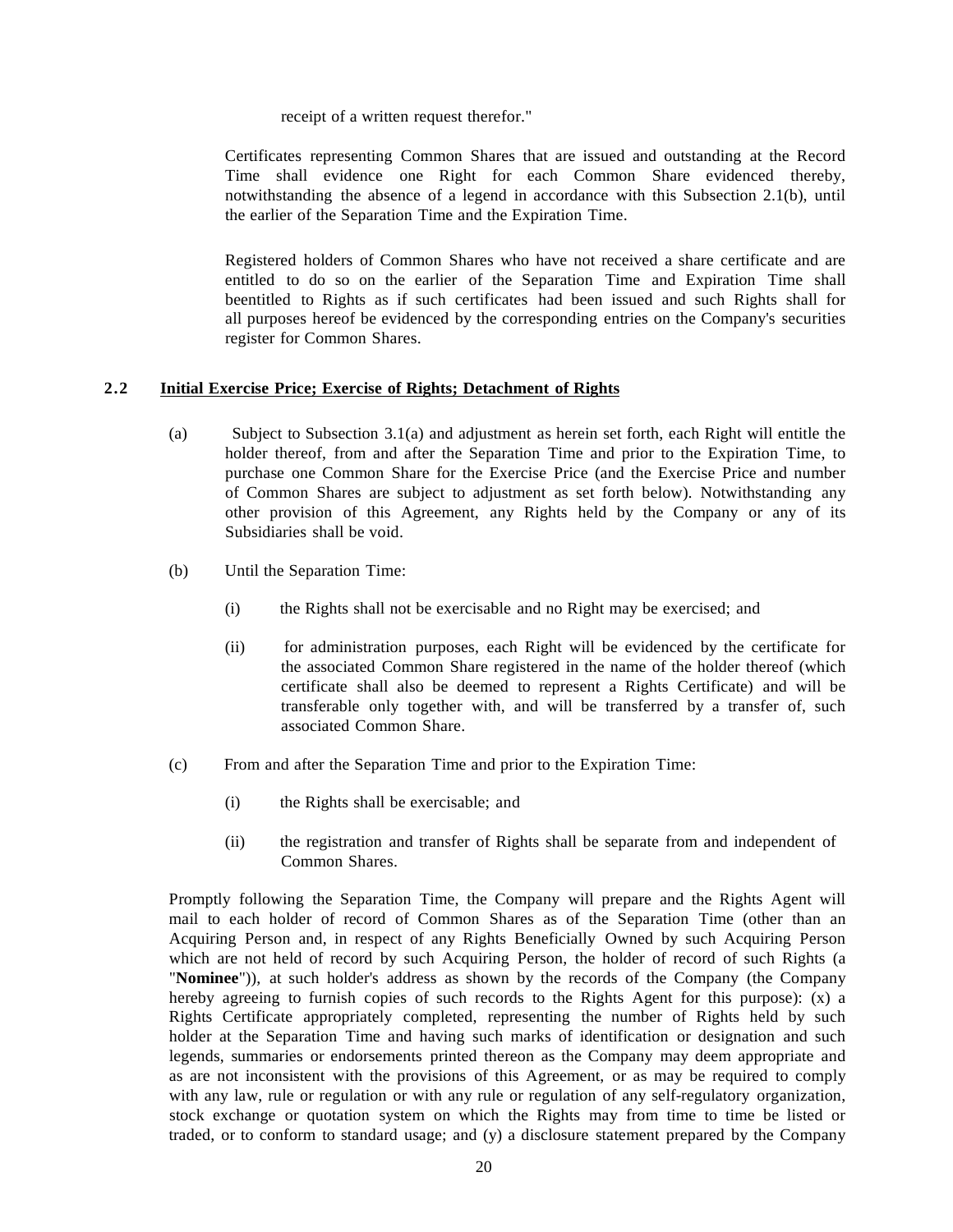describing the Rights, provided that a Nominee shall be sent the materials provided for in clauses (x) and (y) in respect of all Common Shares held of record by it which are not Beneficially Owned by an Acquiring Person.

- (d) Rights may be exercised, in whole or in part, on any Business Day after the Separation Time and prior to the Expiration Time by submitting to the Rights Agent:
	- (i) the Rights Certificate evidencing such Rights;
	- (ii) an election to exercise such Rights (an "**Election to Exercise**") substantially in the form attached to the Rights Certificate appropriately completed and duly executed by the holder or his executors or administrators or other personal representatives or his or their legal attorney duly appointed by an instrument in writing in form and executed in a manner satisfactory to the Rights Agent; and
	- (iii) payment by certified cheque, banker's draft or money order payable to the order of the Company, of a sum equal to the Exercise Price multiplied by the number of Rights being exercised and a sum sufficient to cover any transfer tax or charge which may be payable in respect of any transfer involved in the transfer or delivery of Rights Certificates or the issuance or delivery of certificates for Common Shares in a name other than that of the holder of the Rights being exercised.
- (e) Upon receipt of a Rights Certificate, together with a completed Election to Exercise executed in accordance with Subsection  $2.2(d)(ii)$ , which does not indicate that such Right is null and void as provided by Subsection 3.1(b), and payment as set forth in Subsection 2.2(d)(iii), the Rights Agent (unless otherwise instructed by the Company in the event that the Company is of the opinion that the Rights cannot be exercised in accordance with this Agreement) will thereupon promptly:
	- (i) requisition from the Company's transfer agent certificates representing the number of such Common Shares to be purchased (the Company hereby irrevocably authorizing its transfer agent to comply with all such requisitions);
	- (ii) when appropriate, requisition from the Company the amount of cash to be paid in lieu of issuing fractional Common Shares in accordance with Subsection 5.5(b);
	- (iii) after receipt of the certificates referred to in Subsection 2.2(e)(i), deliver the same to or upon the order of the registered holder of such Rights Certificates, registered in such name or names as may be designated by such holder;
	- (iv) when appropriate, after receipt, deliver the cash referred to in Subsection  $2.2(e)$ (ii) to or to the order of the registered holder of such Rights Certificate; and
	- (v) tender to the Company all payments received on exercise of Rights.
- (f) In case the holder of any Rights shall exercise less than all the Rights evidenced by such holder's Rights Certificate, a new Rights Certificate evidencing the Rights remaining unexercised (subject to the provisions of Subsection  $(5.5(a))$ ) will be issued by the Rights Agent to such holder or to such holder's duly authorized assigns.
- (g) The Company covenants and agrees that it will: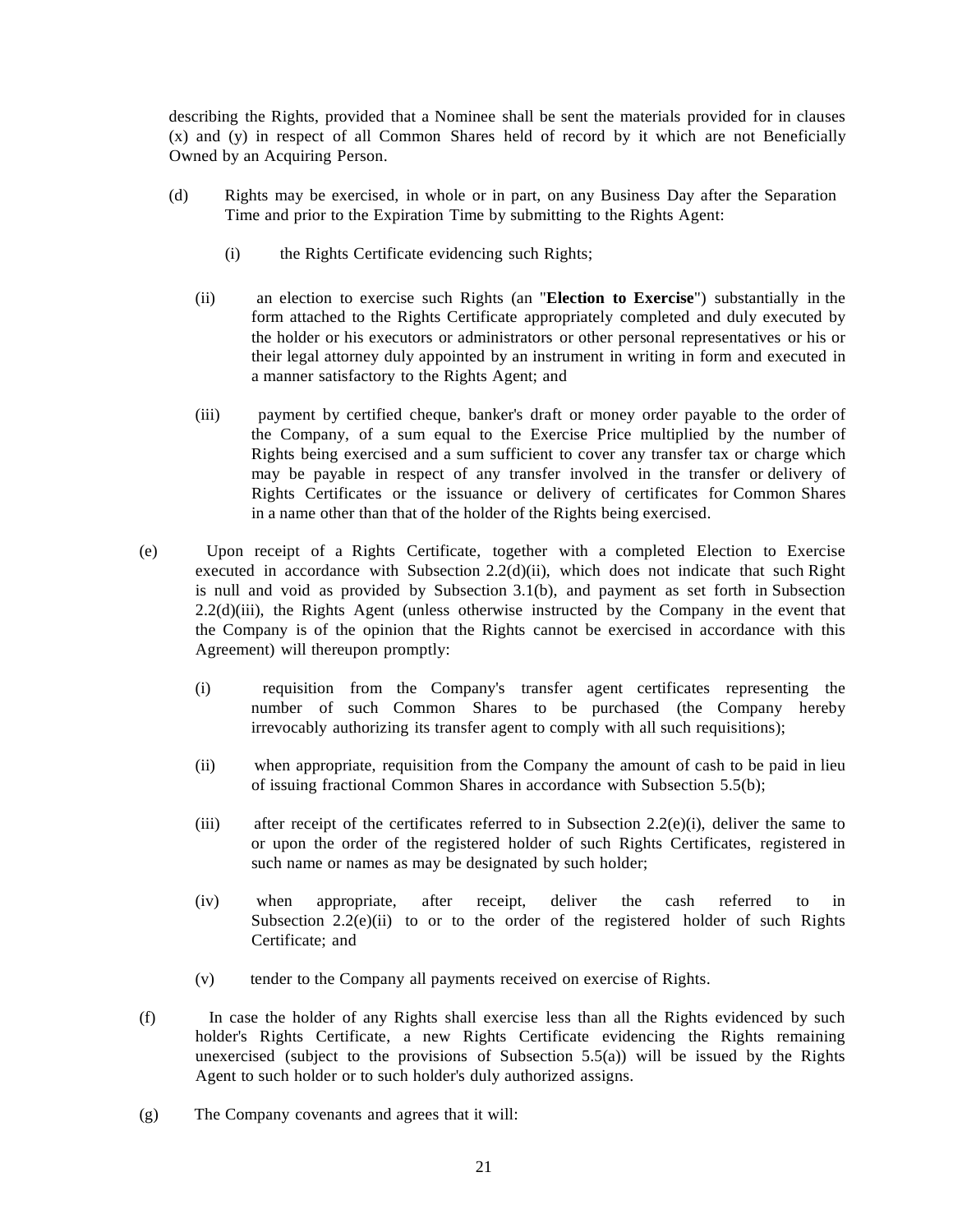- (i) take all such action as may be necessary and within its power to ensure that all Common Shares delivered upon exercise of Rights shall, at the time of delivery of the certificates for such Common Shares (subject to payment of the Exercise Price), be duly and validly authorized, executed, issued and delivered as fully paid and non-assessable;
	- (ii) take all such action as may be necessary and within its power to comply with the requirements of the Business Corporations Act, the Securities Act (British Columbia), the 1 933 Securities Act, the 1934 Exchange Act, the securities laws or comparable legislation of each of the provinces of Canada and any other applicable law, rule or regulation, in connection with the issuance and delivery of the Rights Certificates and the issuance of any Common Shares upon exercise of Rights;
	- (iii) use reasonable efforts to cause all Common Shares issued upon exercise of Rights to be listed on the principal stock exchanges on which such Common Shares were traded immediately prior to the Stock Acquisition Date;
	- (iv) cause to be reserved and kept available out of the authorized and unissued Common Shares, the number of Common Shares that, as provided in this Agreement, will from time to time be sufficient to permit the exercise in full of all outstanding Rights;
	- (v) pay when due and payable, if applicable, any and all federal, provincial and municipal transfer taxes and charges (not including any income or capital taxes of the holder or exercising holder or any liability of the Company to withhold tax) which may be payable in respect of the original issuance or delivery of the Rights Certificates, or certificates for Common Shares to be issued upon exercise of any Rights, provided that the Company shall not be required to pay any transfer tax or charge which may be payable in respect of any transfer involved in the transfer or delivery of Rights Certificates or the issuance or delivery of certificates for Common Shares in a name other than that of the holder of the Rights being transferred or exercised; and
	- (vi) after the Separation Time, except as permitted by Section 5.1, not take (or permit any Subsidiary to take) any action if at the time such action is taken it is reasonably foreseeable that such action will diminish substantially or otherwise eliminate the benefits intended to be afforded by the Rights.

#### <span id="page-21-0"></span>**2.3 Adjustments to Exercise Price; Number of Rights**

The Exercise Price, the number and kind of securities subject to purchase upon exercise of each Right and the number of Rights outstanding are subject to adjustment from time to time as provided in this Section 2.3 or Article 3.

- (a) In the event the Company shall at any time after the date of this Agreement:
	- (i) declare or pay a dividend on Common Shares payable in Common Shares (or other securities exchangeable for or convertible into or giving a right to acquire Common Shares or other securities of the Company) other than pursuant to any optional stock dividend program;
	- (ii) subdivide or change the then outstanding Common Shares into a greater number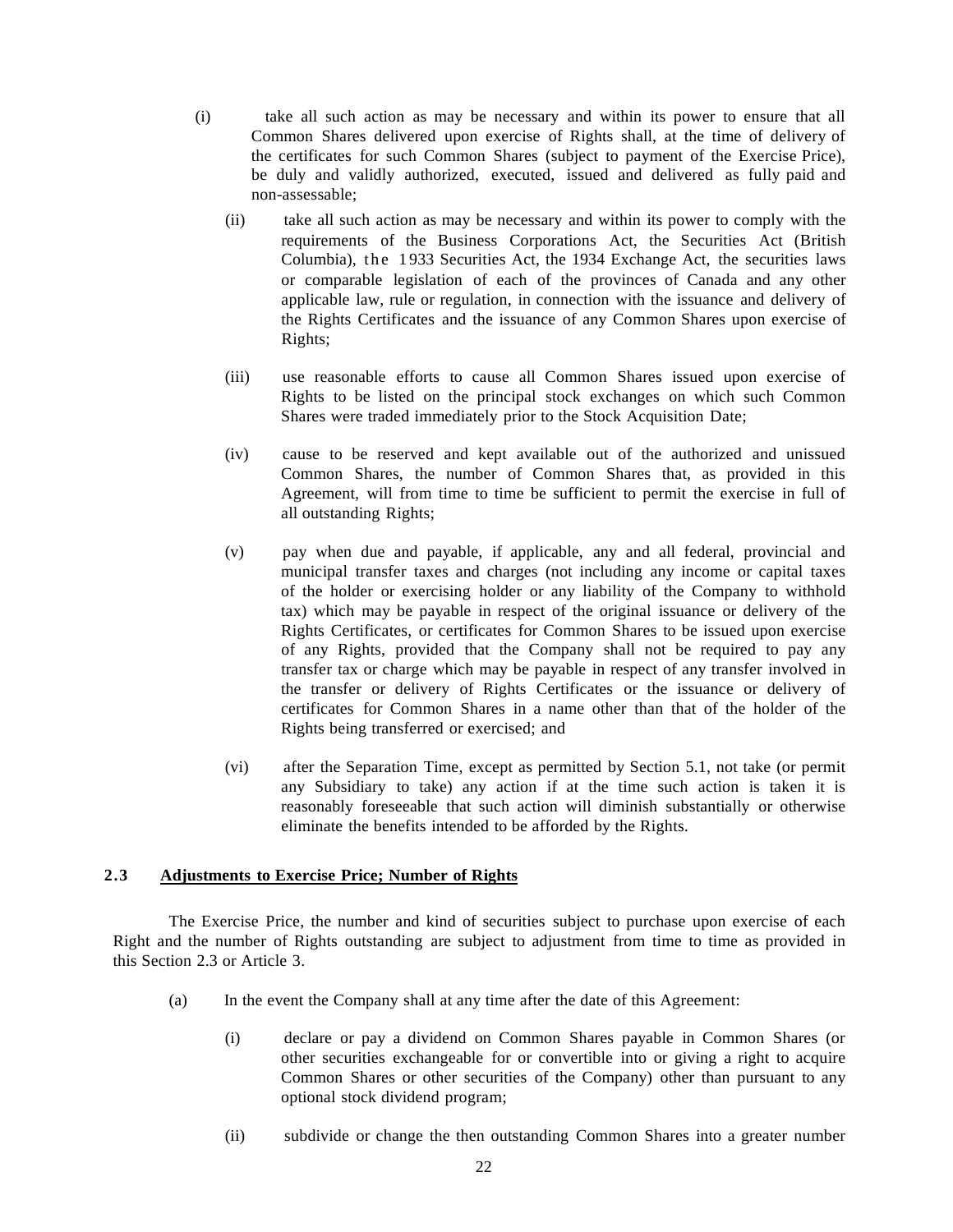of Common Shares;

(iii) consolidate or change the then outstanding Common Shares into a smaller number of Common Shares; or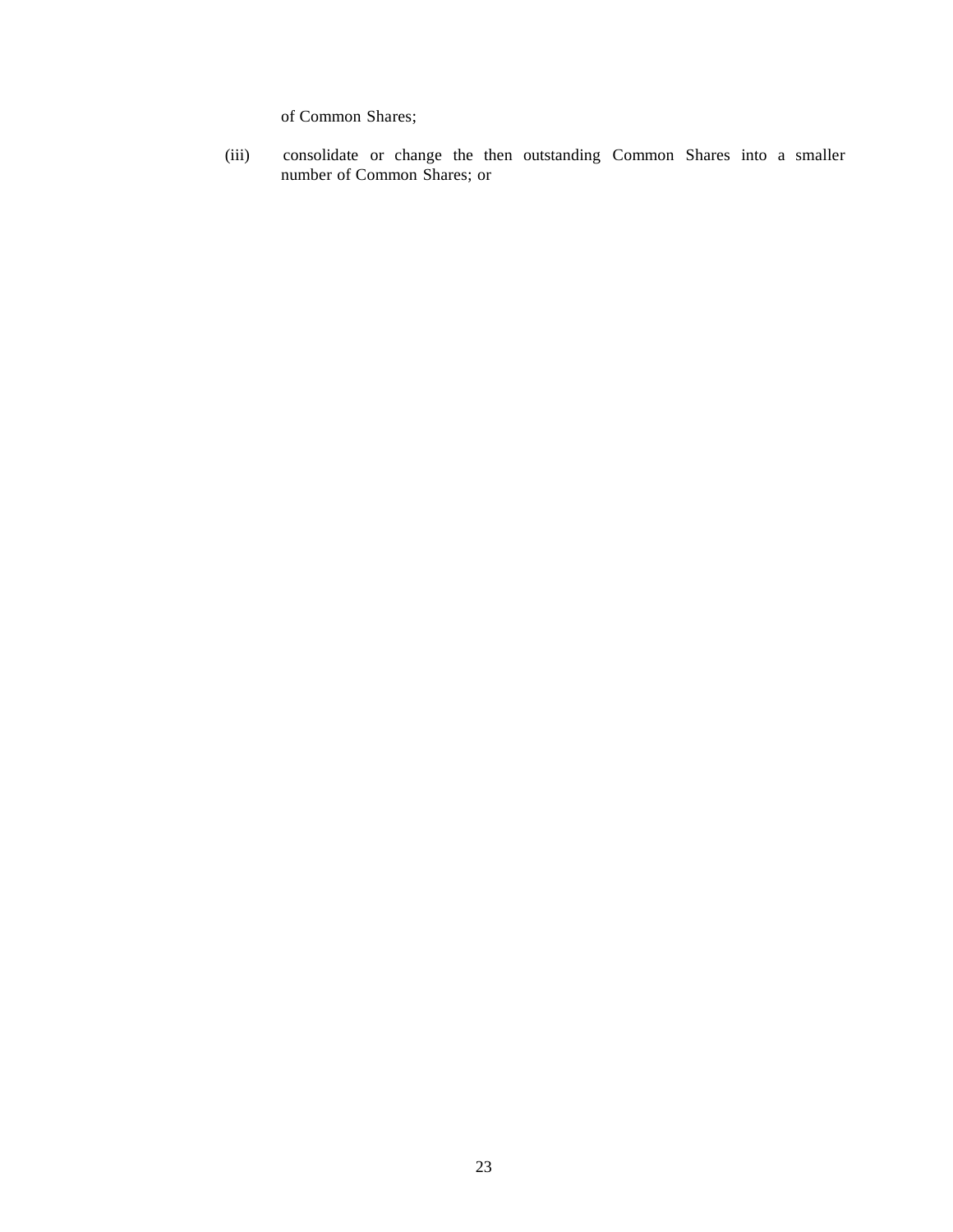(iv) issue any Common Shares (or other securities exchangeable for or convertible into or giving a right to acquire Common Shares or other securities of the Company) in respect of, in lieu of or in exchange for existing Common Shares except as otherwise provided in this Section 2.3,

the Exercise Price and the number of Rights outstanding, or, if the payment or effective date therefor shall occur after the Separation Time, the securities purchasable upon exercise of Rights shall be adjusted as of the payment or effective date in the manner set forth below.

If the Exercise Price and number of Rights outstanding are to be adjusted:

- (x) the Exercise Price in effect after such adjustment will be equal to the Exercise Price in effect immediately prior to such adjustment divided by the number of Common Shares (or other capital stock) that a holder of one Common Share immediately prior to such dividend, subdivision, change, consolidation or issuance would hold immediately thereafter as a result thereof (for the purpose of this Agreement, "**Expansion Factor**" shall mean the number of Common Shares (or other capital stock) that a holder of one Common Share immediately prior to such dividend, subdivision, change, consolidation or issuance would hold immediately thereafter as a result thereof divided by one Common Share); and
- (y) each Right held prior to such adjustment will become that number of Rights equal to the Expansion Factor,

and the adjusted number of Rights will be deemed to be distributed among the Common Shares with respect to which the original Rights were associated (if they remain outstanding) and the shares issued in respect of such dividend, subdivision, change, consolidation or issuance, so that each such Common Share (or other capital stock) will have exactly one Right associated with it.

For greater certainty, if the securities purchasable upon exercise of Rights are to be adjusted, the securities purchasable upon exercise of each Right immediately after such adjustment will be the securities that a holder of the securities purchasable upon exercise of one Right immediately prior to such dividend, subdivision, change, consolidation or issuance would hold immediately thereafter, including as a result of such dividend, subdivision, change, consolidation or issuance.

If, after the Record Time and prior to the Expiration Time, the Company shall issue any shares of capital stock other than Common Shares in a transaction of a type described in Subsection  $2.3(a)(i)$  or (iv), shares of such capital stock shall be treated herein as nearly equivalent to Common Shares as may be practicable and appropriate under the circumstances and the Company and the Rights Agent agree to amend this Agreement in order to effect such treatment. If an event occurs which would require an adjustment under both this Section 2.3 and Subsection 3.1(a) hereof, the adjustment provided for in this Section 2.3 shall be in addition to and shall be made prior to any adjustment required pursuant to Subsection 3.1(a) hereof. Adjustments pursuant to this Subsection 2.3(a) shall be made successively, whenever an event referred to in this Subsection 2.3(a) occurs.

In the event the Company shall at any time after the Record Time and prior to the Separation Time issue any Common Shares otherwise than in a transaction referred to in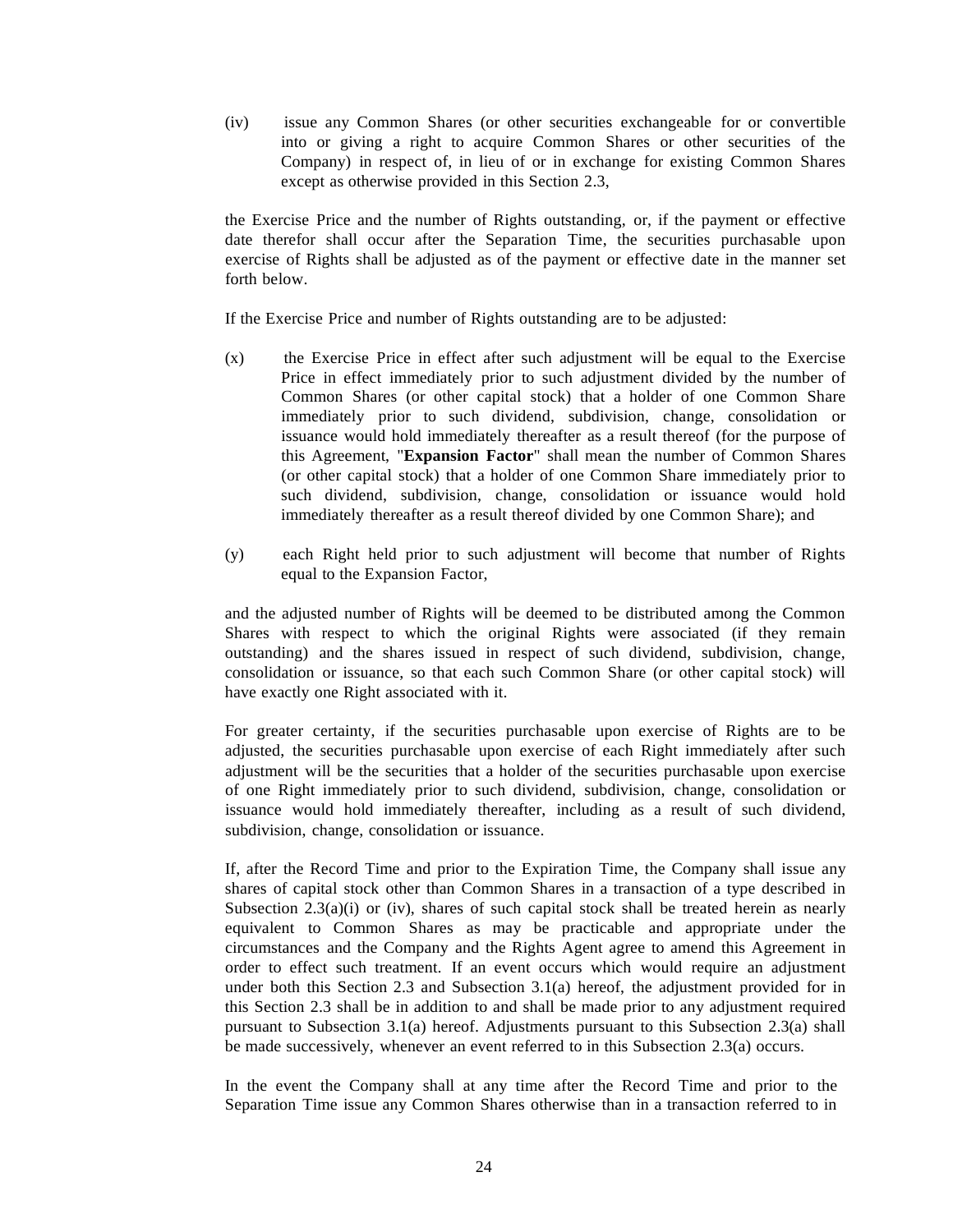this Subsection 2.3(a), each such Common Share so issued shall automatically have one new Right associated with it, which Right shall be evidenced by the certificate representing such associated Common Share.

- (b) In the event the Company shall at any time after the Record Time and prior to the Separation Time fix a record date for the issuance of rights, options or warrants to all holders of Common Shares entitling them (for a period expiring within 45 calendar days after such record date) to subscribe for or purchase Common Shares (or securities convertible into or exchangeable for or carrying a right to purchase Common Shares) at a price per Common Share (or, if a security convertible into or exchangeable for or carrying a right to purchase or subscribe for Common Shares, having a conversion, exchange or exercise price, including the price required to be paid to purchase such convertible or exchangeable security or right per share) less than 90% of the Market Price per Common Share on such record date, the Exercise Price to be in effect after such record date shall be determined by multiplying the Exercise Price in effect immediately prior to such record date by a fraction:
	- (i) the numerator of which shall be the number of Common Shares outstanding on such record date, plus the number of Common Shares that the aggregate offering price of the total number of Common Shares so to be offered (and/or the aggregate initial conversion, exchange or exercise price of the convertible or exchangeable securities or rights so to be offered, including the price required to be paid to purchase such convertible or exchangeable securities or rights) would purchase at such Market Price per Common Share; and
	- (ii) the denominator of which shall be the number of Common Shares outstanding on such record date, plus the number of additional Common Shares to be offered for subscription or purchase (or into which the convertible or exchangeable securities or rights so to be offered are initially convertible, exchangeable or exercisable).

In case such subscription price may be paid by delivery of consideration, part or all of which may be in a form other than cash, the value of such consideration shall be as determined in good faith by the Board of Directors, whose determination shall be described in a statement filed with the Rights Agent and shall be binding on the Rights Agent and the holders of Rights. Such adjustment shall be made successively whenever such a record date is fixed, and in the event that such rights, options or warrants are not so issued, or if issued, are not exercised prior to the expiration thereof, the Exercise Price shall be readjusted to the Exercise Price which would then be in effect if such record date had not been fixed, or to the Exercise Price which would be in effect based upon the number of Common Shares (or securities convertible into, or exchangeable or exercisable for Common Shares) actually issued upon the exercise of such rights, options or warrants, as the case may be.

For purposes of this Agreement, the granting of the right to purchase Common Shares (whether from treasury or otherwise) pursuant to any Dividend Reinvestment Plan or any employee benefit, stock option or similar plans shall be deemed not to constitute an issue of rights, options or warrants by the Company; provided, however, that, in all such cases, the right to purchase Common Shares is at a price per share of not less than 90% of the current Market Price per share (determined as provided in such plans) of the Common Shares.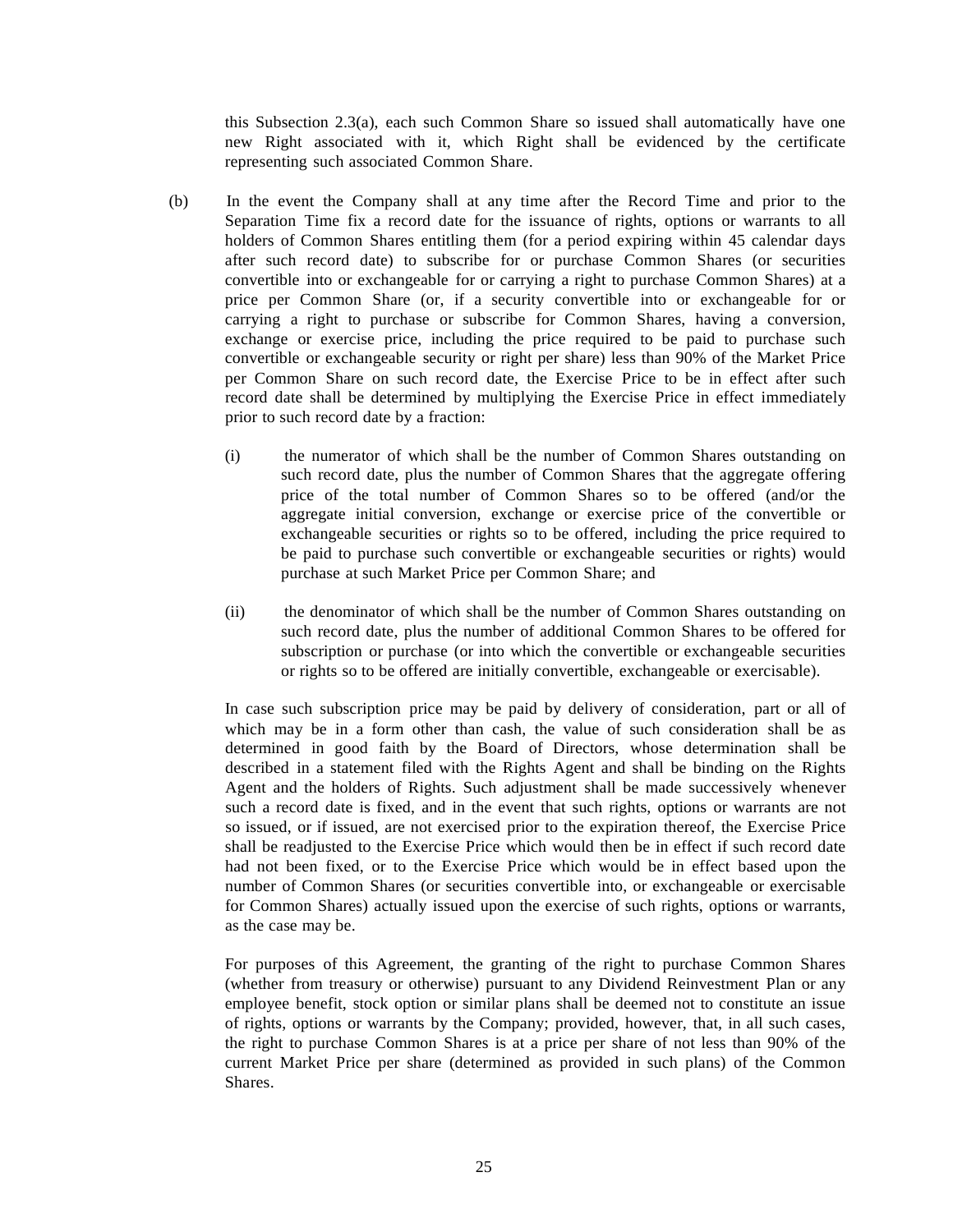- (c) In the event the Company shall at any time after the Record Time and prior to the Separation Time fix a record date for the making of a distribution to all holders of Common Shares (including any such distribution made in connection with a merger or amalgamation or statutory arrangement) of evidences of indebtedness, cash (other than an annual, quarterly monthly or routine cash dividend or a dividend referred to in Subsection  $2.3(a)(i)$ , but including any dividend payable in other securities of the Company other than Common Shares), assets or rights, options or warrants (excluding those referred to in Subsection 2.3(b)), the Exercise Price to be in effect after such record date shall be determined by multiplying the Exercise Price in effect immediately prior to such record date by a fraction:
	- (i) the numerator of which shall be the Market Price per Common Share on such record date, less the fair market value (as determined in good faith by the Board of Directors, whose determination shall be described in a statement filed with the Rights Agent and shall be binding on the Rights Agent and the holders of Rights), on a per share basis, of the portion of the cash, assets, evidences of indebtedness, rights, options or warrants so to be distributed; and
	- (ii) the denominator of which shall be such Market Price per Common Share.

Such adjustments shall be made successively whenever such a record date is fixed, and in the event that such a distribution is not so made, the Exercise Price shall be adjusted to be the Exercise Price which would have been in effect if such record date had not been fixed.

- (d) Notwithstanding anything herein to the contrary, no adjustment in the Exercise Price shall be required unless such adjustment would require an increase or decrease of at least one per cent in the Exercise Price; provided, however, that any adjustments which by reason of this Subsection 2.3(d) are not required to be made shall be carried forward and taken into account in any subsequent adjustment. All calculations under Section 2.3 shall be made to the nearest cent or to the nearest ten-thousandth of a share. Notwithstanding the first sentence of this Subsection 2.3(d), any adjustment required by Section 2.3 shall be made no later than the earlier of
	- (i) three years from the date of the transaction which gives rise to such adjustment; or
	- (ii) the Expiration Time.
- (e) In the event the Company shall at any time after the Record Time and prior to the Separation Time issue any shares of capital stock (other than Common Shares), of rights, options or warrants to subscribe for or purchase any such capital stock, in a transaction referred to in Subsection 2.3(a)(i) or (iv) above, if the Board of Directors acting in good faith determines that the adjustments contemplated by Subsection  $2.3(a)$ , (b) and (c) above in connection with such transaction will not appropriately protect the interests of the holders of Rights, the Board of Directors may determine what other adjustments to the Exercise Price, number of Rights and/or securities purchasable upon exercise of Rights would be appropriate and, notwithstanding Subsections 2.3(a), (b) and (c) above, such adjustments rather than the adjustments contemplated by Subsections  $2.3(a)$ , (b) and (c) above, shall be made. Subject to the prior consent of the holders of the Voting Shares or Rights obtained as set forth in Subsection 5.4(b) or (c), the Company and the Rights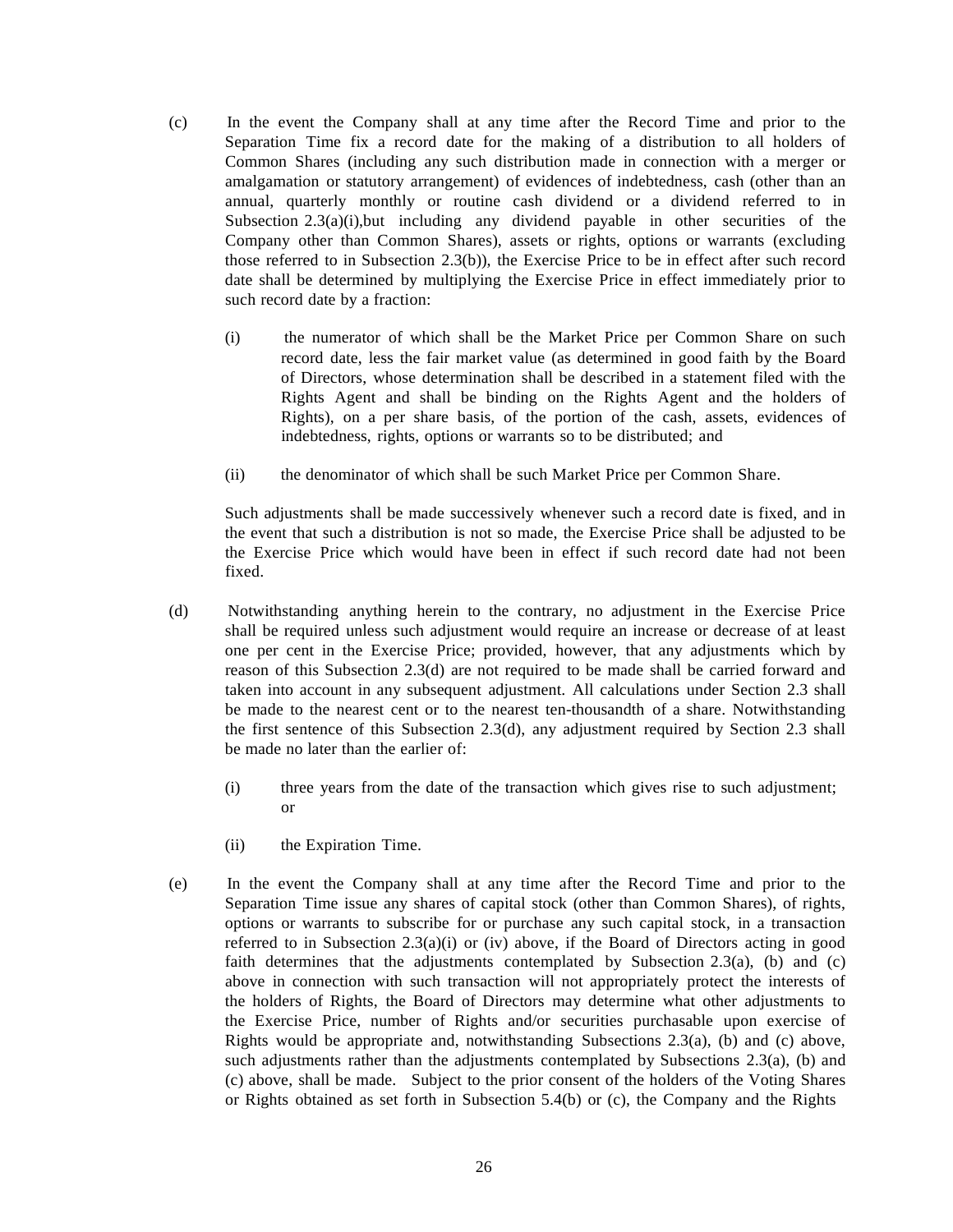Agent shall have authority to amend this Agreement as appropriate to provide for such adjustments.

- (f) Each Right originally issued by the Company subsequent to any adjustment made to the Exercise Price hereunder shall evidence the right to purchase, at the adjusted Exercise Price, the number of Common Shares purchasable from time to time hereunder upon exercise of a Right immediately prior to such issue, all subject to further adjustment as provided herein.
- (g) Irrespective of any adjustment or change in the Exercise Price or the number of Common Shares issuable upon the exercise of the Rights, the Rights Certificates theretofore and thereafter issued may continue to express the Exercise Price per Common Share and the number of Common Shares which were expressed in the initial Rights Certificates issued hereunder.

In any case in which this Section 2.3 shall require that an adjustment in the Exercise Price be made effective as of a record date for a specified event, the Company may elect to defer until the occurrence of such event the issuance to the holder of any Right exercised after such record date the number of Common Shares and other securities of the Company, if any, issuable upon such exercise over and above the number of Common Shares and other securities of the Company, if any, issuable upon such exercise on the basis of the Exercise Price in effect prior to such adjustment; provided, however, that the Company shall deliver to such holder an appropriate instrument evidencing such holder's right to receive such additional shares (fractional or otherwise) or other securities upon the occurrence of the event requiring such adjustment.

- (h) Notwithstanding anything contained in this Section 2.3 to the contrary, the Company shall be entitled to make such reductions in the Exercise Price, in addition to those adjustments expressly required by this Section 2.3, as and to the extent that in their good faith judgment the Board of Directors shall determine to be advisable, in order that any:
	- (i) consolidation or subdivision of Common Shares;
	- (ii) issuance (wholly or in part for cash) of Common Shares or securities that by their terms are convertible into or exchangeable for Common Shares;
	- (iii) stock dividends; or
	- (iv) issuance of rights, options or warrants referred to in this Section 2.3, hereafter made by the Company to holders of its Common Shares, shall not be taxable to such shareholders.
- (i) Whenever an adjustment to the Exercise Price or a change in the securities purchaseable upon exercise of the Rights is made pursuant to this Section 2.3, the Company shall promptly and in any event, where such change or adjustment occurs prior to the Separation Time, not later than the Separation Time:
	- (i) file with the Rights Agent and with each transfer agent for the Common Shares a certificate specifying the particulars of such adjustment or change; and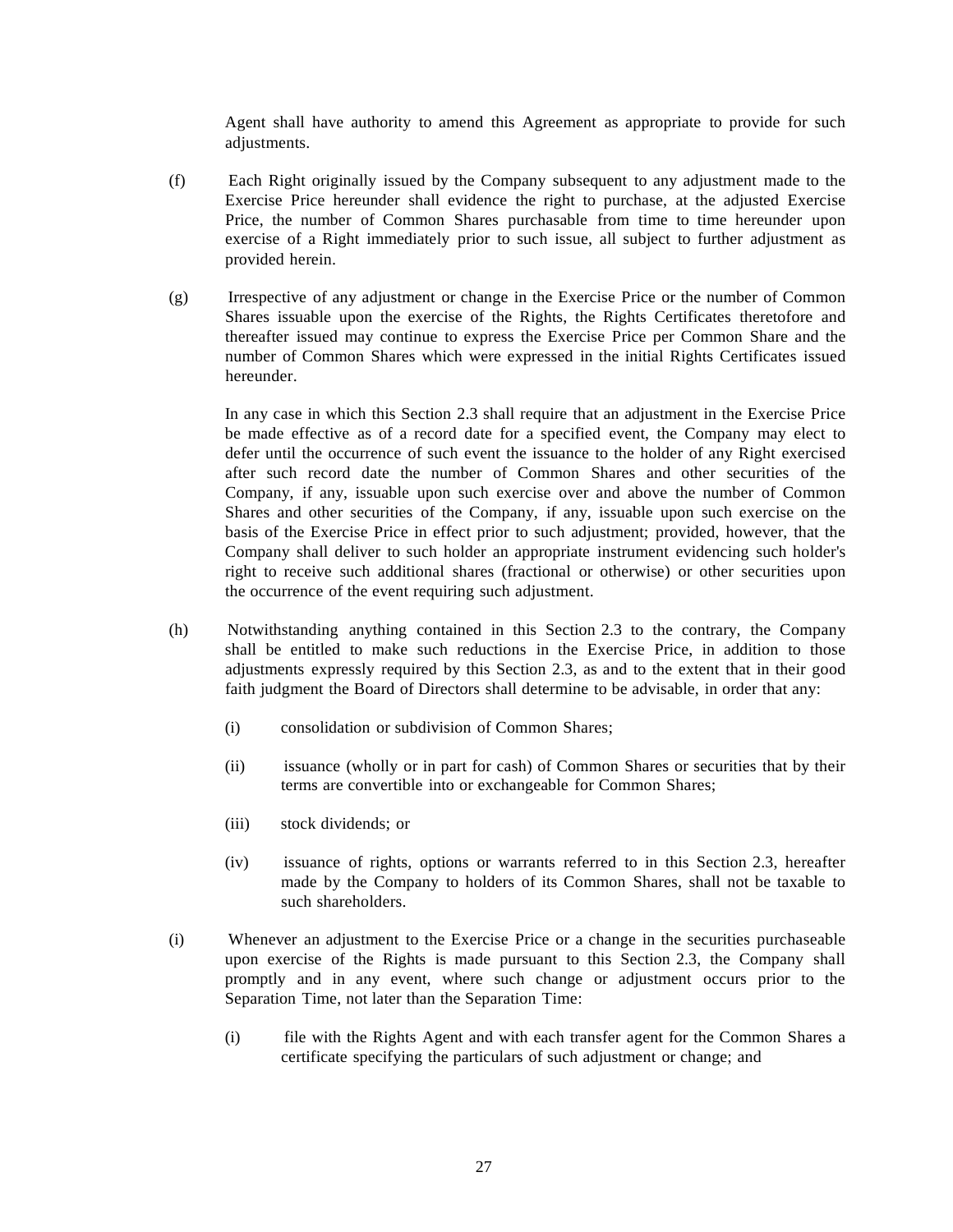(ii) cause notice of the particulars of such adjustment or change to be given to the holders of the Rights.

Failure to file such certificate or to cause such notice to be given as aforesaid, or any defect therein, shall not affect the validity of such adjustment or change.

### <span id="page-27-0"></span>**2.4 Date on Which Exercise Is Effective**

Each Person in whose name any certificate for Common Shares or other securities, if applicable, is issued upon the exercise of Rights shall for all purposes be deemed to have become the holder of record of the Common Shares or other securities, if applicable, represented thereby, and such certificate shall be dated the date upon which the Rights Certificate evidencing such Rights was duly surrendered in accordance with Subsection 2.2(d) (together with a duly completed Election to Exercise) and payment of the Exercise Price for such Rights (and any applicable transfer taxes and other governmental charges payable by the exercising holder hereunder) was made; provided, however, that if the date of such surrender and payment is a date upon which the Common Share transfer books of the Company are closed, such Person shall be deemed to have become the record holder of such shares on, and such certificate shall be dated, the next succeeding Business Day on which the Common Share transfer books of the Company are open.

## <span id="page-27-1"></span>**2.5 Execution, Authentication, Delivery and Dating of Rights Certificates**

- (a) The Rights Certificates shall be executed on behalf of the Company by its Chairman of the Board, Chief Executive Officer, President, Chief Financial Officer, any Vice-President or its Corporate Secretary. The signature of any of these officers on the Rights Certificates may be manual or facsimile. Rights Certificates bearing the manual or facsimile signatures of individuals who were at any time the proper officers of the Company shall bind the Company, notwithstanding that such individuals or any of them have ceased to hold such offices either before or after the countersignature and delivery of such Rights Certificates.
- (b) Promptly after the Company learns of the Separation Time, the Company will notify the Rights Agent of such Separation Time and will deliver Rights Certificates executed by the Company to the Rights Agent for countersignature, and the Rights Agent shall manually countersign (in a manner satisfactory to the Company) and send such Rights Certificates to the holders of the Rights pursuant to Subsection 2.2(c) hereof. No Rights Certificate shall be valid for any purpose until countersigned by the Rights Agent as aforesaid.
- (c) Each Rights Certificate shall be dated the date of countersignature thereof.

## <span id="page-27-2"></span>**2.6 Registration, Transfer and Exchange**

(a) The Company will cause to be kept a register (the "**Rights Register**") in which, subject to such reasonable regulations as it may prescribe, the Company will provide for the registration and transfer of Rights. The Rights Agent is hereby appointed registrar for the Rights (the "**Rights Registrar**") for the purpose of maintaining the Rights Register for the Company and registering Rights and transfers of Rights as herein provided and the Rights Agent hereby accepts such appointment. In the event that the Rights Agent shall cease to be the Rights Registrar, the Rights Agent will have the right to examine the Rights Register at all reasonable times.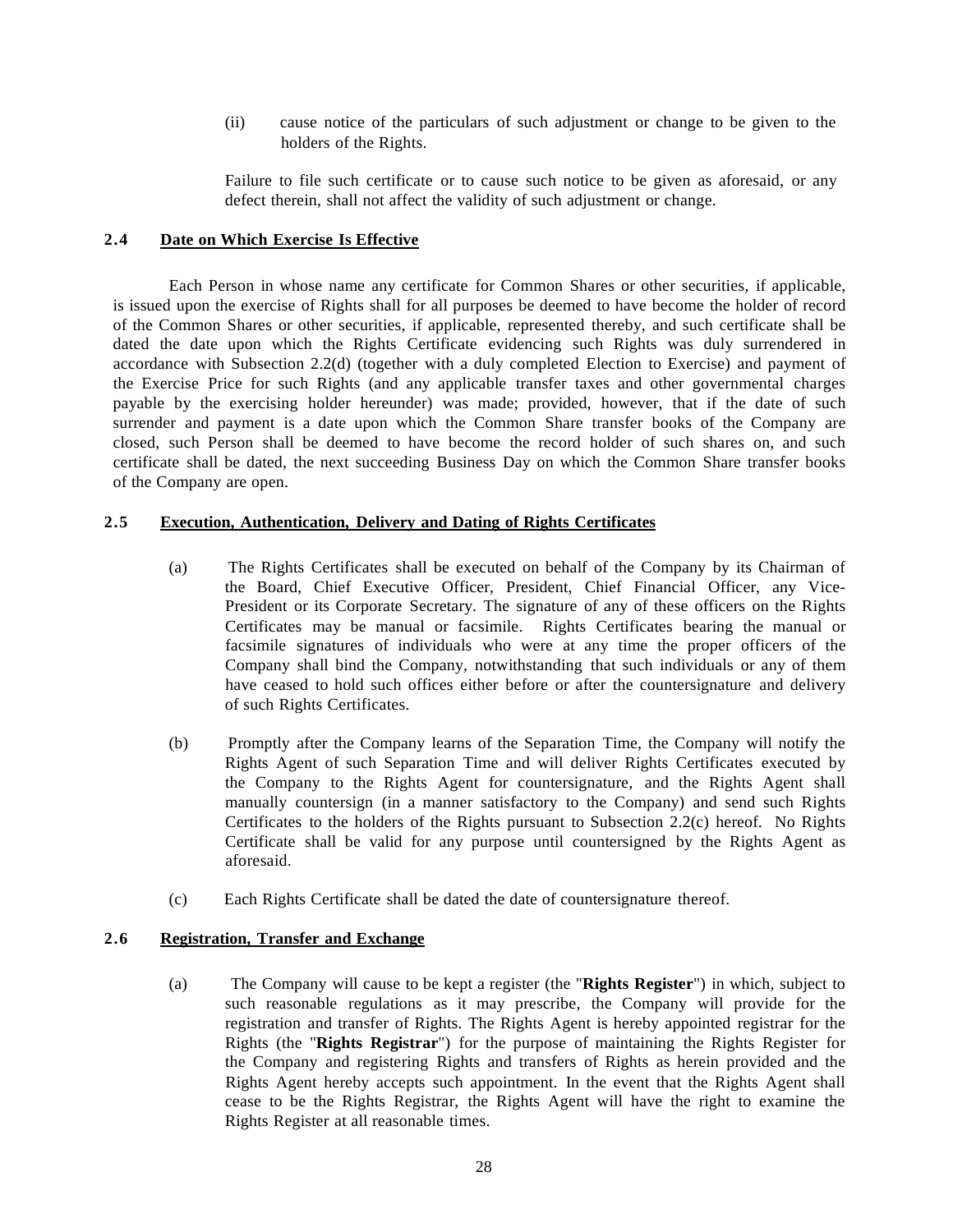After the Separation Time and prior to the Expiration Time, upon surrender for registration of transfer or exchange of any Rights Certificate, and subject to the provisions of Subsection 2.6(c), the Company will execute, and the Rights Agent will manually countersign and deliver, in the name of the holder or the designated transferee or transferees, as required pursuant to the holder's instructions, one or more new Rights Certificates evidencing the same aggregate number of Rights as did the Rights Certificates so surrendered.

- (b) All Rights issued upon any registration of transfer or exchange of Rights Certificates shall be the valid obligations of the Company, and such Rights shall be entitled to the same benefits under this Agreement as the Rights surrendered upon such registration of transfer or exchange.
- (c) Every Rights Certificate surrendered for registration of transfer or exchange shall be duly endorsed, or be accompanied by a written instrument of transfer satisfactory in form to the Company or the Rights Agent, as the case may be, duly executed by the holder thereof or such holder's attorney duly authorized in writing. As a condition to the issuance of any new Rights Certificate under this Section 2.6, the Company may require the payment of a sum sufficient to cover any tax or other governmental charge that may be imposed in relation thereto and any other expenses (including the reasonable fees and expenses of the Rights Agent) connected therewith.

#### <span id="page-28-0"></span>**2.7 Mutilated, Destroyed, Lost and Stolen Rights Certificates**

- (a) If any mutilated Rights Certificate is surrendered to the Rights Agent prior to the Expiration Time, the Company shall execute and the Rights Agent shall countersign and deliver in exchange therefor a new Rights Certificate evidencing the same number of Rights as did the Rights Certificate so surrendered.
- (b) If there shall be delivered to the Company and the Rights Agent prior to the Expiration Time:
	- (i) evidence to their reasonable satisfaction of the destruction, loss or theft of any Rights Certificate; and
	- (ii) such security and indemnity as may be reasonably required by them to save each of them and any of their agents harmless;

then, in the absence of notice to the Company or the Rights Agent that such Rights Certificate has been acquired by a bona fide purchaser, the Company shall execute and upon the Company's request the Rights Agent shall countersign and deliver, in lieu of any such destroyed, lost or stolen Rights Certificate, a new Rights Certificate evidencing the same number of Rights as did the destroyed, lost or stolen Rights Certificate.

- (c) As a condition to the issuance of any new Rights Certificate under this Section 2.7, the Company may require the payment of a sum sufficient to cover any tax or other governmental charge that may be imposed in relation thereto and any other expenses (including the reasonable fees and expenses of the Rights Agent) connected therewith.
- (d) Every new Rights Certificate issued pursuant to this Section 2.7 in lieu of any destroyed, lost or stolen Rights Certificate shall evidence the contractual obligation of the Company,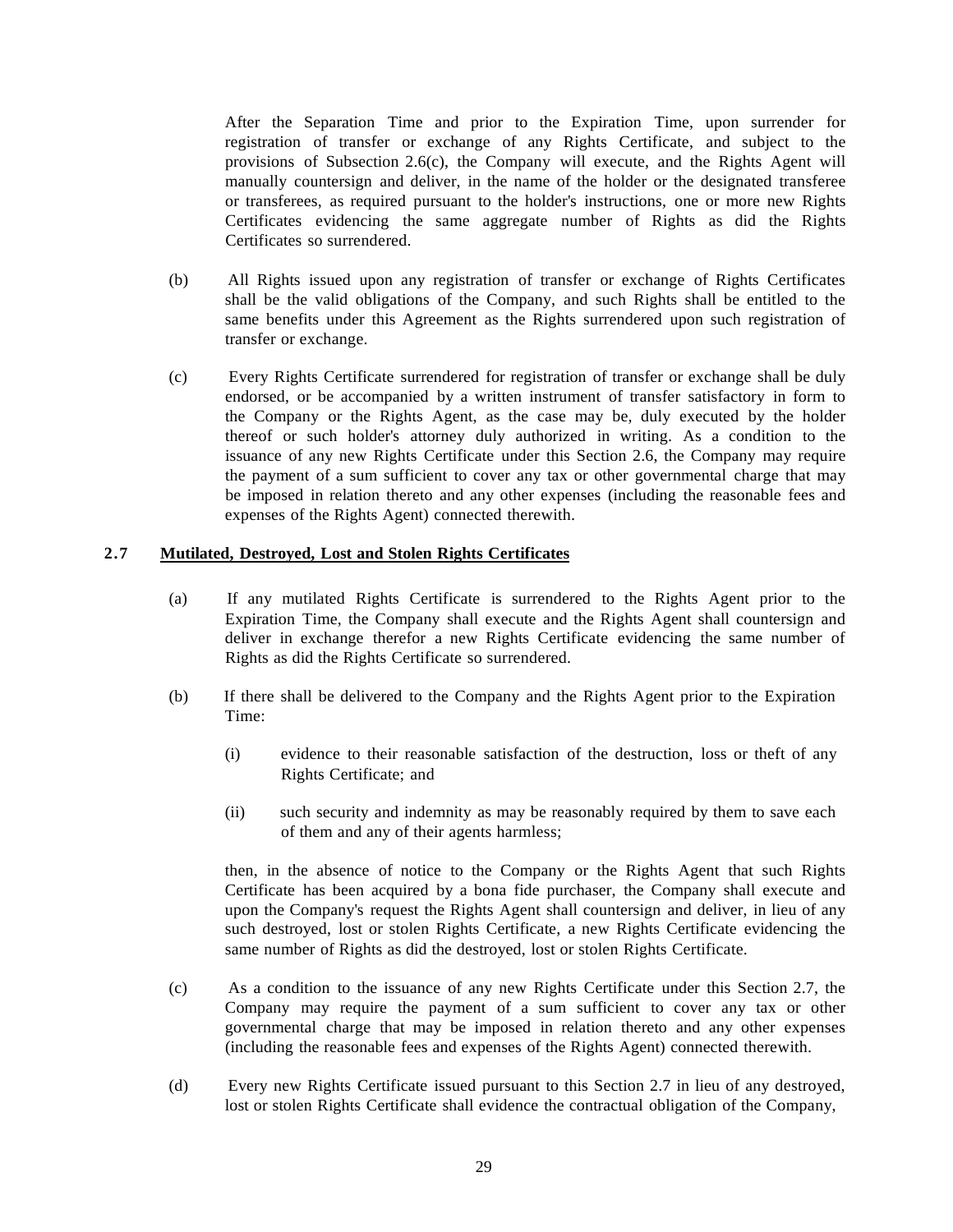whether or not the destroyed, lost or stolen Rights Certificate shall be at any time enforceable by anyone, and shall be entitled to all the benefits of this Agreement equally and proportionately with any and all other Rights duly issued hereunder.

#### <span id="page-29-0"></span>**2.8 Persons Deemed Owners of Rights**

The Company, the Rights Agent and any agent of the Company or the Rights Agent may deem and treat the Person in whose name a Rights Certificate (or, prior to the Separation Time, the associated Common Share certificate) is registered as the absolute owner thereof and of the Rights evidenced thereby for all purposes whatsoever and the Company and the Rights Agent shall not be affected by any notice or knowledge to the contrary except as required by statute or by order of a court of competent jurisdiction. As used in this Agreement, unless the context otherwise requires, the term "**holder**" of any Rights shall mean the registered holder of such Rights (or, prior to the Separation Time, of the associated Common Shares).

#### <span id="page-29-1"></span>**2.9 Delivery and Cancellation of Certificates**

All Rights Certificates surrendered upon exercise or for redemption, registration of transfer or exchange shall, if surrendered to any Person other than the Rights Agent, be delivered to the Rights Agent and, in any case, shall be promptly cancelled by the Rights Agent. The Company may at any time deliver to the Rights Agent for cancellation any Rights Certificates previously countersigned and delivered hereunder which the Company may have acquired in any manner whatsoever, and all Rights Certificates so delivered shall be promptly cancelled by the Rights Agent. No Rights Certificate shall be countersigned in lieu of or in exchange for any Rights Certificates cancelled as provided in this Section 2.9, except as expressly permitted by this Agreement. The Rights Agent shall, subject to applicable laws, and its ordinary business practices, destroy all cancelled Rights Certificates and deliver a certificate of destruction to the Company.

#### <span id="page-29-2"></span>**2.10 Agreement of Rights Holders**

Every holder of Rights, by accepting the same, consents and agrees with the Company and the Rights Agent and with every other holder of Rights:

- (a) to be bound by and subject to the provisions of this Agreement, as amended from time to time in accordance with the terms hereof, in respect of all Rights held;
- (b) that prior to the Separation Time, each Right will be transferable only together with, and will be transferred by a transfer of, the associated Common Share certificate representing such Right;
- (c) that after the Separation Time, the Rights Certificates will be transferable only on the Rights Register as provided herein;
- (d) that prior to due presentment of a Rights Certificate (or, prior to the Separation Time, the associated Common Share certificate) for registration of transfer, the Company, the Rights Agent and any agent of the Company or the Rights Agent may deem and treat the Person in whose name the Rights Certificate (or, prior to the Separation Time, the associated Common Share certificate) is registered as the absolute owner thereof and of the Rights evidenced thereby (notwithstanding any notations of ownership or writing on such Rights Certificate or the associated Common Share certificate made by anyone other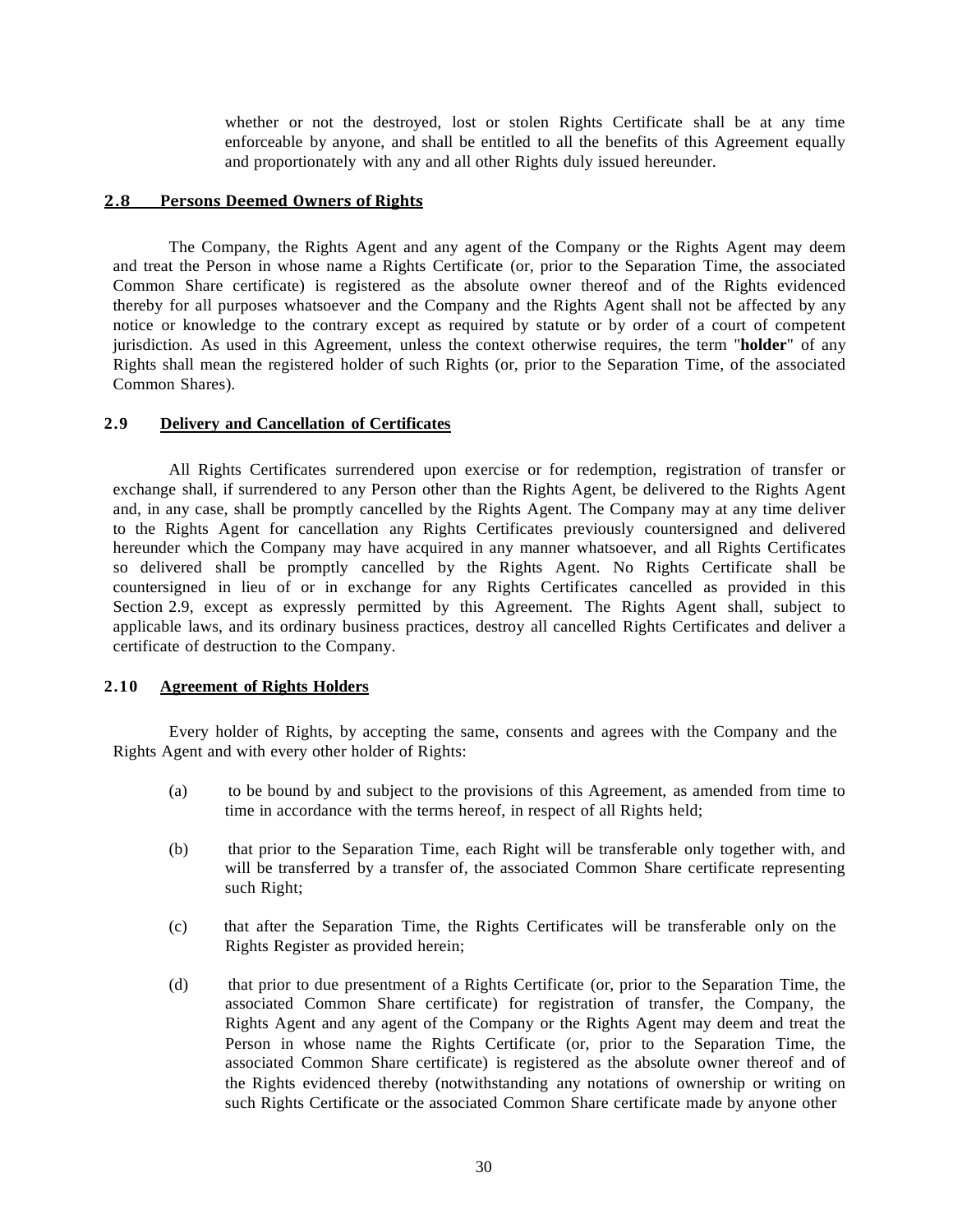than the Company or the Rights Agent) for all purposes whatsoever, and neither the Company nor the Rights Agent shall be affected by any notice to the contrary;

- (e) that such holder of Rights has waived his right to receive any fractional Rights or any fractional shares or other securities upon exercise of a Right (except as provided herein);
- (f) notwithstanding anything in this Agreement to the contrary, neither the Company nor the Rights Agent shall have any liability to any holder of a Right or any other Person as a result of its inability to perform any of its obligations under this Agreement by reason of any preliminary or permanent injunction or other order, decree or ruling issued by a court of competent jurisdiction or by a governmental, regulatory or administrative agency or commission, or any statute, rule, regulation or executive order promulgated or enacted by any governmental authority, prohibiting or otherwise restraining performance of such obligation; and
- (g) that, subject to the provisions of Section 5.4, without the approval of any holder of Rights or Voting Shares and upon the sole authority of the Board of Directors, this Agreement may be supplemented or amended from time to time to cure any ambiguity or to correct or supplement any provision contained herein which may be inconsistent with the intent of this Agreement or is otherwise defective, as provided herein.

## <span id="page-30-0"></span>**2.11 Holder of Rights Not Deemed a Shareholder**

No holder, as such, of any Rights or Rights Certificate shall be entitled to vote, receive dividends or be deemed for any purpose whatsoever the holder of any Common Share or any other share or security of the Company which may at any time be issuable on the exercise of such Rights, nor shall anything contained herein or in any Rights Certificate be construed or deemed or confer upon the holder of any Right or Rights Certificate, as such, any right, title, benefit or privilege of a holder of Common Shares or any other shares or securities of the Company or any right to vote at any meeting of shareholders of the Company whether for the election of directors or otherwise or upon any matter submitted to holders of Common Shares or any other shares of the Company at any meeting thereof, or to give or withhold consent to any action of the Company, or to receive notice of any meeting or other action affecting any holder of Common Shares or any other shares of the Company except as expressly provided herein, or to receive dividends, distributions or subscription rights, or otherwise, until the Right or Rights evidenced by Rights Certificates shall have been duly exercised in accordance with the terms and provisions hereof.

## <span id="page-30-1"></span>**ARTICLE 3 – ADJUSTMENTS TO THE RIGHTS IN THE EVENT OF A FLIP IN EVENT**

## <span id="page-30-2"></span>**3.1 Flip-in Event**

(a) Subject to Subsection 3.1(b) and Section 5.1, if prior to the Expiration Time a Flip-in Event occurs, each Right shall constitute, effective at the close of business on the tenth Trading Day after the Stock Acquisition Date, the right to purchase from the Company, upon exercise thereof in accordance with the terms hereof, one Common Share on the date of consummation or occurrence of such Flip-in Event for an amount in cash equal to the Exercise Price (such Right to be appropriately adjusted in a manner analogous to the applicable adjustment provided for in Section 2.3 in the event that after such consummation or occurrence, an event of a type analogous to any of the events described in Section 2.3 shall have occurred).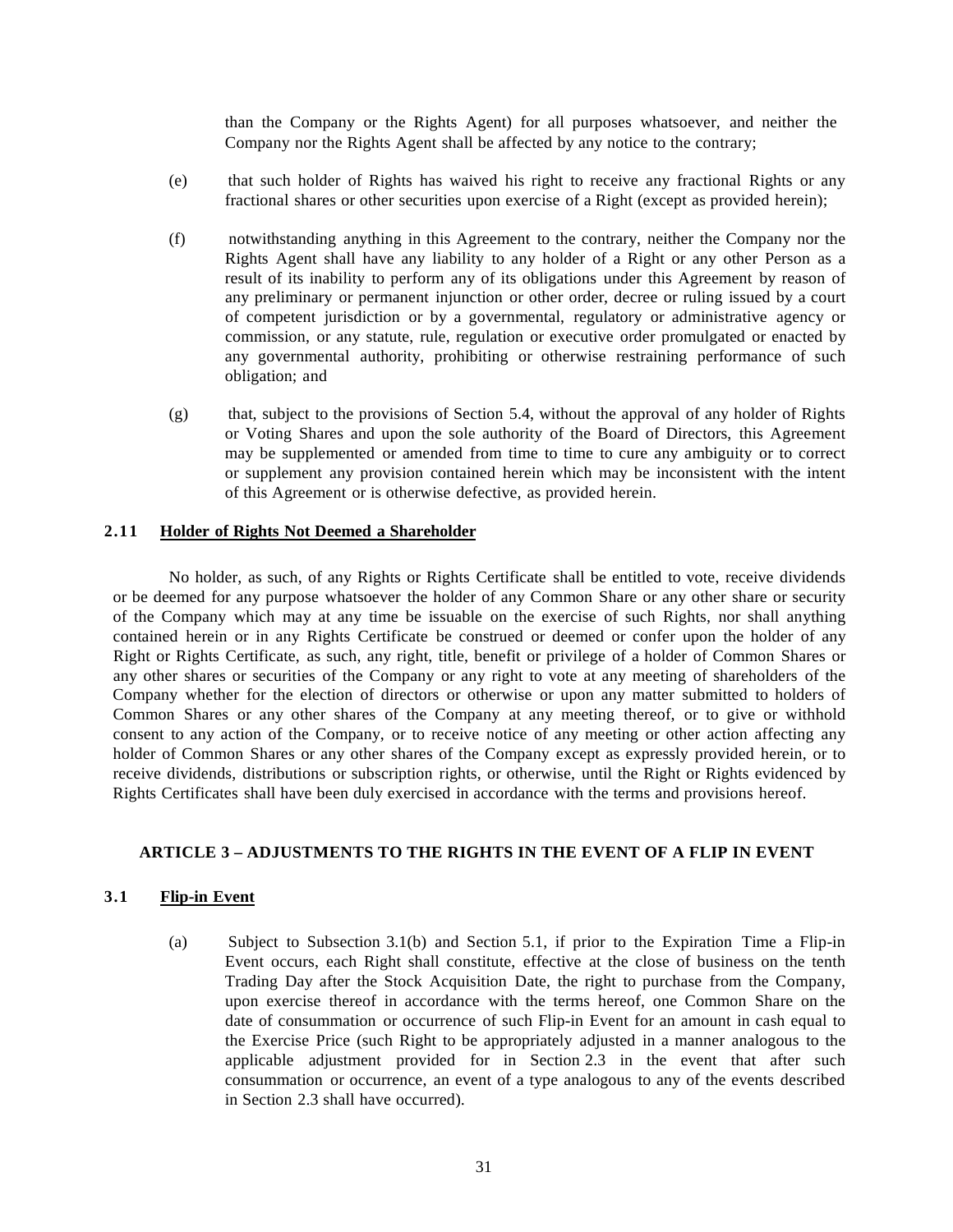- (b) Notwithstanding anything in this Agreement to the contrary, upon the occurrence of any Flip-in Event, any Rights that are or were Beneficially Owned on or after the earlier of the Separation Time or the Stock Acquisition Date by:
	- (i) an Acquiring Person (or any Affiliate or Associate of an Acquiring Person or any Person acting jointly or in concert with an Acquiring Person or any Affiliate or Associate of an Acquiring Person); or
	- (ii) a transferee of or other successor in title or ownership to Rights (a "**transferee**"), directly or indirectly, from an Acquiring Person (or any Affiliate or Associate of an Acquiring Person or any Person acting jointly or in concert with an Acquiring Person or any Affiliate or Associate of an Acquiring Person), where such transferee becomes a transferee concurrently with or subsequent to the Acquiring Person becoming an Acquiring Person in a transfer that the Board of Directors has determined is part of a plan, arrangement or scheme of an Acquiring Person (or any Affiliate or Associate of an Acquiring Person or any Person acting jointly or in concert with an Acquiring Person or any Affiliate or Associate of an Acquiring Person), that has the purpose or effect of avoiding Subsection 3.1(b)(i),

shall become null and void without any further action, and any holder of such Rights (including transferees) shall thereafter have no right to exercise or transfer such Rights under any provision of this Agreement and further shall thereafter not have any other rights whatsoever with respect to such Rights, whether under any provision of this Agreement or otherwise. The holder of any Rights represented by a Rights Certificate which is submitted to the Rights Agent upon exercise or for registration of transfer or exchange on which the holder fails to certify upon the transfer or exchange in the place set forth in the Rights Certificate establishing that such holder is not a Person described in either Subsection  $3.1(b)(i)$  or (ii) above shall be deemed to be Beneficially Owned by an Acquiring Person for the purposes of this Subsection 3.1(b) and such rights shall be null and void.

- (c) From and after the Separation Time, the Company shall do all such acts and things as shall be necessary and within its power to ensure compliance with the provisions of this Section 3.1, including without limitation, all such acts and things as may be required to satisfy the requirements of the Business Corporations Act, the Securities Act (British Columbia) and the securities laws or comparable legislation of each of the provinces of Canada and of the United States and each of the States thereof and any other applicable law, rule or regulation in respect of the issue of Common Shares upon the exercise of Rights in accordance with this Agreement.
- (d) Any Rights Certificate that represents Rights Beneficially Owned by a Person described in either Subsection 3.1(b)(i) or (ii) or transferred to any nominee of any such Person, and any Rights Certificate issued upon transfer, exchange, replacement or adjustment of any other Rights Certificate referred to in this sentence, shall contain the following legend:

"The Rights represented by this Rights Certificate were issued to a Person who was an Acquiring Person or an Affiliate or an Associate of an Acquiring Person (as such terms are defined in the Rights Agreement) or a Person who was acting jointly or in concert with an Acquiring Person or an Affiliate or Associate of an Acquiring Person. This Rights Certificate and the Rights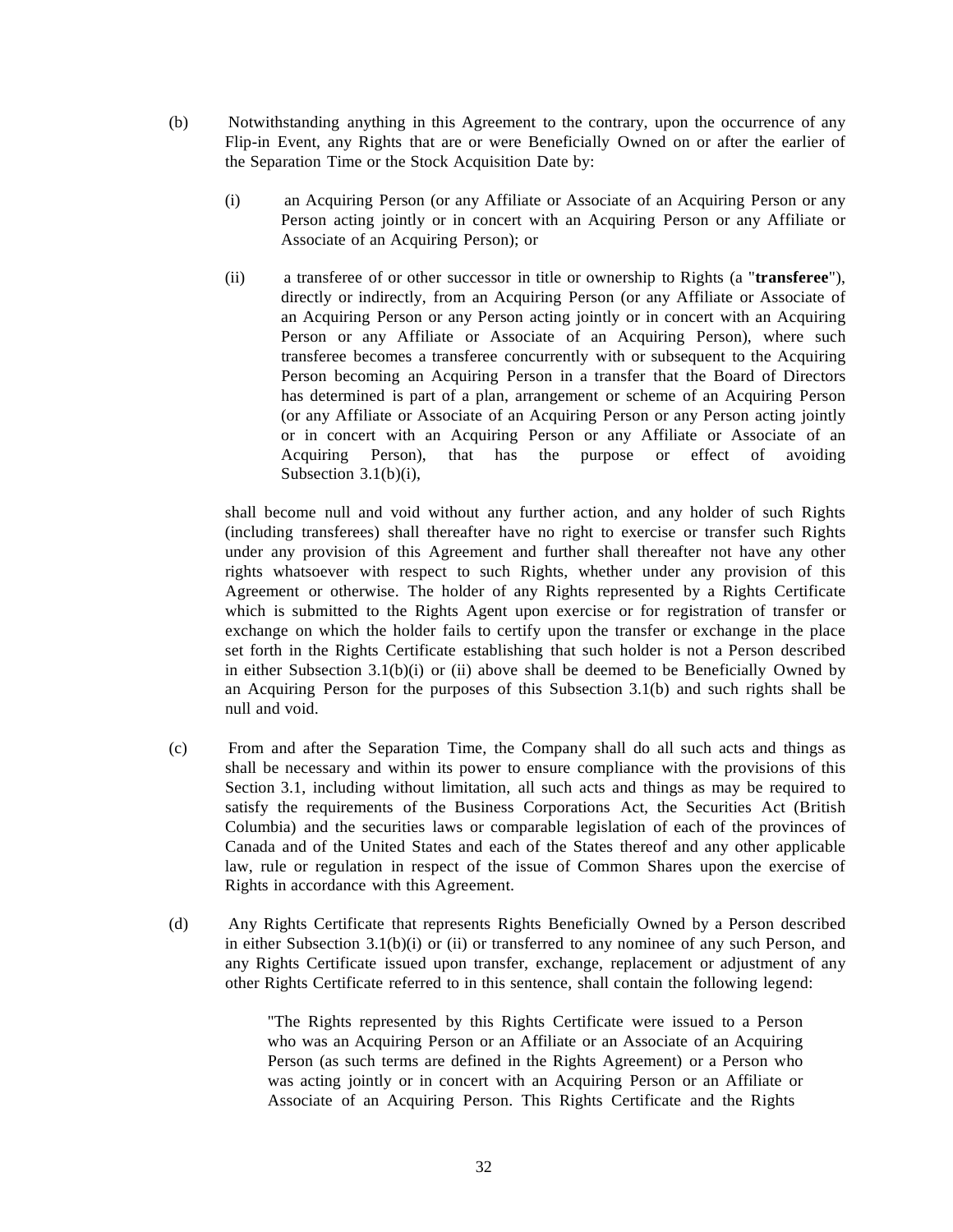represented hereby are void or shall become void in the circumstances specified in Subsection 3.1(b) of the Rights Agreement."

provided, however, that the Rights Agent shall not be under any responsibility to ascertain the existence of facts that would require the imposition of such legend but shall impose such legend only if instructed to do so by the Company in writing or if a holder fails to certify upon transfer or exchange in the space provided on the Rights Certificate that such holder is not a Person described in such legend. Notwithstanding the foregoing, the issuance of a Rights Certificate which does not bear the legend referred to in this Subsection 3.1(d) shall not invalidate or have any effect on the provisions of Subsection 3.1(b).

### **ARTICLE 4 – THE RIGHTS AGENT**

### <span id="page-32-1"></span><span id="page-32-0"></span>**4. 1 General**

- (a) The Company hereby appoints the Rights Agent to act as agent for the Company and the holders of the Rights in accordance with the terms and conditions hereof, and the Rights Agent hereby accepts such appointment. The Company may from time to time appoint such co-Rights Agents ("**Co-Rights Agents**") as it may deem necessary or desirable, subject to the approval of the Rights Agent. In the event the Company appoints one or more Co-Rights Agents, the respective duties of the Rights Agent and Co-Rights Agents shall be as the Company may determine, with the approval of the Rights Agent and the Co-Rights Agents. The Company agrees to pay all reasonable fees and expenses of the Rights Agent in respect of the performance of its duties under this Agreement. The Company also agrees to indemnify the Rights Agent, its officers, directors, and employees for, and to hold them harmless against, any loss, liability, or expense, incurred without gross negligence, bad faith or wilful misconduct on the part of the Rights Agent, for anything done or omitted by the Rights Agent in connection with the acceptance and administration of this Agreement, including the costs and expenses of defending against any claim of liability, which right to indemnification will survive the termination of this Agreement or the resignation or removal of the Rights Agent.
- (b) The Rights Agent shall be protected and shall incur no liability for or in respect of any action taken, suffered or omitted by it in connection with its administration of this Agreement in reliance upon any certificate for Common Shares, Rights Certificate, certificate for other securities of the Company, instrument of assignment or transfer, power of attorney, endorsement, affidavit, letter, notice, direction, consent, certificate, opinion, statement, or other paper or document believed by it in good faith to be genuine and to be signed, executed and, where necessary, verified or acknowledged, by the proper Person or Persons.
- (c) The Company shall inform the Rights Agent in a reasonably timely manner of events which may materially affect the administration of this Agreement by the Rights Agent and, at any time upon request, shall provide to the Rights Agent an incumbency certificate certifying the then current officers of the Company; provided that failure to inform the Rights Agent of any such events, or any defect therein shall not affect the validity of any action taken hereunder in relation to such events.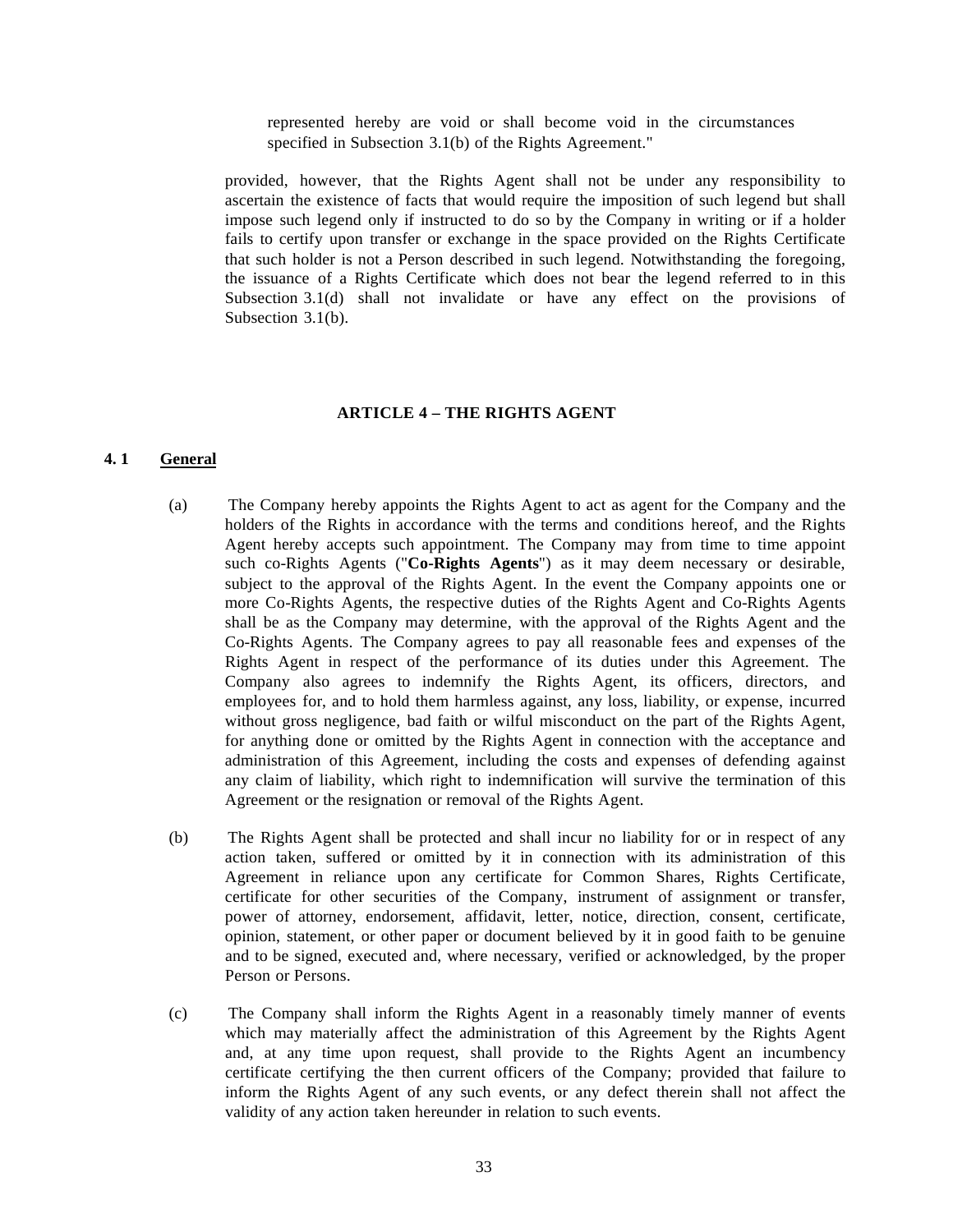(d) Notwithstanding any other provision of this Agreement, and whether such losses or damages are foreseeable or unforeseeable, the Rights Agent shall not be liable under any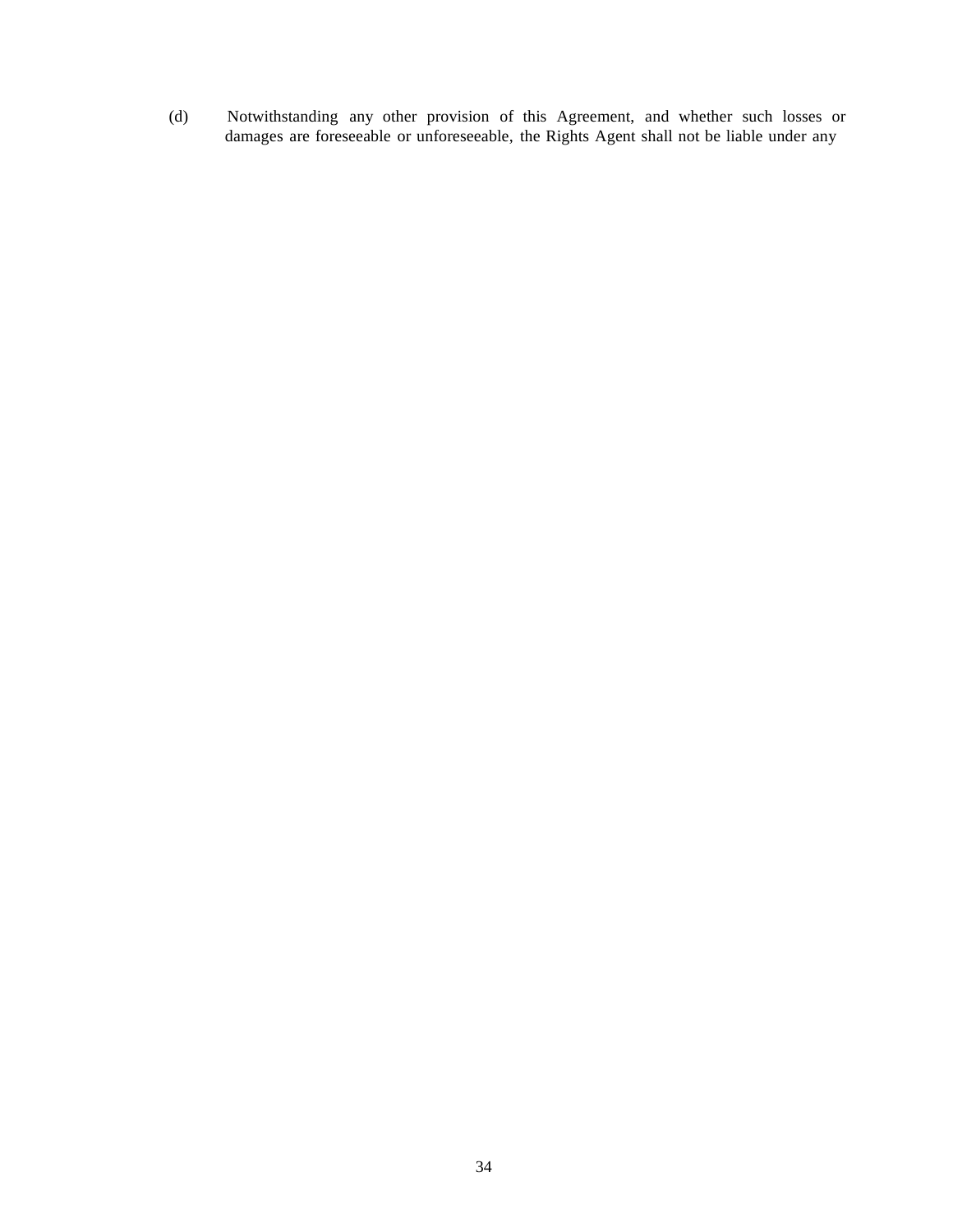circumstances whatsoever for any (i) breach by any other party of securities law or other rule of any securities regulatory authority, (ii) lost profits or (iii) special, indirect, incidental, consequential, exemplary, aggravated or punitive losses or damages.

(e) Notwithstanding any other provision of this Agreement, any liability of the Rights Agent shall be limited, in the aggregate, to the amount of fees paid by the Company to the Rights Agent under this Agreement in the twelve (12) months immediately prior to the Rights Agent receiving the first notice of the claim.

### <span id="page-34-0"></span>**4.2 Merger, Amalgamation or Consolidation or Change of Name of Rights Agent**

- (a) Any corporation into which the Rights Agent may be merged or amalgamated or with which it may be consolidated, or any corporation resulting from any merger, amalgamation, statutory arrangement or consolidation to which the Rights Agent is a party, or any corporation succeeding to the shareholder or stockholder services business of the Rights Agent, will be the successor to the Rights Agent under this Agreement without the execution or filing of any paper or any further act on the part of any of the parties hereto, provided that such corporation would be eligible for appointment as a successor Rights Agent under the provisions of Section 4.4 hereof. If, at the time such successor Rights Agent succeeds to the agency created by this Agreement, any of the Rights Certificates have been countersigned but not delivered, the successor Rights Agent may adopt the countersignature of the predecessor Rights Agent and deliver such Rights Certificates so countersigned; and if, at that time, any of the Rights have not been countersigned, any successor Rights Agent may countersign such Rights Certificates in the name of the predecessor Rights Agent or in the name of the successor Rights Agent; and in all such cases such Rights Certificates will have the full force provided in the Rights Certificates and in this Agreement.
- (b) If, at any time, the name of the Rights Agent is changed and at such time any of the Rights Certificates have been countersigned but not delivered, the Rights Agent may adopt the countersignature under its prior name and deliver Rights Certificates so countersigned; and if, at that time, any of the Rights Certificates have not been countersigned, the Rights Agent may countersign such Rights Certificates either in its prior name or in its changed name; and in all such cases such Rights Certificates shall have the full force provided in the Rights Certificates and in this Agreement.

## <span id="page-34-1"></span>**4.3 Duties of Rights Agent**

The Rights Agent undertakes the duties and obligations imposed by this Agreement upon the following terms and conditions, all of which the Company and the holders of Rights and Rights Certificates, by their acceptance thereof, shall be bound:

- (a) the Rights Agent, at the expense of the Company, may consult with and retain legal counsel (who may be legal counsel for the Company) and such other experts as it reasonably considers necessary to perform its duties hereunder, and the opinion of such counsel or other expert will be full and complete authorization and protection to the Rights Agent as to any action taken or omitted by it in good faith and in accordance with such opinion;
- (b) whenever in the performance of its duties under this Agreement, the Rights Agent deems it necessary or desirable that any fact or matter be proved or established by the Company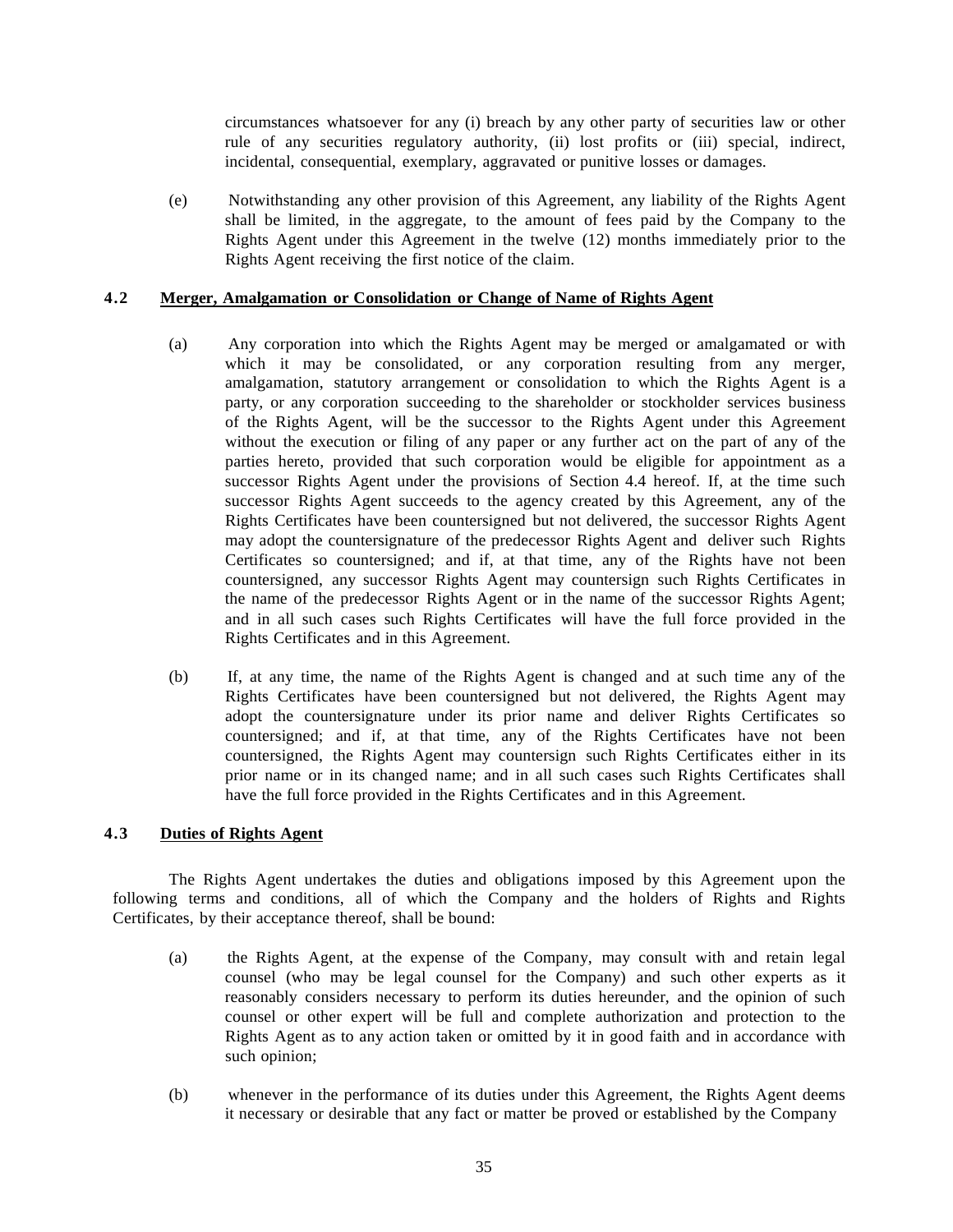prior to taking or suffering any action hereunder, such fact or matter (unless other evidence in respect thereof is specifically prescribed herein) is deemed to be conclusively proved and established by a certificate signed by a Person believed by the Rights Agent to be the Chairman of the Board, President, Chief Executive Officer, Chief Financial Officer, any Vice-President or Corporate Secretary of the Company and delivered to the Rights Agent; and such certificate will be full authorization to the Rights Agent for any action taken or suffered in good faith by it under the provisions of this Agreement in reliance upon such certificate;

- (c) notwithstanding anything to the contrary, the Rights Agent will be liable hereunder for its own gross negligence, bad faith or wilful misconduct;
- (d) the Rights Agent will not be liable for or by reason of any of the statements of fact or recitals contained in this Agreement or in the certificates for Common Shares or the Rights Certificates (except its countersignature thereof) or be required to verify the same, but all such statements and recitals are and will be deemed to have been made by the Company only;
- (e) the Rights Agent will not have any responsibility in respect of the validity of this Agreement or the execution and delivery hereof (except the due authorization, execution and delivery hereof by the Rights Agent) or in respect of the validity or execution of any certificate for a Common Share or Rights Certificate (except its countersignature thereof); nor will it be responsible for any breach by the Company of any covenant or condition contained in this Agreement or in any Rights Certificate; nor will it be responsible for any change in the exerciseability of the Rights (including the Rights becoming void pursuant to Subsection 3.1(b) hereof) or any adjustment required under the provisions of Section 2.3 hereof or responsible for the manner, method or amount of any such adjustment or the ascertaining of the existence of facts that would require any such adjustment (except with respect to the exercise of Rights after receipt of the certificate contemplated by Section 2.3 describing any such adjustment); nor is it deemed by any act hereunder to make any representation or warranty as to the authorization of any Common Shares to be issued pursuant to this Agreement or any Rights or as to whether any Common Shares will, when issued, be duly and validly authorized, executed, issued and delivered and fully paid and non-assessable;
- (f) the Company agrees that it will perform, execute, acknowledge and deliver or cause to be performed, executed, acknowledged and delivered all such further and other acts, instruments and assurances as may reasonably be required by the Rights Agent for the carrying out or performing by the Rights Agent of the provisions of this Agreement;
- (g) the Rights Agent is hereby authorized and directed to accept instructions in writing with respect to the performance of its duties hereunder from any individual believed by the Rights Agent to be the Chairman of the Board, President, Chief Executive Officer, Chief Financial Officer, any Vice-President or Corporate Secretary of the Company, and to apply to such individuals for advice or instructions in connection with its duties, and it shall not be liable for any action taken or suffered by it in good faith in accordance with instructions of any such individual;
- (h) the Rights Agent and any shareholder or stockholder, director, officer or employee of the Rights Agent may buy, sell or deal in Common Shares, Rights or other securities of the Company or become pecuniarily interested in any transaction in which the Company may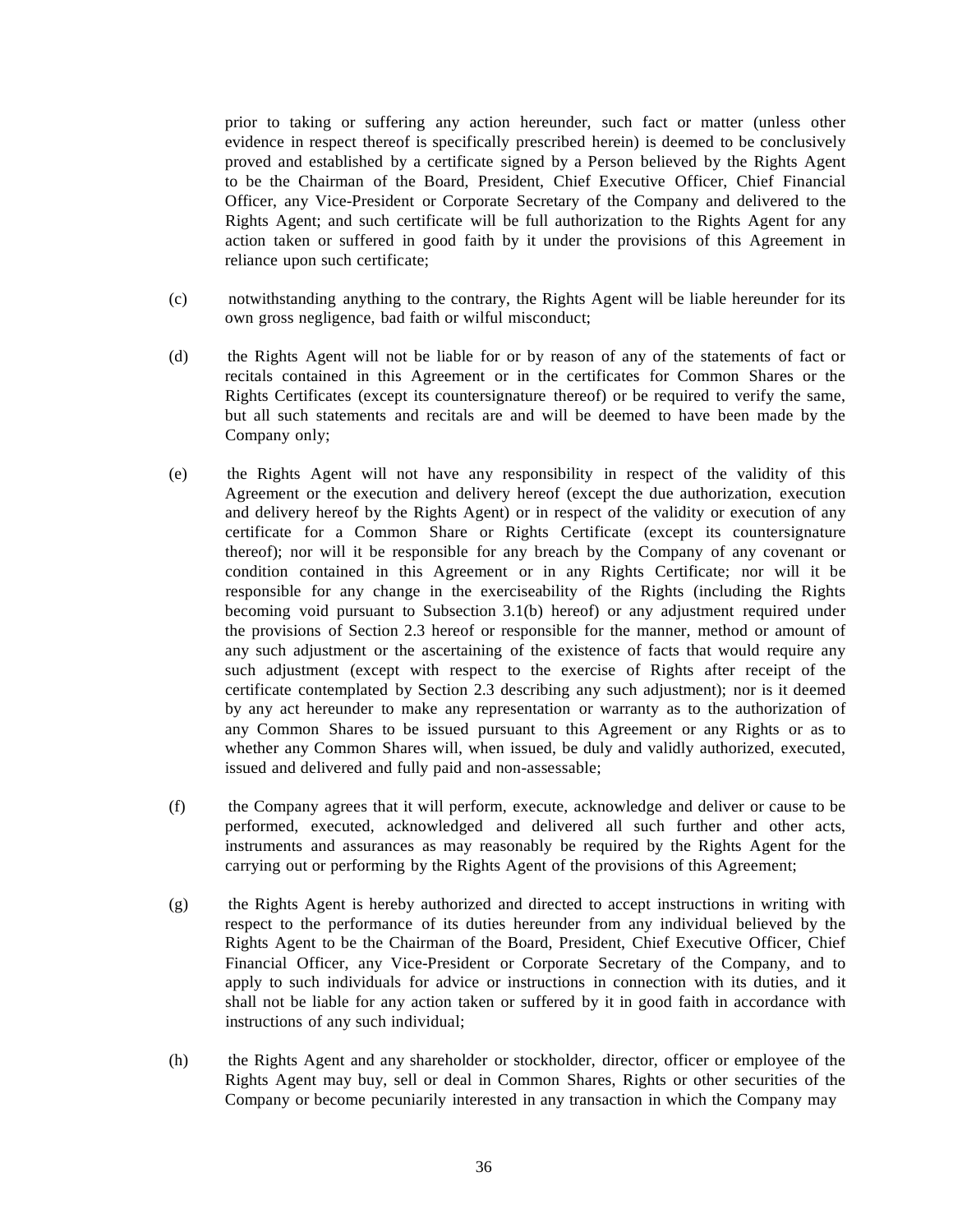be interested, or contract with or lend money to the Company or otherwise act as fully and freely as though it were not Rights Agent under this Agreement and nothing herein shall preclude the Rights Agent from acting in any other capacity for the Company or for any other legal entity; and

(i) the Rights Agent may execute and exercise any of the rights or powers hereby vested in it or perform any duty hereunder either itself or by or through its attorneys or agents, and the Rights Agent will not be answerable or accountable for any act, default, neglect or misconduct of any such attorneys or agents or for any loss to the Company resulting from any such act, default, neglect or misconduct, provided reasonable care was exercised in the selection and continued employment thereof.

## <span id="page-36-0"></span>**4.4 Change of Rights Agent**

The Rights Agent may resign and be discharged from its duties under this Agreement upon 60 days' notice (or such lesser notice as is acceptable to the Company) in writing mailed to the Company and to each transfer agent of Common Shares by registered or certified mail. The Company may remove the Rights Agent upon 30 days' notice in writing, mailed to the Rights Agent and to each transfer agent of the Common Shares by registered or certified mail. If the Rights Agent should resign or be removed or otherwise become incapable of acting, the Company will appoint a successor to the Rights Agent. If the Company fails to make such appointment within a period of 30 days after removal or 60 days after it has been notified in writing of the resignation or incapacity by the resigning or incapacitated Rights Agent, then by prior written notice to the Company the resigning Rights Agent or the holder of any Rights (which holder shall, with such notice, submit such holder's Rights Certificate, if any, for inspection by the Company), may apply to a court of competent jurisdiction for the appointment of a new Rights Agent, at the Company's expense. Any successor Rights Agent, whether appointed by the Company or by such a court, shall be a corporation incorporated under the laws of Canada or a province thereof. After appointment, the successor Rights Agent will be vested with the same powers, rights, duties and responsibilities as if it had been originally named as Rights Agent without further act or deed; but the predecessor Rights Agent, upon receipt of all outstanding fees and expenses owing to it, shall deliver and transfer to the successor Rights Agent any property at the time held by it hereunder, and execute and deliver any further assurance, conveyance, act or deed necessary for the purpose. Not later than the effective date of any such appointment, the Company will file notice thereof in writing with the predecessor Rights Agent and each transfer agent of the Common Shares and mail a notice thereof in writing to the holders of the Rights in accordance with Section 5.9. Failure to give any notice provided for in this Section 4.4, however, or any defect therein, shall not affect the legality or validity of the resignation or removal of the Rights Agent or the appointment of any successor Rights Agent, as the case may be.

#### <span id="page-36-1"></span>**4.5 Compliance with Money Laundering Legislation**

The Rights Agent shall retain the right not to act and shall not be liable for refusing to act if, due to a lack of information or for any other reason whatsoever, the Rights Agent reasonably determines that such an act might cause it to be in non-compliance with any applicable anti-money laundering or antiterrorist legislation, regulation or guideline. Further, should the Rights Agent reasonably determine at any time that its acting under this Agreement has resulted in it being in non-compliance with any applicable anti-money laundering or anti-terrorist legislation, regulation or guideline, then it shall have the right to resign on 10 days' written notice to the Company, provided: (i) that the Rights Agent's written notice shall describe the circumstances of such non-compliance; and (ii) that if such circumstances are rectified to the Rights Agent's satisfaction within such 10-day period, then such resignation shall not be effective.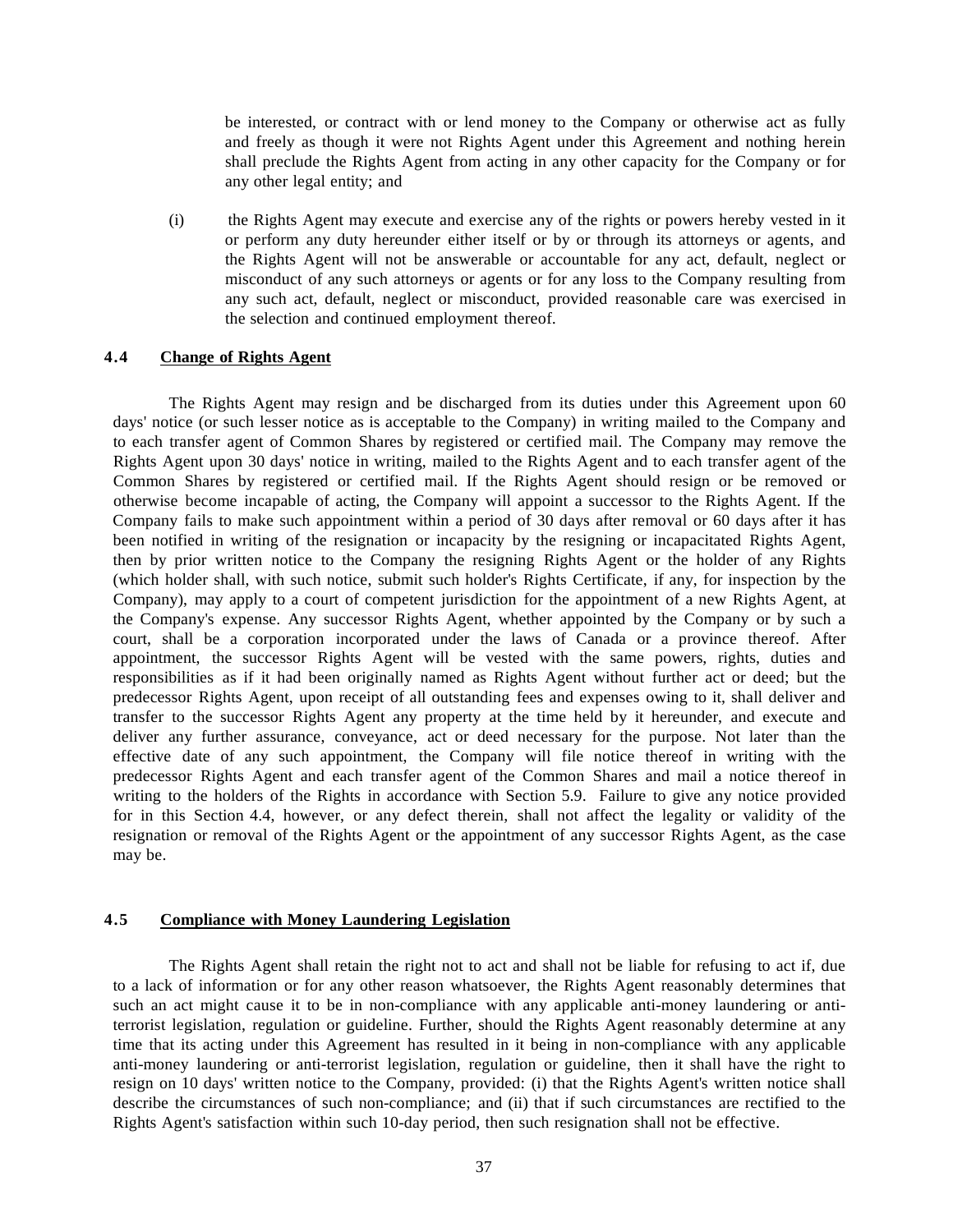#### <span id="page-37-0"></span>**4.6 Privacy Provision**

The parties acknowledge that federal and/or provincial legislation that addresses the protection of individual's personal information (collectively, "**Privacy Laws**") applies to obligations and activities under this Agreement. Despite any other provision of this Agreement, neither party will take or direct any action that would contravene, or cause the other to contravene, applicable Privacy Laws. The Company will, prior to transferring or causing to be transferred personal information to the Rights Agent, obtain and retain required consents of the relevant individuals to the collection, use and disclosure of their personal information, or will have determined that such consents either have previously been given upon which the parties can rely or are not required under the Privacy Laws. The Rights Agent will use commercially reasonable efforts to ensure that its services hereunder comply with Privacy Laws.

#### **ARTICLE 5 - MISCELLANEOUS**

#### <span id="page-37-2"></span><span id="page-37-1"></span>**5.1 Redemption and Waiver**

- (a) The Board of Directors acting in good faith may, until the occurrence of a Flip-in Event, upon prior written notice delivered to the Rights Agent, waive the application of Section 3.1 to that particular Flip-in Event provided that the particular Flip-in Event would result from a Take-over Bid made by way of take-over bid circular sent to all holders of record of Voting Shares (which for greater certainty shall not include the circumstances described in Subsection 5.1(h)); provided that if the Board of Directors waives the application of Section 3.1 to a particular Flip-in Event pursuant to this Subsection 5.1(a), the Board of Directors shall be deemed to have waived the application of Section 3.1 to any other Flip-in Event occurring by reason of any Take-over Bid which is made by means of a take-over bid circular to all holders of record of Voting Shares prior to the expiry of any Take-over Bid (as the same may be extended from time to time) in respect of which a waiver is, or is deemed to have been, granted under this Subsection 5.1(a).
- (b) Subject to the prior consent of the holders of the Voting Shares or the Rights as set forth in Subsection 5.4(b) or (c), as the case may be, the Board of Directors of the Company acting in good faith may, at its option, at any time prior to the provisions of Section 3.1 becoming applicable as a result of the occurrence of a Flip-in Event, elect to redeem all but not less than all of the outstanding Rights at a redemption price of \$0.00001 per Right appropriately adjusted in a manner analogous to the applicable adjustment provided for in Section 2.3 if an event of the type analogous to any of the events described in Section 2.3 shall have occurred (such redemption price being herein referred to as the "**Redemption Price**").
- (c) Where, pursuant to a Permitted Bid, a Competing Permitted Bid, an Exempt Acquisition or an acquisition for which a waiver has been granted under Subsection 5.1(a), a Person acquires more than 50% of the outstanding Voting Shares, other than Voting Shares Beneficially Owned by such Person at the date of the Permitted Bid, the Competing Permitted Bid, the Exempt Acquisition or an acquisition for which a waiver has been granted under Subsection 5.1(a), then the Board of Directors of the Company shall, notwithstanding Subsection 5.1(b), immediately upon the consummation of such acquisition without further formality and without any approval under Subsection 5.4(b) or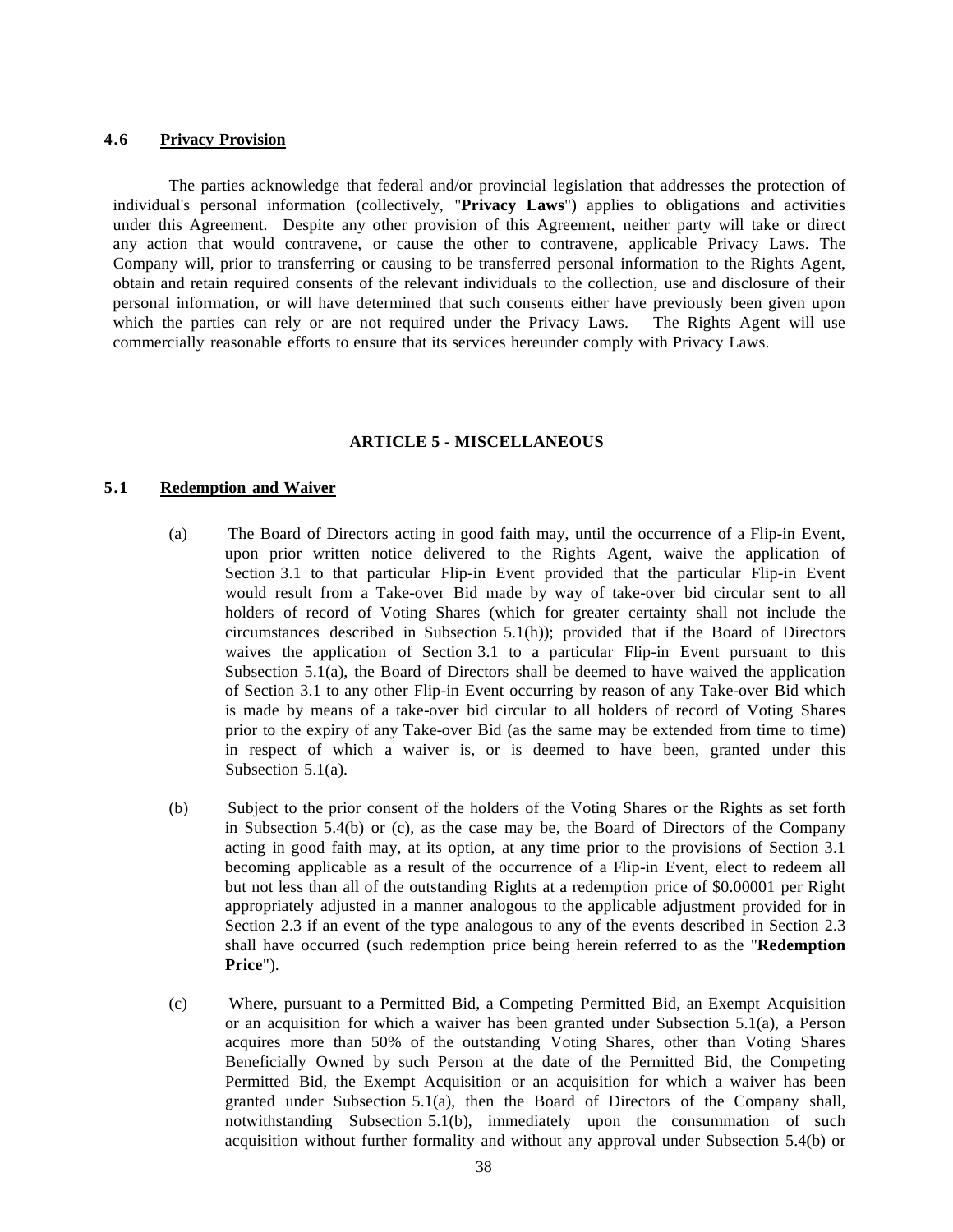(c) be deemed to have elected to redeem the Rights at the Redemption Price.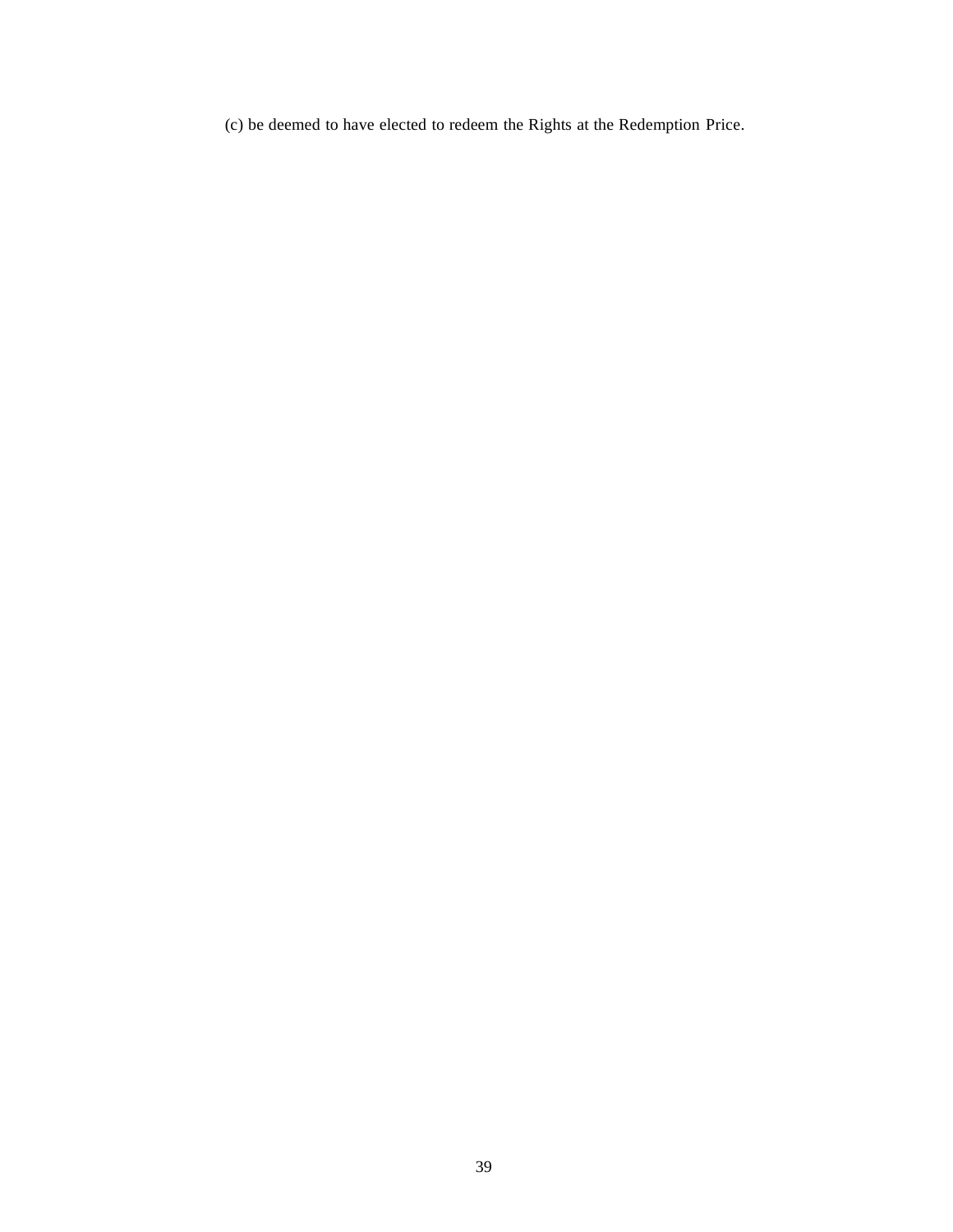- (d) Where a Take-over Bid that is not a Permitted Bid or a Competing Permitted Bid expires, is withdrawn or otherwise terminates after the Separation Time has occurred and prior to the occurrence of a Flip-in Event, the Board of Directors may elect to redeem all the outstanding Rights at the Redemption Price.
- (e) If the Board of Directors is deemed under Subsection 5.1(c) to have elected, or elects under either of Subsection 5.1(b) or (d), to redeem the Rights, the right to exercise the Rights will thereupon, without further action and without notice, terminate and the only right thereafter of the holders of Rights so redeemed shall be to receive the Redemption Price.
- (f) Within 10 days after the Board of Directors is deemed under Subsection 5.1(c) to have elected, or elects under Subsection 5.1(b) or (d), to redeem the Rights, the Company shall give notice of redemption to the holders of the then outstanding Rights by publication of a notice in any newspaper distributed nationally in Canada or by mailing such notice to each such holder at his last address as it appears upon the registry books of the Rights Agent or, prior to the Separation Time, on the registry books of the transfer agent for the Voting Shares. Any notice which is mailed in the manner provided herein shall be deemed given, whether or not the holder receives the notice. Each notice of redemption will state the method by which the payment of the Redemption Price will be made.
- (g) Upon the Rights being redeemed pursuant to Subsection 5.1(d), the directors shall be deemed to have distributed new Rights to the holders of Voting Shares as of such date and in respect of each additional Voting Share issued thereafter, on the same basis as Rights were first distributed hereunder and thereafter all the provisions of this Agreement shall continue to apply to such redistributed Rights as if the Separation Time referred to in Section 5.1(d) had not occurred and which for all purposes of this Agreement shall be deemed not to have occurred and the new Rights shall be outstanding and attached to the outstanding Common Shares as of and after such date, subject to and in accordance with the provisions of this Agreement.
- (h) The Board of Directors may waive the application of Section 3.1 in respect of the occurrence of any Flip-in Event if the Board of Directors has determined within ten Trading Days following a Stock Acquisition Date that a Person became an Acquiring Person by inadvertence and without any intention to become, or knowledge that it would become, an Acquiring Person under this Agreement and, in the event that such a waiver is granted by the Board of Directors, such Stock Acquisition Date shall be deemed not to have occurred. Any such waiver pursuant to this Subsection 5.1(h) must be on the condition that such Person, within 14 days after the foregoing determination by the Board of Directors or such earlier or later date as the Board of Directors may determine (the "**Disposition Date**"), has reduced its Beneficial Ownership of Voting Shares so that the Person is no longer an Acquiring Person. If the Person remains an Acquiring Person at the close of business on the Disposition Date, the Disposition Date shall be deemed to be the date of occurrence of a further Stock Acquisition Date and Section 3.1 shall apply thereto.
- (i) The Company shall give prompt written notice to the Rights Agent of any waiver of the application of Section 3.1 made by the Board of Directors under this Section 5.1.
- (j) Until the occurrence of a Flip-in Event as to which the application of Section 3.1 has not been waived pursuant to this section, upon written notice to the Rights Agent, the Board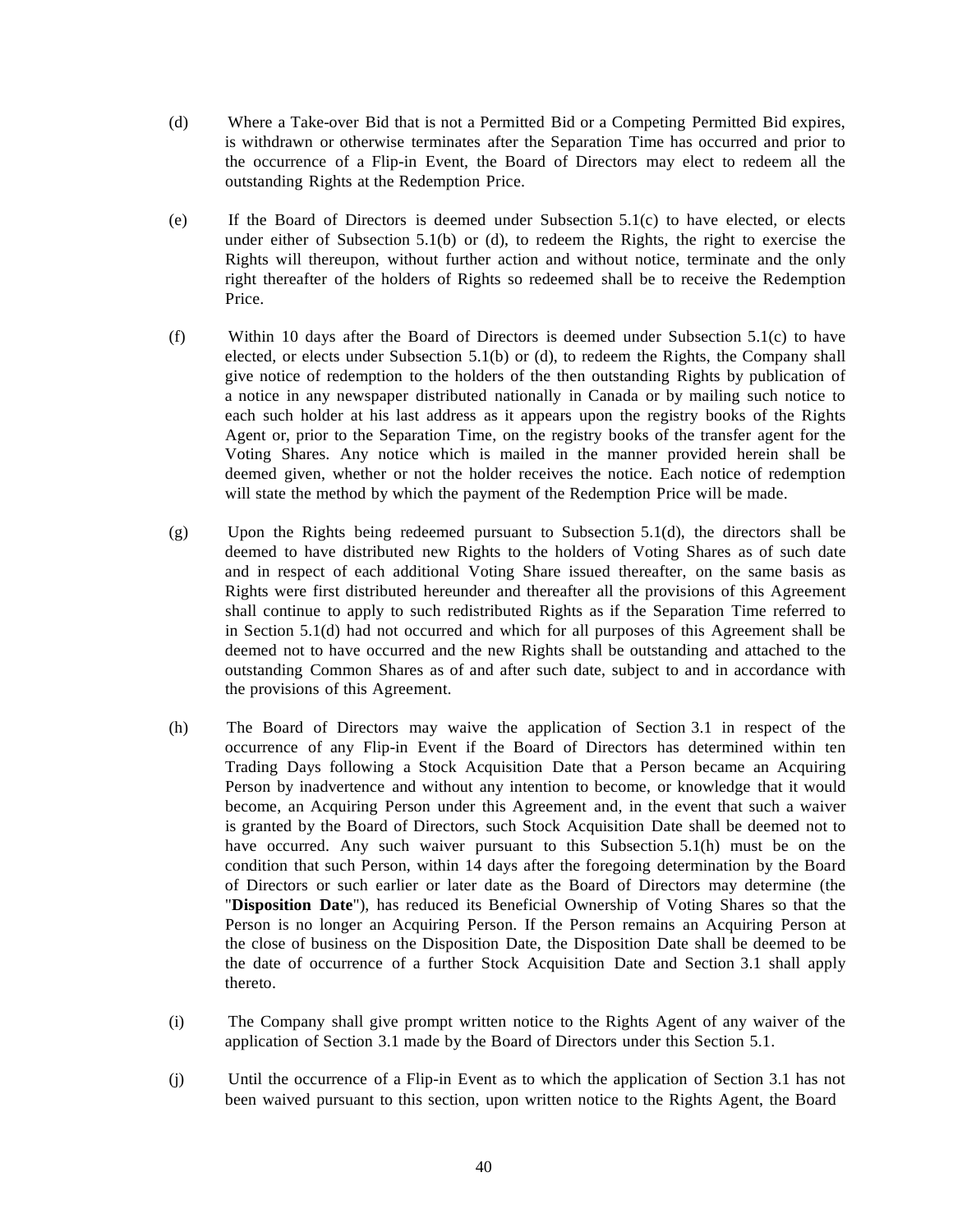of Directors, with the prior consent of the holders of Voting Shares given in accordance with Subsection 5.4(b), may determine, if such Flip-in Event would occur by reason of an acquisition of Voting Shares otherwise than pursuant to a Take-over Bid made by means of a take-over bid circular to all holders of Voting Shares and otherwise than in the circumstances set forth in Subsection 5.1(h), to waive the application of Section 3.1 to such Flip-in Event. If the Board of Directors proposes such a waiver, the Board of Directors will extend the Separation Time to a date subsequent to and not more than ten Business Days following the meeting of shareholders called to approve such waiver.

#### <span id="page-40-0"></span>**5.2 Expiration**

No Person shall have any rights whatsoever pursuant to this Agreement or in respect of any Right after the Expiration Time, except the Rights Agent as specified in Subsection 4.1 of this Agreement.

## <span id="page-40-1"></span>**5.3 Issuance of New Rights Certificates**

Notwithstanding any of the provisions of this Agreement or the Rights to the contrary, the Company may, at its option, issue new Rights Certificates evidencing Rights in such form as may be approved by the Board of Directors to reflect any adjustment or change in the number or kind or class of securities purchasable upon exercise of Rights made in accordance with the provisions of this Agreement.

## <span id="page-40-2"></span>**5.4 Supplements and Amendments**

- (a) The Company may at any time, by resolution of the Board of Directors, supplement or make amendments to this Agreement to correct any clerical or typographical error or, subject to Subsection 5.4(e), which supplements or amendments are required to maintain the validity of this Agreement as a result of any change in any applicable legislation, rules or regulations thereunder or policies of securities regulatory authorities or stock exchanges. The Company may, by resolution of the Board of Directors, prior to the date of its shareholders' meeting referred to in Section 5.15, supplement or amend this Agreement without the approval of any holders of Rights or Voting Shares (whether or not such action would adversely affect the interest of the holders of Rights or Voting Shares generally) in order to make any changes which the Board of Directors acting in good faith may deem necessary or desirable. Notwithstanding anything in this Section 5.4 to the contrary, no such supplement or amendment shall be made to the provisions of Article 4 except with the written concurrence of the Rights Agent to such supplement or amendment.
- (b) Subject to Subsection 5.4(a), the Company may, with the prior consent of the holders of Voting Shares obtained as set forth below, at any time before the Separation Time, amend, vary or rescind any of the provisions of this Agreement and the Rights (whether or not such action would materially adversely affect the interests of the holders of Rights generally). Such consent shall be deemed to have been given if provided by the holders of Voting Shares at a Special Meeting, which Special Meeting shall be called and held in compliance with applicable laws and regulatory requirements and the requirements in the articles of the Company. Subject to compliance with any requirements imposed by the foregoing, consent shall be given if the proposed amendment, variation or rescission is approved by the affirmative vote of a majority of the votes cast by Independent Shareholders present or represented in person or by proxy at and entitled to be voted at the Special Meeting.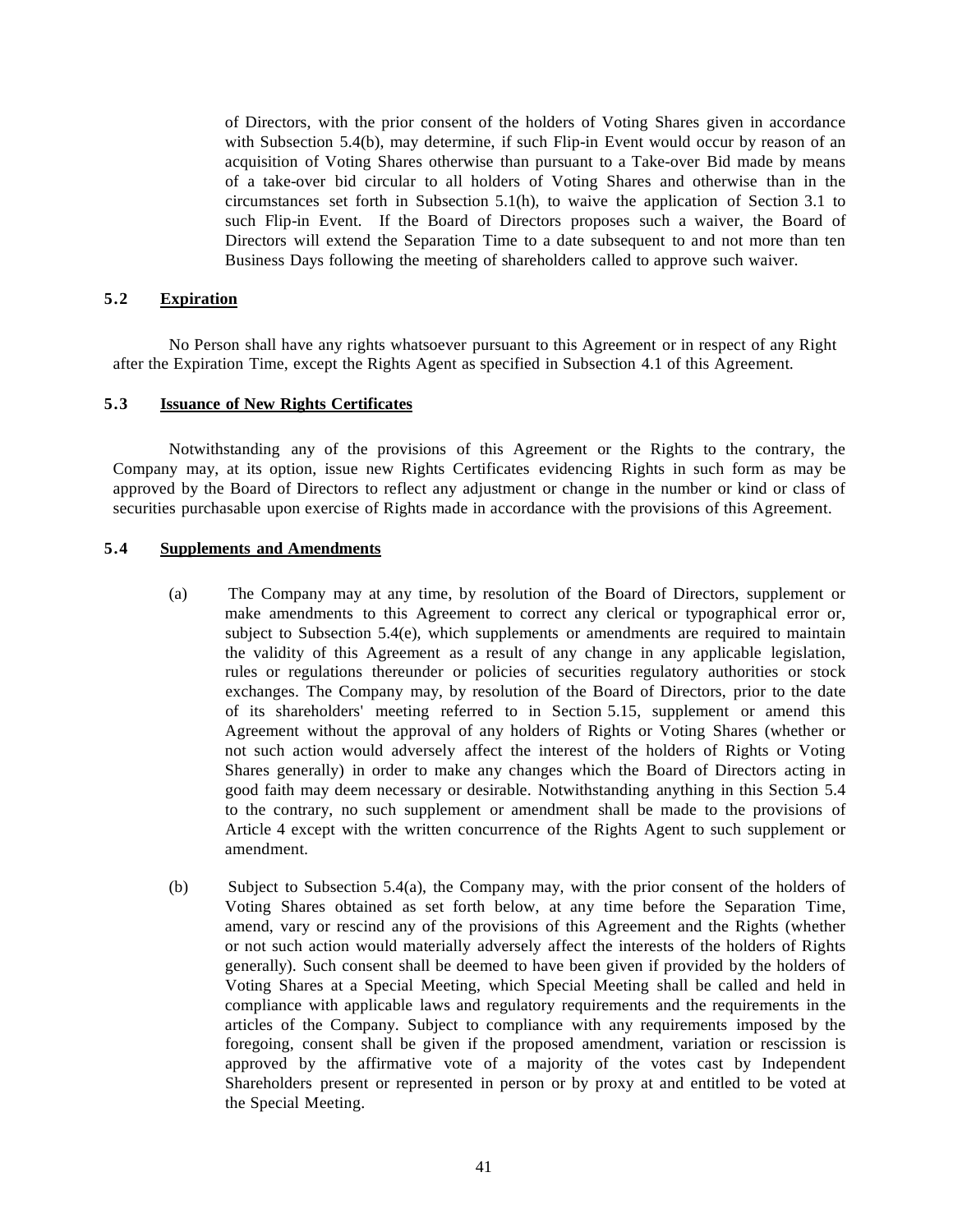- (c) The Company may, with the prior consent of the holders of Rights obtained as set forth below, at any time after the Separation Time and before the Expiration Time, amend, vary or rescind any of the provisions of this Agreement and the Rights (whether or not such action would materially adversely affect the interests of the holders of Rights generally), provided that no such amendment, variation or deletion shall be made to the provisions of Article 4 except with the written concurrence of the Rights Agent thereto. Such consent shall be deemed to have been given if provided by the holders of Rights at a Rights Holders' Special Meeting, which Rights Holders' Special Meeting shall be called and held in compliance with applicable laws and regulatory requirements and, to the extent possible, with the requirements in the articles of the Company applicable to meetings of holders of Voting Shares, applied mutatis mutandis. Subject to compliance with any requirements imposed by the foregoing, consent shall be given if the proposed amendment, variation or rescission is approved by the affirmative vote of a majority of the votes cast by holders of Rights (other than holders of Rights whose Rights have become null and void pursuant to Subsection 3.1(b)), represented in person or by proxy at and entitled to be voted at the Rights Holders' Special Meeting.
- (d) Any approval of the holders of Rights shall be deemed to have been given if the action requiring such approval is authorized by the affirmative votes of the holders of Rights present or represented at and entitled to be voted at a meeting of the holders of Rights and representing a majority of the votes cast in respect thereof. For the purposes hereof, each outstanding Right (other than Rights which are void pursuant to the provisions hereof) shall be entitled to one vote, and the procedures for the calling, holding and conduct of the meeting shall be those, as nearly as may be, which are provided in the Company's articles and the Business Corporations Act with respect to meetings of shareholders of the Company.
- (e) Any supplements or amendments made by the Company to this Agreement pursuant to Subsection 5.4(a) which are required to maintain the validity of this Agreement as a result of any change in any applicable legislation, rule or regulation thereunder or policies of any securities regulatory authority or stock exchange shall:
	- (i) if made before the Separation Time, be submitted to the shareholders of the Company at the next meeting of shareholders and the shareholders may, by the majority referred to in Subsection 5.4(b), confirm or reject such amendment;
	- (ii) if made after the Separation Time, be submitted to the holders of Rights at a meeting to be called for on a date not later than immediately following the next meeting of shareholders of the Company called after the Separation Time and the holders of Rights may, by resolution passed by the majority referred to in Subsection 5.4(d), confirm or reject such amendment.

Any such amendment shall be effective from the date of the resolution of the Board of Directors adopting such amendment, until it is confirmed or rejected or until it ceases to be effective (as described in the next sentence) and, where such amendment is confirmed, it continues in effect in the form so confirmed. If such amendment is rejected by the shareholders or the holders of Rights or is not submitted to the shareholders or holders of Rights as required, then such amendment shall cease to be effective from and after the termination of the meeting at which.it was rejected or to which it should have been but was not submitted or from and after the date of the meeting of holders of Rights that should have been but was not held, and no subsequent resolution of the Board of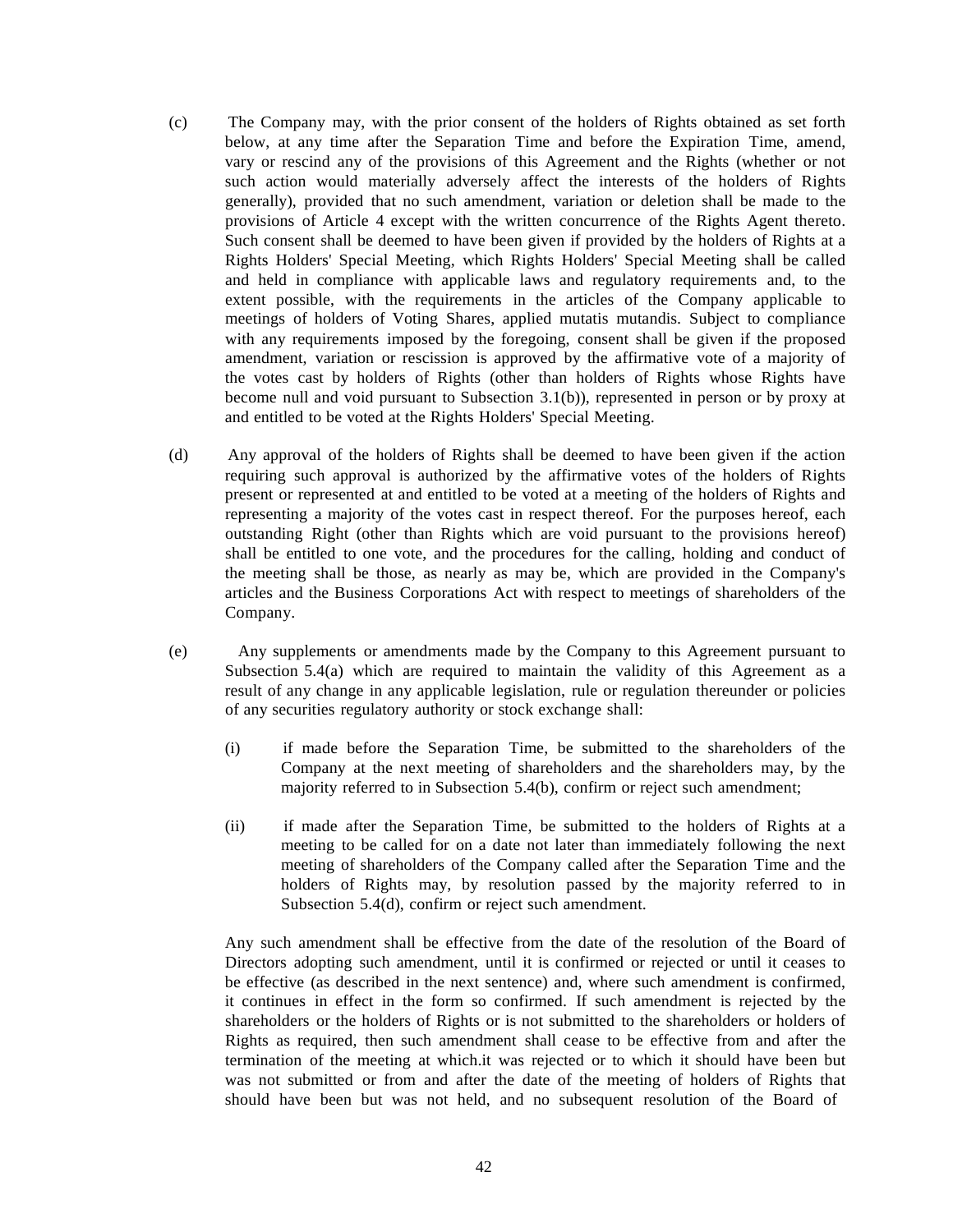Directors to amend this Agreement to substantially the same effect shall be effective until confirmed by the shareholders or holders of Rights referred to in Subsection 5.4(b) or 5.4(c), as the case may be.

(f) The Company shall provide the Rights Agent with notice in writing of any amendment, variation or deletion to this Agreement as referred to in this Section 5.4 within 5 Business Days of effecting such amendment, variation or deletion.

## <span id="page-42-0"></span>**5.5 Fractional Rights and Fractional Shares**

- (a) The Company shall not be required to issue fractions of Rights or to distribute Rights Certificates which evidence fractional Rights. After the Separation Time, in lieu of issuing fractional Rights, the Company shall pay to the holders of record of the Rights Certificates (provided the Rights represented by such Rights Certificates are not void pursuant to the provisions of Subsection 3.1(b), at the time such fractional Rights would otherwise be issuable), an amount in cash equal to the fraction of the Market Price of one whole Right that the fraction of a Right that would otherwise be issuable is of one whole Right, provided that the Company shall not be required or obligated to make any payment provided for above unless the amount payable by the Company to a certain holder exceeds \$10.
- (b) The Company shall not be required to issue fractions of Common Shares upon exercise of Rights or to distribute certificates which evidence fractional Common Shares. In lieu of issuing fractional Common Shares, the Company shall pay to the registered holders of Rights Certificates, at the time such Rights are exercised as herein provided, an amount in cash equal to the fraction of the Market Price of one Common Share that the fraction of a Common Share that would otherwise be issuable upon the exercise of such Right is of one whole Common Share at the date of such exercise.
- (c) The Rights Agent shall have no obligation to make any payments in lieu of issuing fractions of Rights or Common Shares pursuant to Subsection 5.5(a) or (b), respectively, unless and until the Company shall have provided to the Rights Agent the amount of cash to be paid in lieu of issuing such fractional Rights or Common Shares, as the case may be.

## <span id="page-42-1"></span>**5.6 Rights of Action**

Subject to the terms of this Agreement, all rights of action in respect of this Agreement, other than rights of action vested solely in the Rights Agent, are vested in the respective holders of the Rights. Any holder of Rights, without the consent of the Rights Agent or of the holder of any other Rights, may, on such holder's own behalf and for such holder's own benefit and the benefit of other holders of Rights, enforce, and may institute and maintain any suit, action or proceeding against the Company to enforce such holder's right to exercise such holder's Rights, or Rights to which such holder is entitled, in the manner provided in such holder's Rights Certificate and in this Agreement. Without limiting the foregoing or any remedies available to the holders of Rights, it is specifically acknowledged that the holders of Rights would not have an adequate remedy at law for any breach of this Agreement and will be entitled to specific performance of the obligations under, and injunctive relief against actual or threatened violations of the obligations of any Person subject to, this Agreement.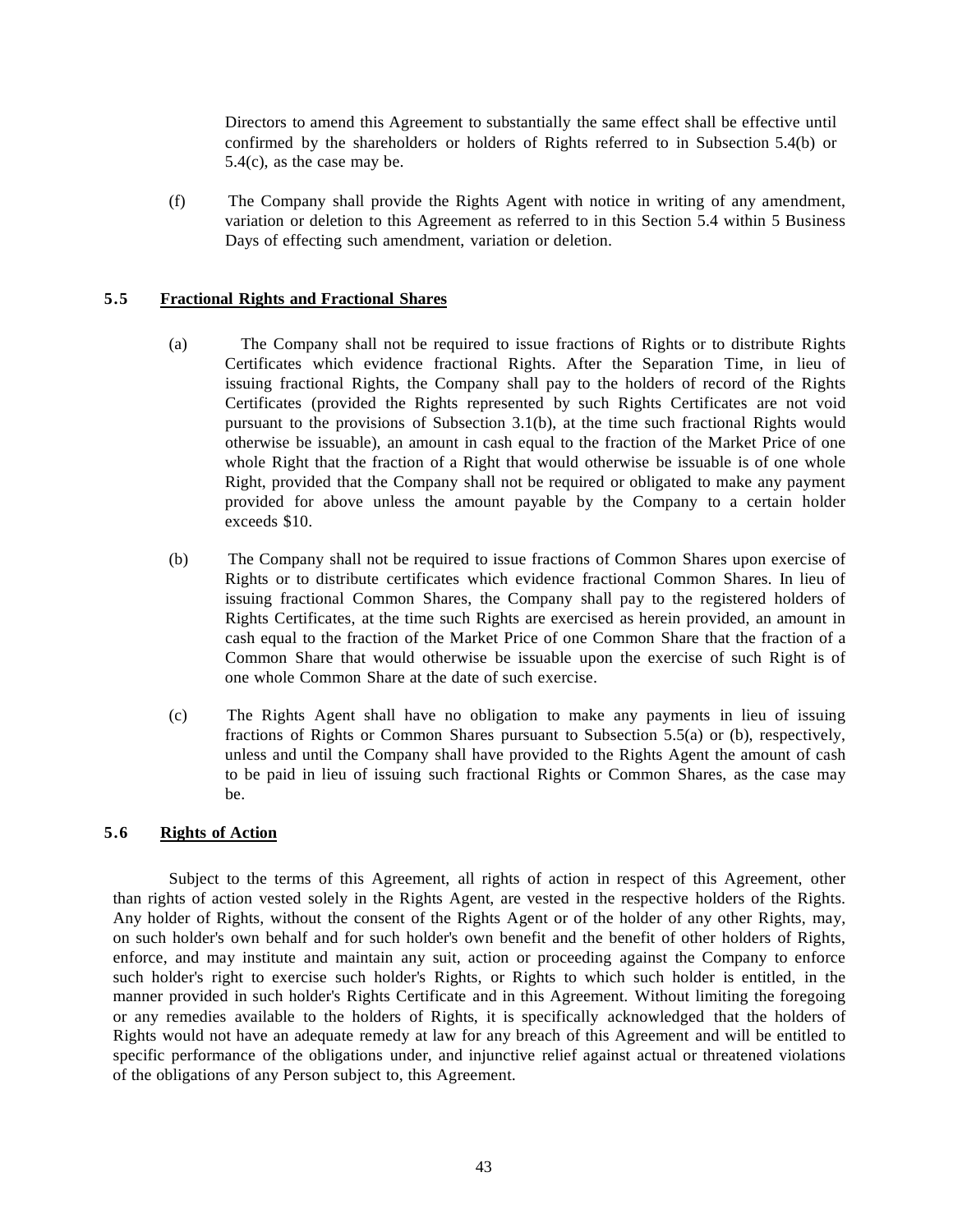#### <span id="page-43-0"></span>**5.7 Regulatory Approvals**

Any obligation of the Company or action or event contemplated by this Agreement shall be subject to the receipt of requisite approval or consent from any governmental or regulatory authority having jurisdiction, and without limiting the generality of the foregoing, while any securities of the Company are listed and admitted for trading thereon, necessary approvals of the TSX Venture Exchange and other exchanges shall be obtained, in relation to the issuance of the Common Shares upon the exercise of Rights under Subsection 2.2(d).

#### <span id="page-43-1"></span>**5.8 Non-Canadian Holders**

If in the opinion of the Board of Directors (who may rely upon the advice of counsel) any action or event contemplated by this Agreement would require compliance by the Company with the securities laws or comparable legislation of a jurisdiction outside Canada, the Board of Directors acting in good faith shall take such actions as it may consider appropriate to ensure such compliance or avoid the application thereof. In no event shall the Company or the Rights Agent be required to issue or deliver Rights or securities issuable on exercise of Rights to persons who are citizens, residents or nationals of any jurisdiction other than Canada, in which such issue or delivery would be unlawful without registration of the relevant Persons or securities for such purposes.

## <span id="page-43-2"></span>**5. 9 Notices**

(a) Notices or demands authorized or required by this Agreement to be given or made by the Rights Agent or by the holder of any Rights to or on the Company shall be sufficiently given or made if delivered, sent by registered or certified mail, postage prepaid (until another address is filed in writing with the Rights Agent), or sent by facsimile or other form of recorded electronic communication, charges prepaid and confirmed in writing, as follows:

> **Baru Gold Corp. 1021 West Hastings Street 9th Floor Vancouver, B.C. V5E 0C3 Attention: Karen Dyczkowski Fax No. (888) 371-5832**

(b) Notices or demands authorized or required by this Agreement to be given or made by the Company or by the holder of any Rights to or on the Rights Agent shall be sufficiently given or made if delivered, sent by registered or certified mail, postage prepaid (until another address is filed in writing with the Company), or sent by facsimile or other form of recorded electronic communication, charges prepaid and confirmed in writing, as follows:

> **Computershare Trust Company of Canada 510 Burrard Street, 2nd Floor Vancouver BC V6C 3B9**

| <b>Attention:</b> | <b>Manager, Client Services</b> |
|-------------------|---------------------------------|
| <b>Fax No.:</b>   | $(604) 661-9401$                |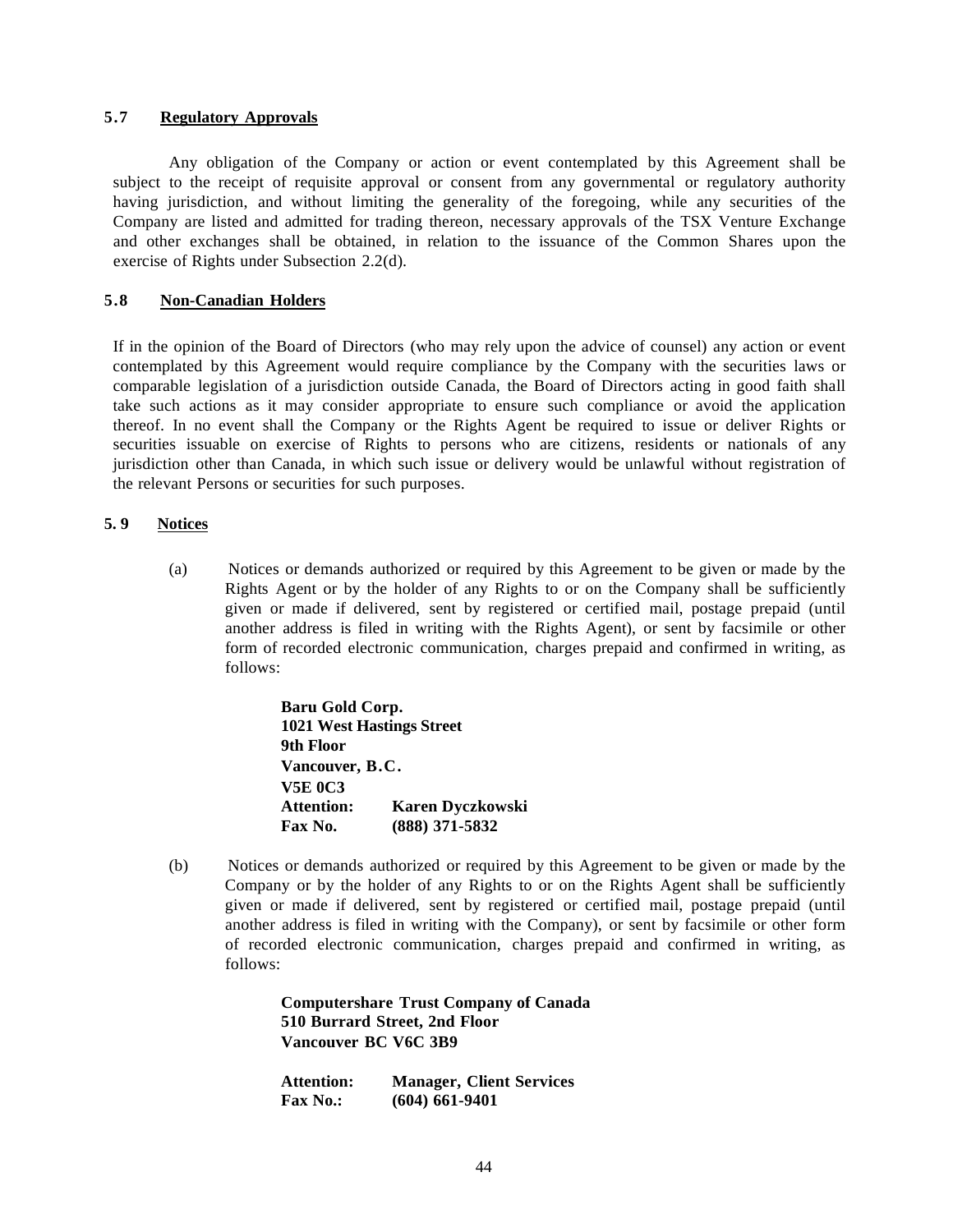- (c) Except as otherwise provided hereunder, notices or demands authorized or required by this Agreement to be given or made by the Company or the Rights Agent to or on the holder of any Rights shall be sufficiently given or made if delivered or sent by registered or certified mail, postage prepaid, addressed to such holder at the address of such holder as it appears upon the register of the Rights Agent or, prior to the Separation Time, on the register of the Company for its Common Shares. Any notice which is mailed or sent in the manner herein provided shall be deemed given, whether or not the holder receives the notice.
- (d) Any notice given or made in accordance with this Section 5.9 shall be deemed to have been given and to have been received on the day of delivery, if so delivered, on the third Business Day (excluding each day during which there exists any general interruption of postal service due to strike, lockout or other cause) following the mailing thereof, if so mailed, and on the day of telecopying or sending of the same by other means of recorded electronic communication (provided such sending is during the normal business hours of the addressee on a Business Day and if not, on the first Business Day thereafter). Each of the Company and the Rights Agent may from time to time change its address for notice by notice to the other given in the manner aforesaid.

#### <span id="page-44-0"></span>**5.10 Costs of Enforcement**

The Company agrees that if the Company fails to fulfil any of its obligations pursuant to this Agreement, then the Company will reimburse the holder of any Rights for the costs and expenses (including legal fees) reasonably incurred by such holder to enforce his rights pursuant to any Rights or this Agreement.

#### <span id="page-44-1"></span>**5.11 Successors**

All the covenants and provisions of this Agreement by or for the benefit of the Company or the Rights Agent shall bind and enure to the benefit of their respective successors and assigns hereunder.

#### <span id="page-44-2"></span>**5.12 Benefits of this Agreement**

Nothing in this Agreement shall be construed to give to any Person other than the Company, the Rights Agent and the holders of the Rights any legal or equitable right, remedy or claim under this Agreement; further, this Agreement shall be for the sole and exclusive benefit of the Company, the Rights Agent and the holders of the Rights.

#### <span id="page-44-3"></span>**5.13 Governing Law**

This Agreement and each Right issued hereunder shall be deemed to be a contract made under the laws of the Province of British Columbia and for all purposes shall be governed by and construed in accordance with the laws of such Province applicable to contracts to be made and performed entirely within such Province.

#### <span id="page-44-4"></span>**5.14 Severability**

If any term or provision hereof or the application thereof to any circumstance shall, in any jurisdiction and to any extent, be invalid or unenforceable, such term or provision shall be ineffective only as to such jurisdiction and to the extent of such invalidity or unenforceability in such jurisdiction without invalidating or rendering unenforceable or ineffective the remaining terms and provisions hereof in such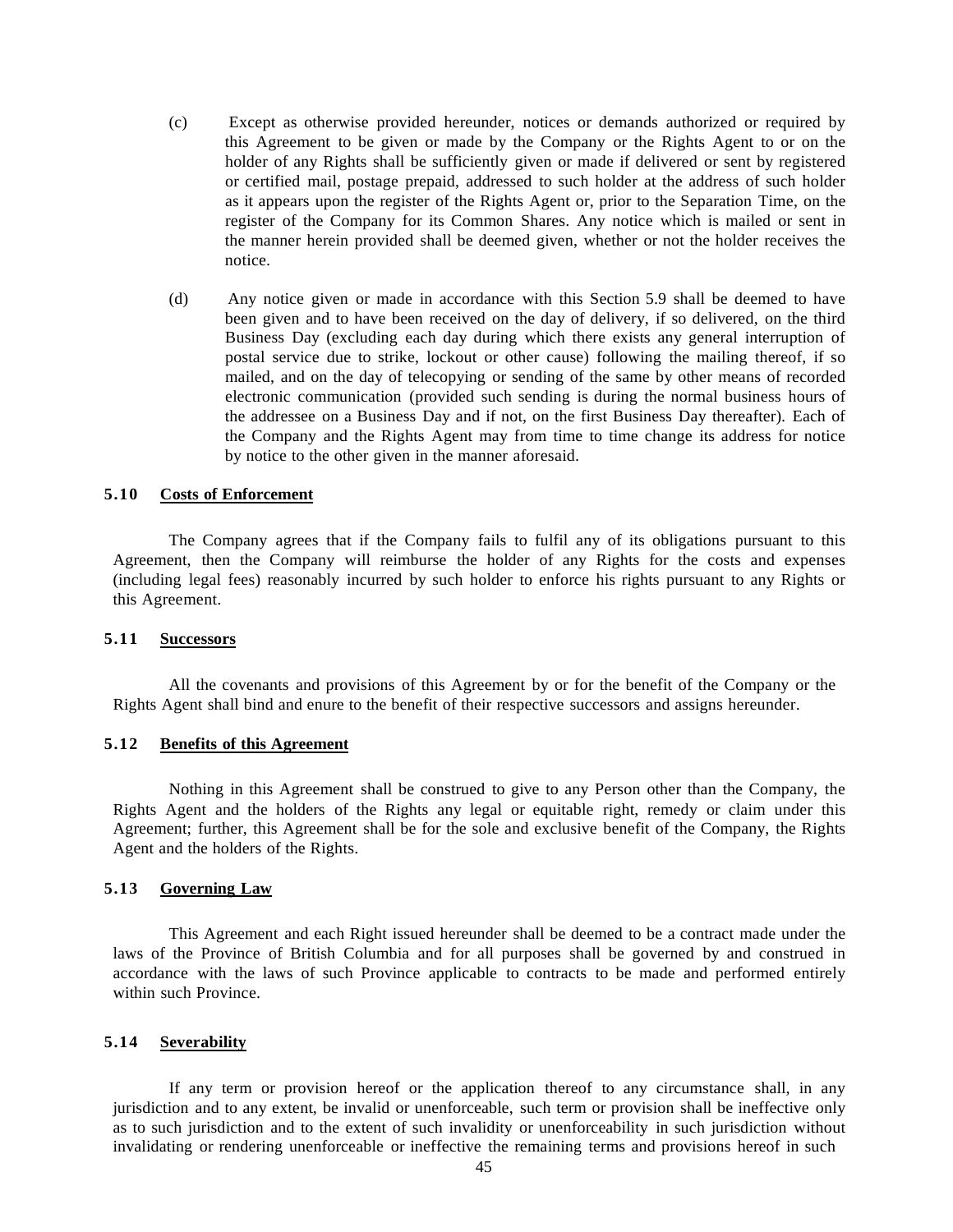jurisdiction or the application of such term or provision in any other jurisdiction or to circumstances other than those as to which it is specifically held invalid or unenforceable.

#### <span id="page-45-0"></span>**5.15 Effective Date and Confirmation**

This Agreement is effective and in full force and effect in accordance with its terms from and after the date hereof. At the first annual or special meeting of holders of Voting Shares following the date hereof, the Company shall request confirmation of this Agreement by the holders of its Voting Shares. If this Agreement is not confirmed by resolution passed by a majority of the votes cast by holders of Voting Shares of the Company who vote in respect of confirmation of this Agreement at a meeting of the Company's shareholders to be held on or prior to **December 21, 2021**, then this Agreement and all outstanding Rights shall terminate and be void and of no further force and effect on and from that date which is the earlier of (a) the date of termination of the meeting called to consider the confirmation of this Agreement under this Section 5.15 and (b) **December 21, 2021**.

## <span id="page-45-1"></span>**5.16 Reconfirmation**

This Agreement must be reconfirmed by a resolution passed by a majority of the votes cast by all holders of Voting Shares who vote in respect of such reconfirmation at the annual meeting of the Company held in **2024** and at every third annual meeting of the Company thereafter at which this Agreement has been reconfirmed pursuant to this Section 5.16. If this Agreement is not so reconfirmed or is not presented for reconfirmation at any such annual meeting, this Agreement and all outstanding Rights shall terminate and be void and of no further force and effect on and from the date of termination of any such annual meeting; provided, however, that termination shall not occur if a Flip-in Event has occurred (other than a Flip-in Event which has been waived pursuant to Subsection 5.1(a) or (h) hereof), prior to the date upon which this Agreement would otherwise terminate pursuant to this Section 5.16.

## <span id="page-45-2"></span>**5.17 Determinations and Actions by the Board of Directors**

All actions, calculations and determinations (including all omissions with respect to the foregoing) which are done or made by the Board of Directors, in good faith, for the purposes hereof shall not subject the Board of Directors or any director of the Company to any liability to the holders of the Rights.

#### <span id="page-45-3"></span>**5.18 Force Majeure**

No party shall be liable to the other, or held in breach of this Agreement, if prevented, hindered, or delayed in the performance or observance of any provision contained herein by reason of act of God, riots, terrorism, acts of war, epidemics, governmental action or judicial order, earthquakes, or any other similar causes (including, but not limited to, mechanical, electronic or communication interruptions, disruptions or failures). Performance times under this Agreement shall be extended for a period of time equivalent to the time lost because of any delay that is excusable under this Section.

#### <span id="page-45-4"></span>**5.19 Time of the Essence.**

Time shall be of the essence in this Agreement.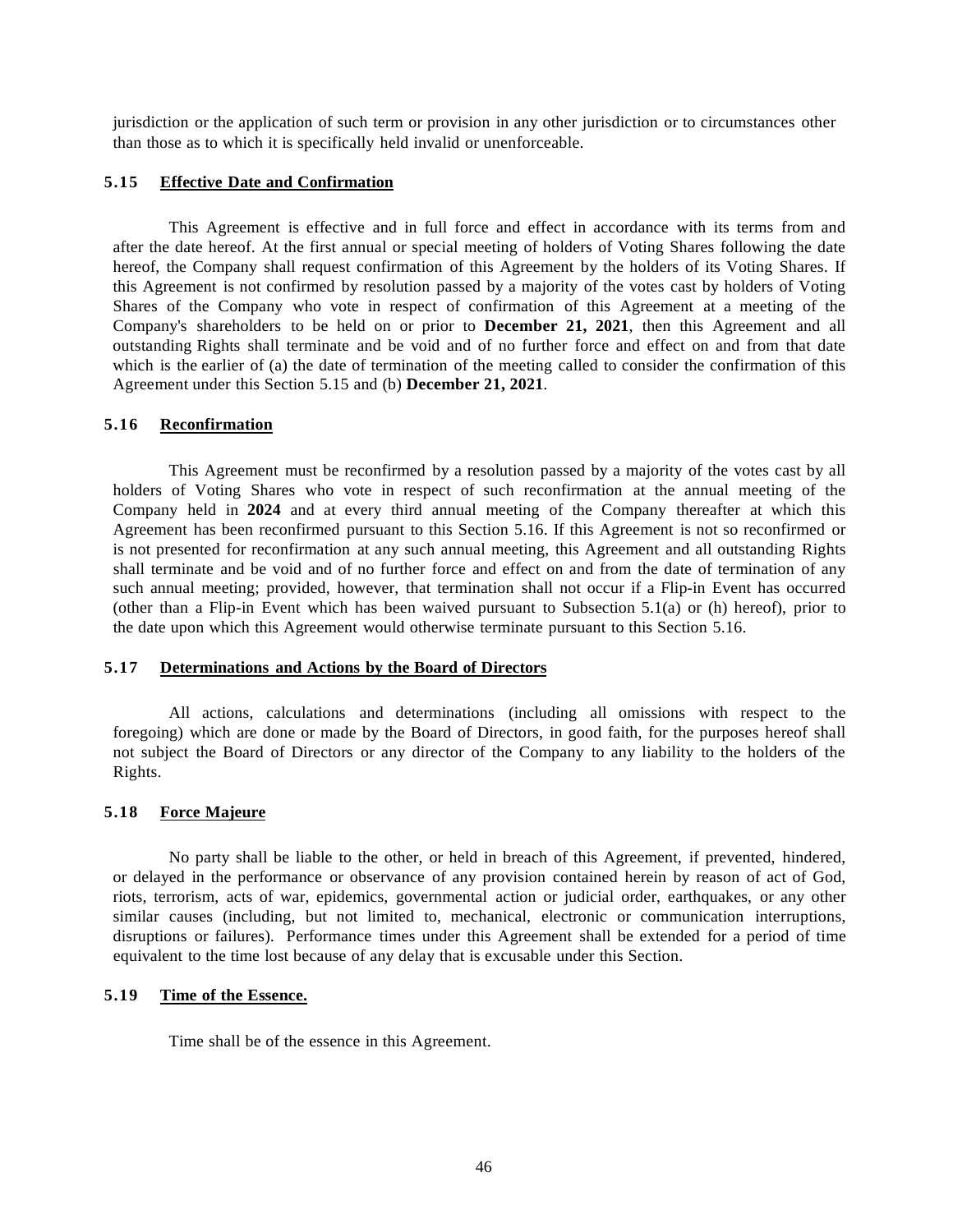#### <span id="page-46-0"></span>**Execution in Counterparts**

This Agreement may be executed in any number of counterparts and each of such counterparts shall for all purposes be deemed to be an original, and all such counterparts shall together constitute one and the same instrument.

IN WITNESS WHEREOF, the parties hereto have caused this Agreement to be duly executed as of the date first above written.

## **BARU GOLD CORP.**

Per: "*Karen Dyczkowski*" Authorized Signatory

Per: *"Terry Filbert"* Authorized Signatory

## **COMPUTERSHARE TRUST COMPANY OF CANADA**

Per: *"Mariano Banting"* Authorized Signatory

Per: *"Francesca Power"* Authorized Signatory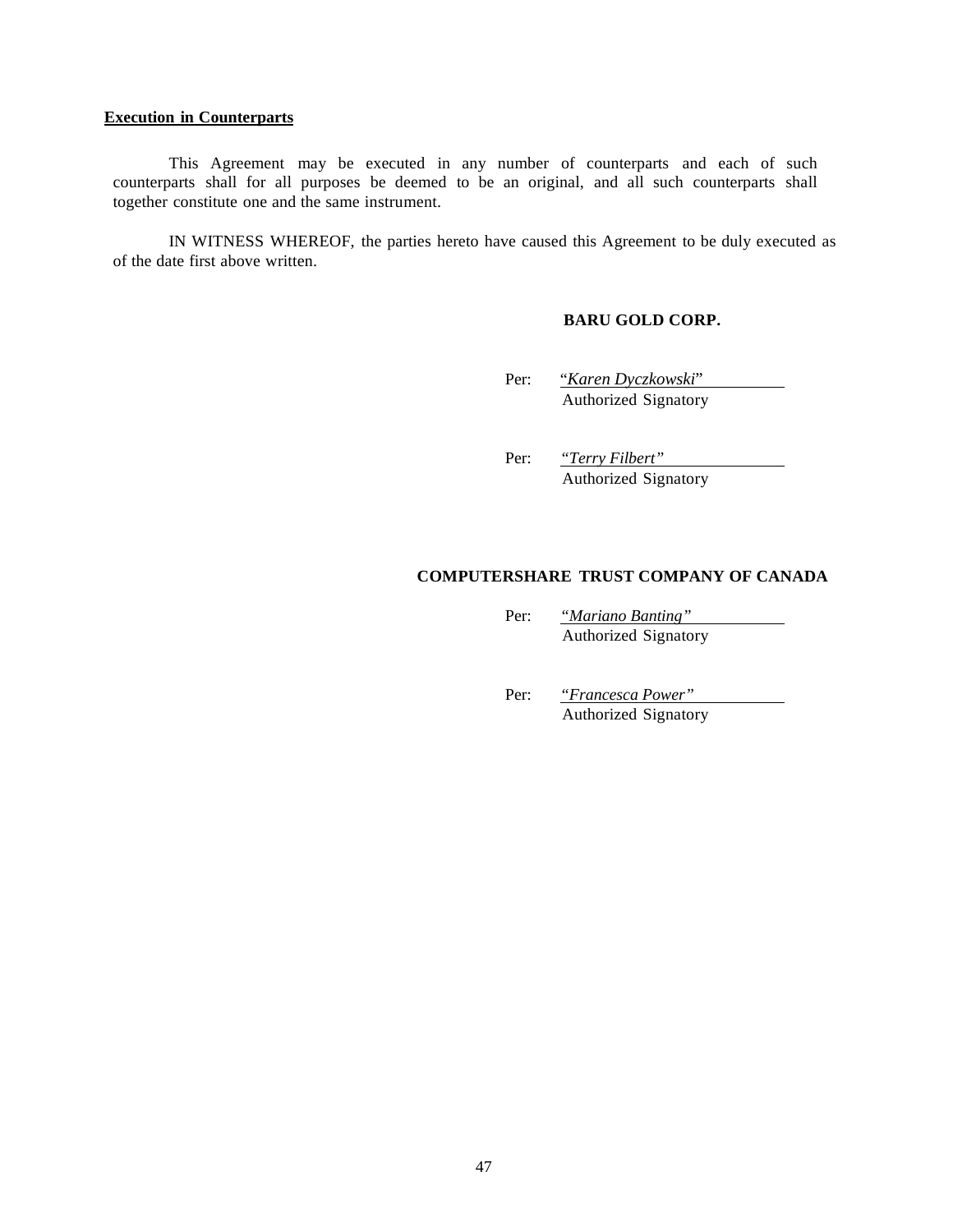#### **ATTACHMENT 1**

### **BARU GOLD CORP.**

#### SHAREHOLDER RIGHTS PLAN AGREEMENT

[Form of Rights Certificate]

Certificate No. Rights

**THE RIGHTS ARE SUBJECT TO TERMINATION ON THE TERMS SET FORTH IN THE SHAREHOLDER RIGHTS PLAN AGREEMENT. UNDER CERTAIN CIRCUMSTANCES (SPECIFIED IN SUBSECTION 3.1(b) OF THE SHAREHOLDER RIGHTS PLAN AGREEMENT), RIGHTS BENEFICIALLY OWNED BY AN ACQUIRING PERSON OR CERTAIN RELATED PARTIES, OR TRANSFEREES OF AN ACQUIRING PERSON OR CERTAIN RELATED PARTIES AND THEIR TRANSFEREES, MAY BECOME VOID WITHOUT FURTHER ACTION.**

#### **Rights Certificate**

This certifies that , or registered assigns, is the registered holder of the number of Rights set forth above, each of which entitles the registered holder thereof, subject to the terms, provisions and conditions of the Shareholder Rights Plan Agreement, dated as of **February 4, 2021** (the "**Shareholder Rights Agreement**"), between **Baru Gold Corp.** (the "**Company**"), a corporation duly incorporated under the British Columbia Business Corporations Act, and **Computershare Trust Company of Canada,** a company incorporated under the laws of Canada (the "**Rights Agent**") (which term shall include any successor Rights Agent under the Shareholder Rights Agreement), to purchase from the Company at any time after the Separation Time (as such term is defined in the Shareholder Rights Agreement) and prior to the Expiration Time (as such term is defined in the Shareholder Rights Agreement), one fully paid common share of the Company (a "**Common Share**") at the Exercise Price referred to below, upon presentation and surrender of this Rights Certificate with the Form of Election to Exercise (in the form provided hereinafter) duly executed and submitted to the Rights Agent at its principal office in the City of Vancouver, Canada. Until adjustment thereof in certain events as provided in the Shareholder Rights Agreement, the Exercise Price shall be an amount equal to **fifty percent (50%)** of the Market Price (as such term is defined in the Rights Plan Agreement) per Common Share determined as at the Separation Time and shall be subject to adjustment in certain events as provided in the Shareholder Rights Agreement.

In certain circumstances described in the Rights Agreement, the number of Common Shares which each Right entitles the registered holder thereof to purchase shall be adjusted as provided in the Shareholder Rights Agreement.

This Rights Certificate is subject to all of the terms and provisions of the Shareholder Rights Agreement, which terms and provisions are incorporated herein by reference and made a part hereof and to which Shareholder Rights Agreement reference is hereby made for a full description of the rights, limitations of rights, obligations, duties and immunities thereunder of the Rights Agent, the Company and the holders of the Rights. Copies of the Shareholder Rights Agreement are on file at the registered office of the Company.

This Rights Certificate, with or without other Rights Certificates, upon surrender at any of the offices of the Rights Agent designated for such purpose, may be exchanged for another Rights Certificate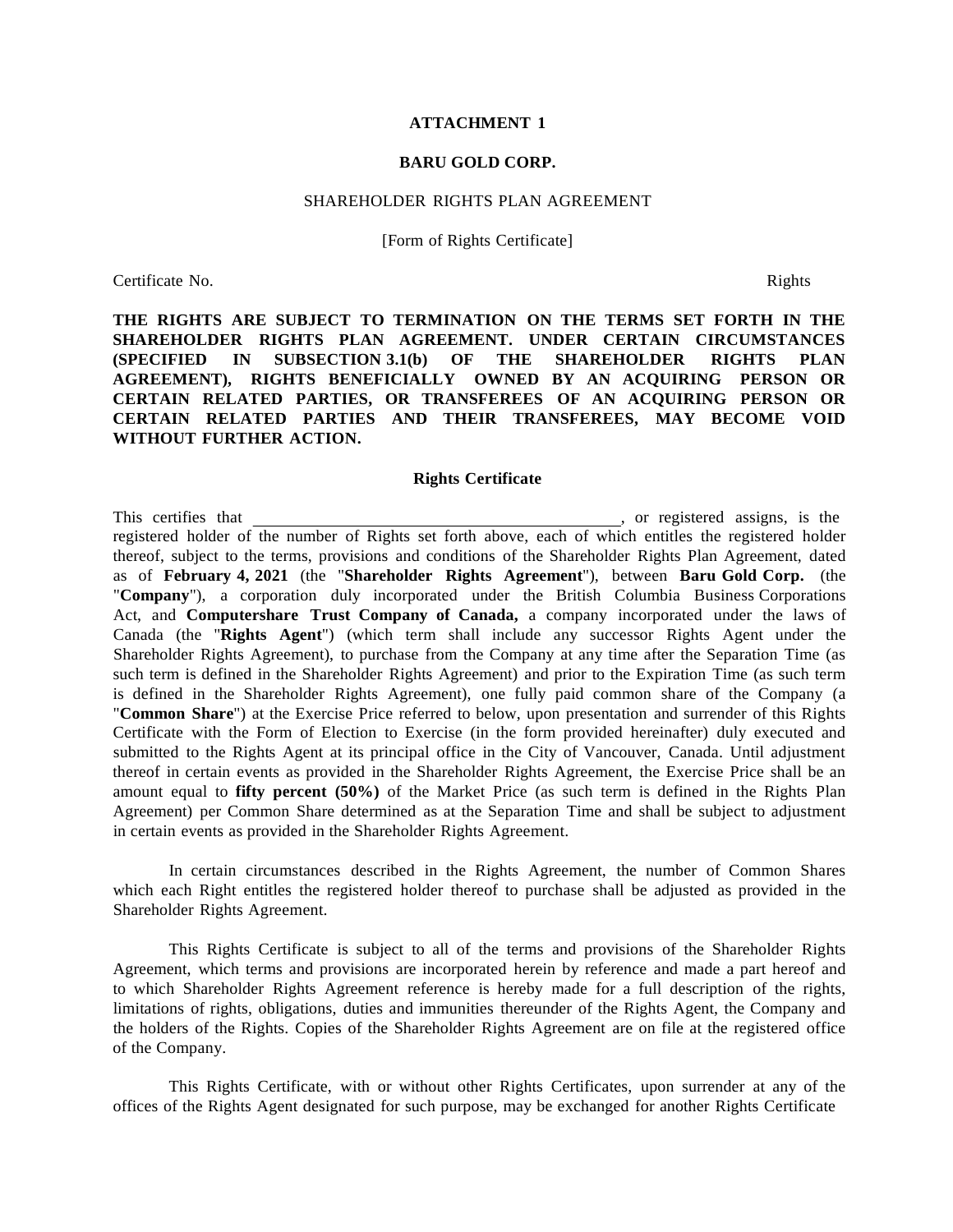or Rights Certificates of like tenor and date evidencing an aggregate number of Rights equal to the aggregate number of Rights evidenced by the Rights Certificate or Rights Certificates surrendered. If this Rights Certificate shall be exercised in part, the registered holder shall be entitled to receive, upon surrender hereof, another Rights Certificate or Rights Certificates for the number of whole Rights not exercised.

Subject to the provisions of the Shareholder Rights Agreement, the Rights evidenced by this Certificate may be redeemed by the Company at a redemption price of \$0.00001 per Right, subject to adjustment in certain events, under certain circumstances at its option.

No fractional Common Shares will be issued upon the exercise of any Rights evidenced hereby, but in lieu thereof a cash payment will be made, as provided in the Shareholder Rights Agreement.

No holder of this Rights Certificate, as such, shall be entitled to vote or receive dividends or be deemed for any purpose the holder of Common Shares or of any other securities which may at any time be issuable upon the exercise hereof, nor shall anything contained in the Shareholder Rights Agreement or herein be construed to confer upon the holder hereof, as such, any of the rights of a shareholder of the Company or any right to vote for the election of directors or upon any matter submitted to shareholders at any meeting thereof, or to give or withhold consent to any corporate action, or to receive notice of meetings or other actions affecting shareholders (except as provided in the Shareholder Rights Agreement), or to receive dividends or subscription rights, or otherwise, until the Rights evidenced by this Rights Certificate shall have been exercised as provided in the Shareholder Rights Agreement.

This Rights Certificate shall not be valid or obligatory for any purpose until it shall have been countersigned by the Rights Agent.

WITNESS the facsimile signature of the proper officers of the Company and its corporate seal.

Date:

## **BARU GOLD CORP.**

Per:

Authorized Signatory

Countersigned:

## **COMPUTERSHARE TRUST COMPANY OF CANADA**

Per:

Authorized Signatory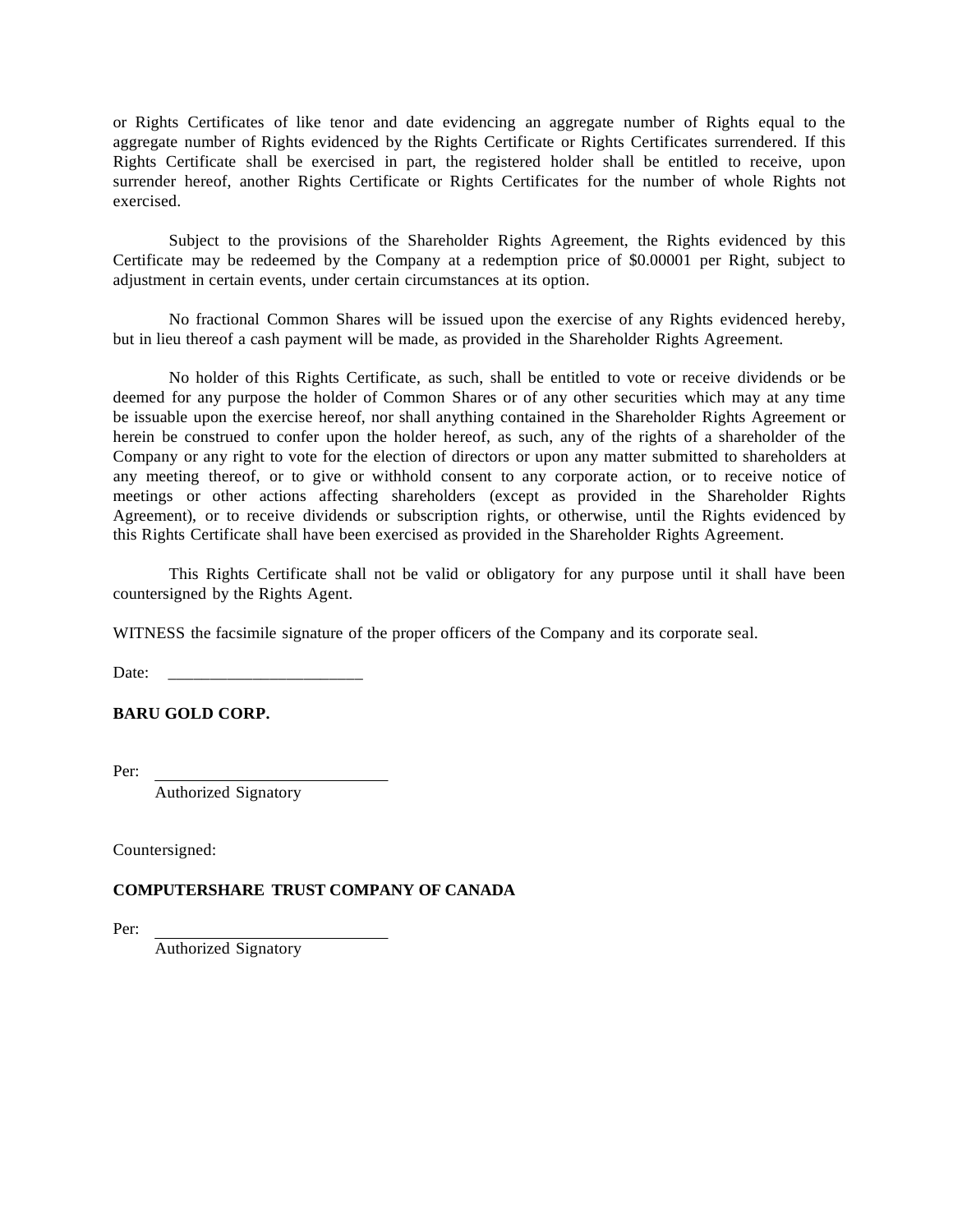## **FORM OF ASSIGNMENT**

(To be executed by the registered holder if such holder desires to transfer the Rights evidenced by this Rights Certificate.)

| <b>FOR VALUE RECEIVED</b> |  |  | hereby sells, assign and |  |
|---------------------------|--|--|--------------------------|--|
| transfers unto            |  |  |                          |  |
|                           |  |  |                          |  |

(Please print name and address of transferee.)

the Rights represented by this Rights Certificate, together with all right, title and interest therein, and does hereby irrevocably constitute and appoint  $\blacksquare$ attorney, to transfer the within Rights on the books of the Company, with full power of substitution.

Dated:

Signature Guaranteed:

#### \_\_\_\_\_\_\_\_\_\_\_\_\_\_\_\_\_\_\_\_\_\_\_\_\_\_\_\_\_\_\_\_\_\_\_\_\_\_ Signature

(Signature must correspond to name as written upon the face of this Rights Certificate in every particular, without alteration or enlargement or any change whatsoever.)

Signature must be guaranteed by a Canadian Schedule 1 chartered bank or an eligible guarantor institution with membership in an approved signature medallion guarantee program.

## **CERTIFICATE**

(To be completed if true.)

The undersigned party transferring Rights hereunder, hereby represents, for the benefit of all holders of Rights and Common Shares, that the Rights evidenced by this Rights Certificate are not, and, to the knowledge of the undersigned, have never been, Beneficially Owned by an Acquiring Person or an Affiliate or Associate thereof or a Person acting jointly or in concert with an Acquiring Person or an Affiliate or Associate thereof. Capitalized terms shall have the meaning ascribed thereto in the Shareholder Rights Plan Agreement of **BARU GOLD CORP.**

> \_\_\_\_\_\_\_\_\_\_\_\_\_\_\_\_\_\_\_\_\_\_\_\_\_\_\_\_\_\_\_\_\_\_\_\_\_\_ Signature

(To be attached to each Rights Certificate)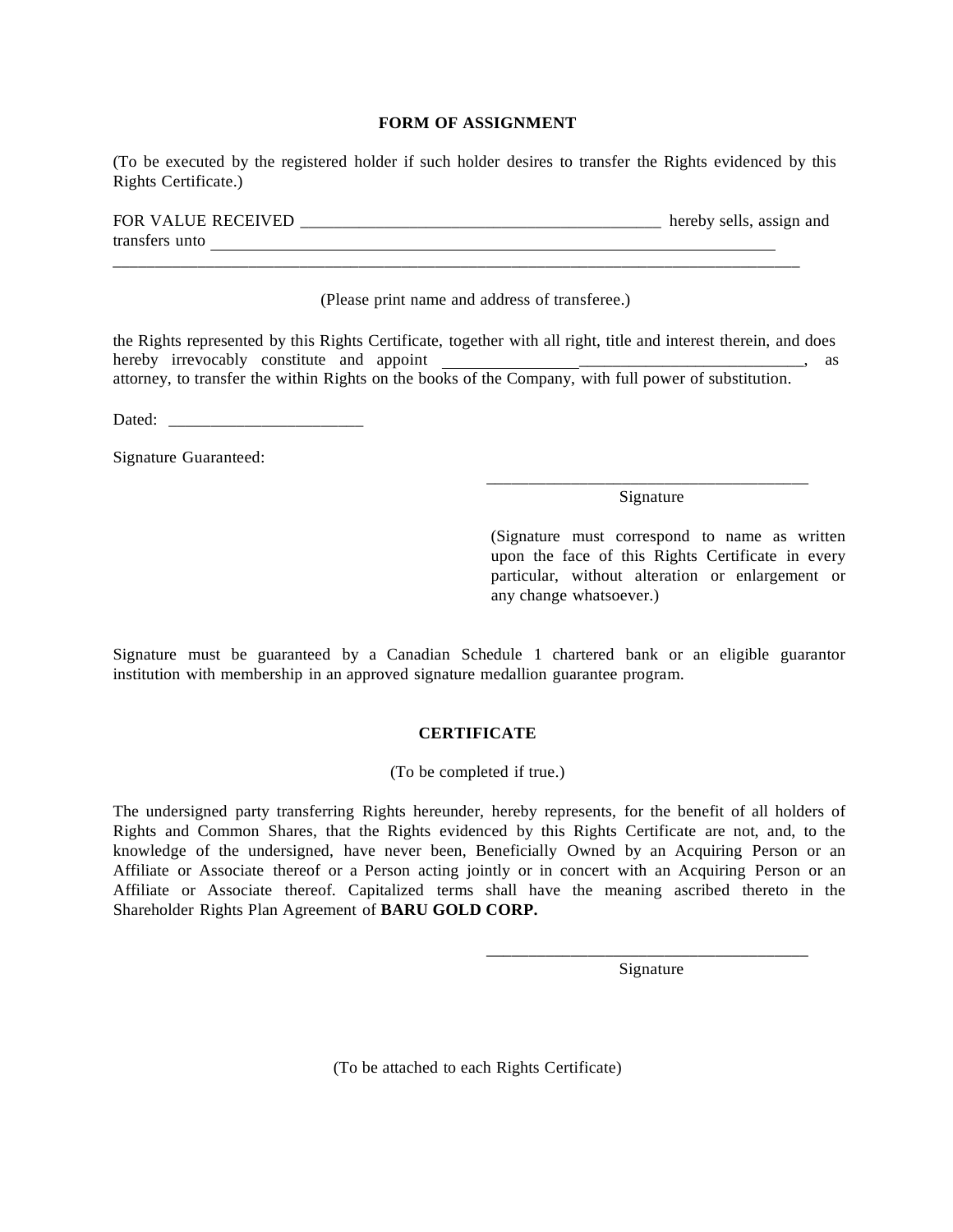#### **FORM OF ELECTION TO EXERCISE**

(To be executed by the registered holder if such holder desires to exercise the Rights Certificate.)

## TO: **BARU GOLD CORP.** AND TO: **COMPUTERSHARE TRUST COMPANY OF CANADA**

The undersigned hereby irrevocably elects to exercise whole Rights represented by the attached Rights Certificate to purchase the Common Shares or other securities, if applicable, issuable upon the exercise of such Rights and requests that certificates for such securities be issued in the name of:

(Name)

(Address)

(City, Province and Postal Code)

(Social Insurance Number or other taxpayer identification number)

If such number of Rights shall not be all the Rights evidenced by this Rights Certificate, a new Rights Certificate for the balance of such Rights shall be registered in the name of and delivered to:

(Name)

(Address)

(City, Province and Postal Code)

(Social Insurance Number or other taxpayer identification number) Dated:

Signature Guaranteed:

\_\_\_\_\_\_\_\_\_\_\_\_\_\_\_\_\_\_\_\_\_\_\_\_\_\_\_\_\_\_\_\_\_\_\_\_\_\_ Signature

(Signature must correspond to name as written upon the face of this Rights Certificate in every particular, without alteration or enlargement or any change whatsoever.)

Signature must be guaranteed by a Canadian Schedule 1 chartered bank or an eligible guarantor institution with membership in an approved signature medallion guarantee program.